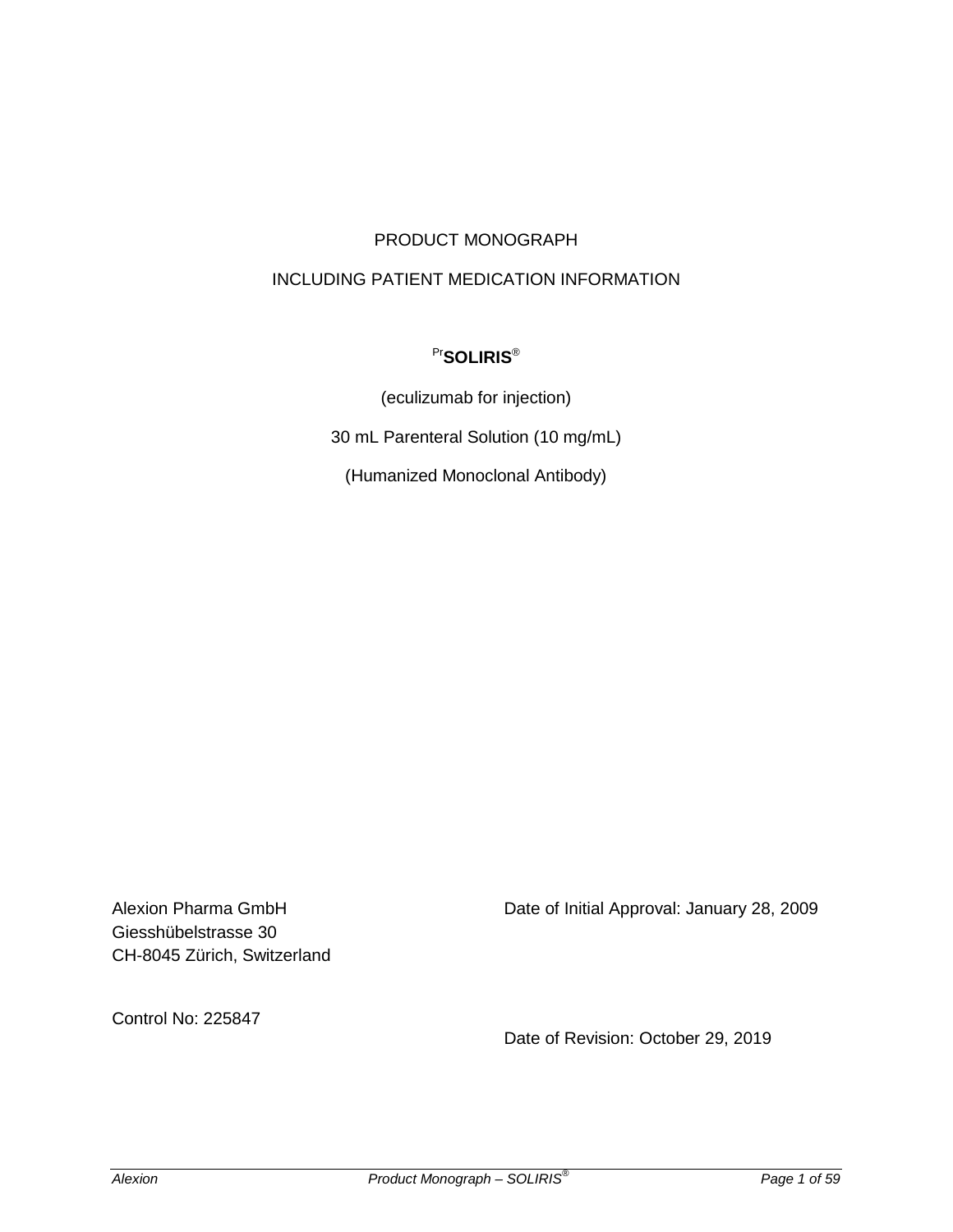# <span id="page-1-0"></span>**RECENT MAJOR LABEL CHANGES**

Indications, Generalized Myasthenia Gravis, Section 1, AUG 2018<br>Indications, Neuromyelitis Optica Spectrum Disorder, Section 1, SEPT 2019

# <span id="page-1-1"></span>**TABLE OF CONTENTS**

| 1            |                                                                               |  |
|--------------|-------------------------------------------------------------------------------|--|
|              | 1.1<br>1.2                                                                    |  |
| $\mathbf{2}$ |                                                                               |  |
| 3            |                                                                               |  |
| 4            |                                                                               |  |
|              | 4.1                                                                           |  |
|              | 4.2                                                                           |  |
|              | 4.3                                                                           |  |
|              | 4.4                                                                           |  |
|              | 4.5                                                                           |  |
| 5            |                                                                               |  |
| 6            | DOSAGE FORMS, STRENGTHS, COMPOSITION AND PACKAGING10                          |  |
| 7            |                                                                               |  |
| 8            |                                                                               |  |
|              | 8.1                                                                           |  |
|              | 8.1.1                                                                         |  |
|              | 8.1.2                                                                         |  |
|              | 8.1.3                                                                         |  |
|              | 8.1.4                                                                         |  |
| 9            |                                                                               |  |
|              | 9.1<br>9.2                                                                    |  |
|              | 9.3                                                                           |  |
|              | Abnormal Laboratory Findings: Hematologic, Clinical Chemistry and Other<br>94 |  |
|              |                                                                               |  |
|              | 9.5                                                                           |  |
|              |                                                                               |  |
|              | 9.6                                                                           |  |
| 10           |                                                                               |  |
|              | 10.1                                                                          |  |
|              | 10.2<br>10.3                                                                  |  |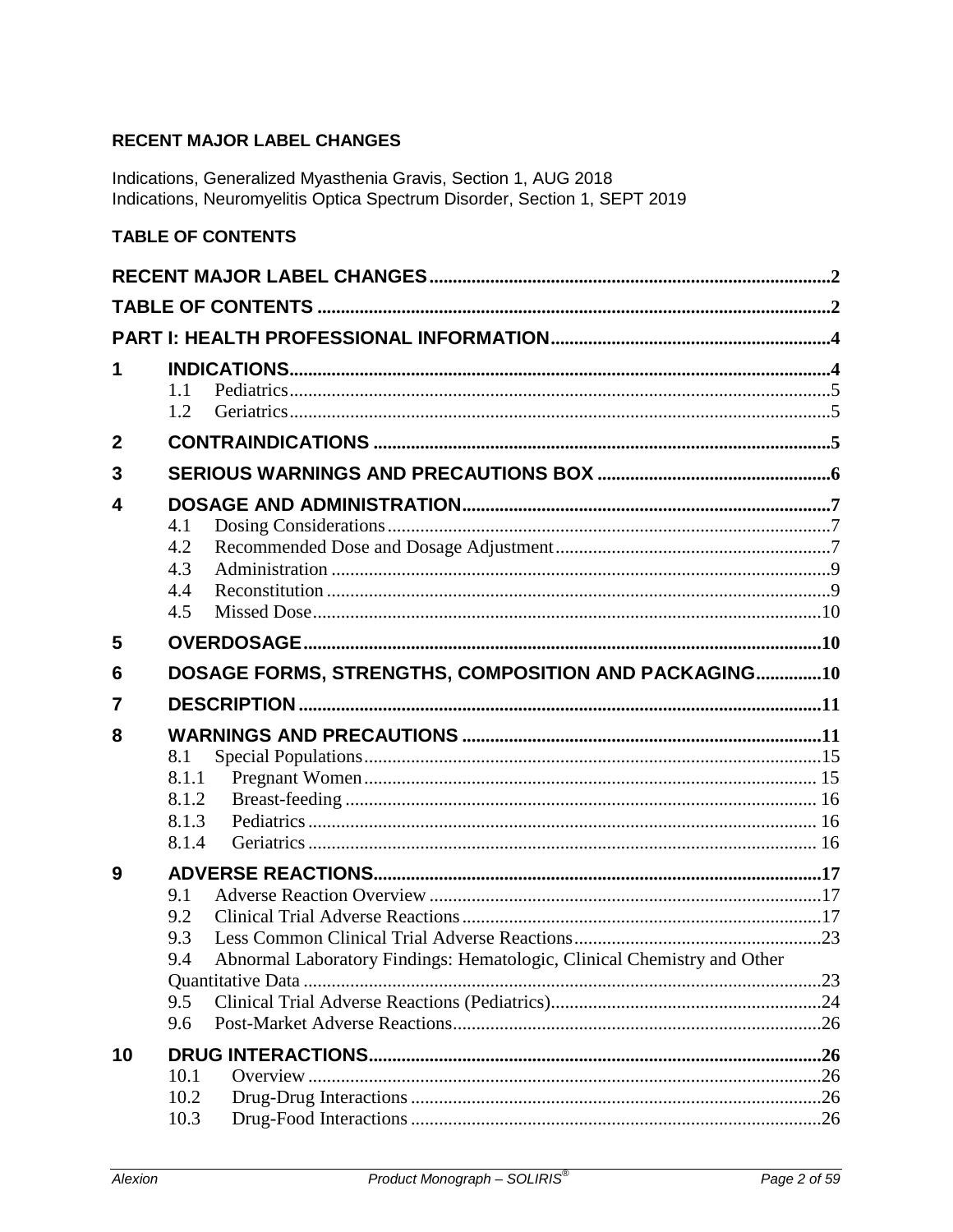|    | 10.4 |  |
|----|------|--|
|    | 10.5 |  |
|    | 10.6 |  |
| 11 |      |  |
|    | 11.1 |  |
|    | 11.2 |  |
|    | 11.3 |  |
| 12 |      |  |
| 13 |      |  |
|    |      |  |
| 14 |      |  |
| 15 |      |  |
| 16 |      |  |
|    | 16.1 |  |
|    | 16.2 |  |
|    | 16.3 |  |
|    | 16.4 |  |
|    |      |  |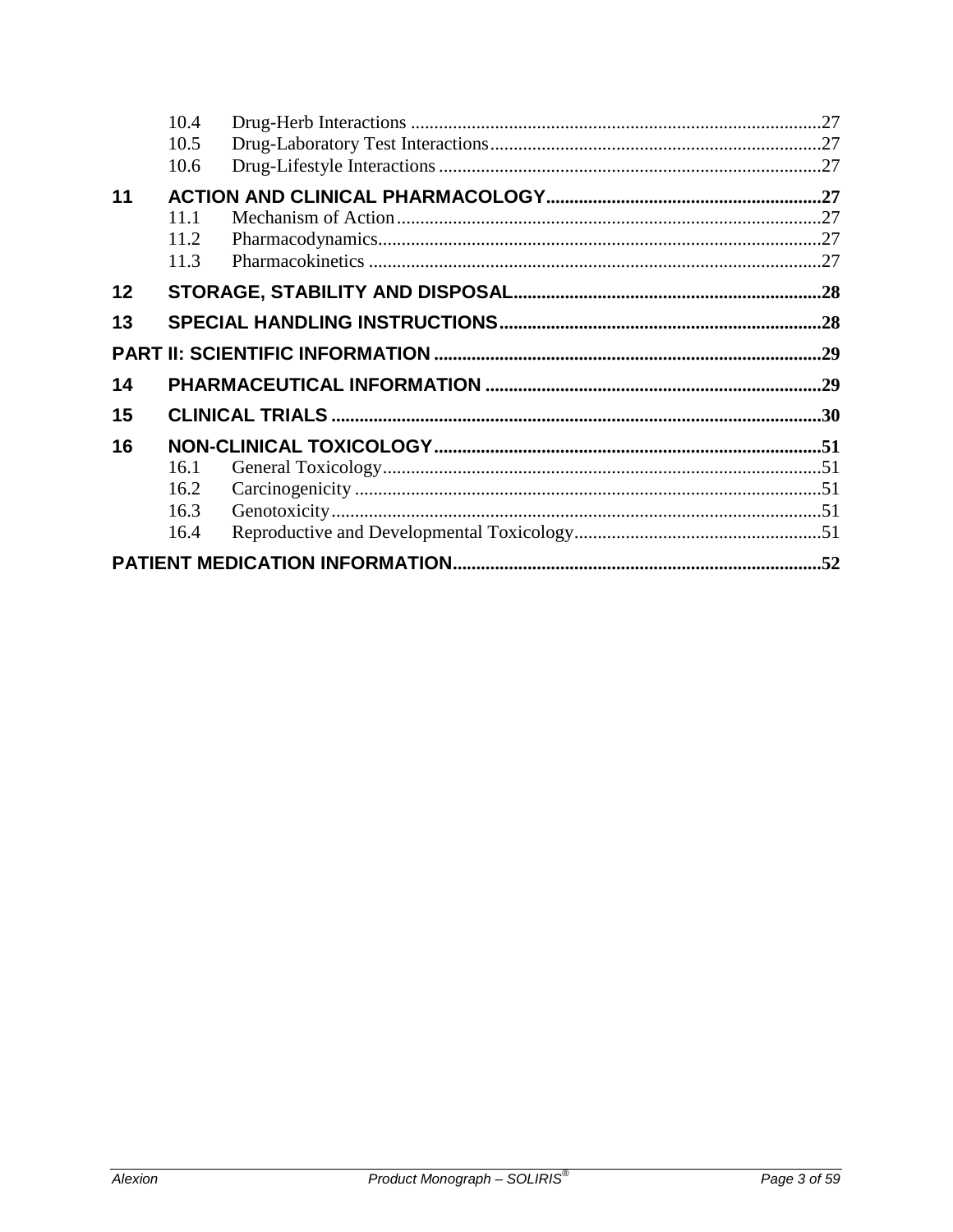### **PART I: HEALTH PROFESSIONAL INFORMATION**

#### <span id="page-3-1"></span><span id="page-3-0"></span>**1 INDICATIONS**

SOLIRIS® (eculizumab for injection) is indicated for:

• Paroxysmal Nocturnal Hemoglobinuria (PNH)

SOLIRIS® (eculizumab for injection) is indicated for the treatment of patients with paroxysmal nocturnal hemoglobinuria (PNH) to reduce hemolysis. SOLIRIS was studied in clinical trials in patients with a history of at least one transfusion during the past two years (see Clinical Trials).

• Atypical Hemolytic Uremic Syndrome (atypical HUS)

SOLIRIS® (eculizumab for injection) is indicated for the treatment of patients with atypical hemolytic uremic syndrome (atypical HUS) to reduce complement-mediated thrombotic microangiopathy.

SOLIRIS is not indicated for the treatment of patients with Shiga toxin-producing *E. coli* related hemolytic uremic syndrome (STEC-HUS).

• Generalized Myasthenia Gravis (gMG)

SOLIRIS® (eculizumab for injection) is indicated in adult patients with generalized Myasthenia Gravis (gMG).

SOLIRIS was studied in clinical trials in patients who were anti-acetylcholine receptor (AChR) antibody positive and refractory, defined as failure of treatment with two or more immunosuppressive therapies (ISTs) either in combination or as monotherapy, or failed at least one IST and required chronic plasmapheresis, plasma exchange (PE), or intravenous immunoglobulin (IVIg) to control symptoms. Patients continued to receive standard therapy throughout the pivotal clinical trial.

• Neuromyelitis Optica Spectrum Disorder (NMOSD)

SOLIRIS® (eculizumab for injection) is indicated for the treatment of neuromyelitis optica spectrum disorder (NMOSD) in adult patients who are anti-aquaporin-4 (AQP4) antibody positive.

SOLIRIS is not intended for acute treatment of an NMOSD relapse.

SOLIRIS should be administered under the supervision of a qualified health professional familiar with treating atypical HUS, gMG, or NMOSD, respectively.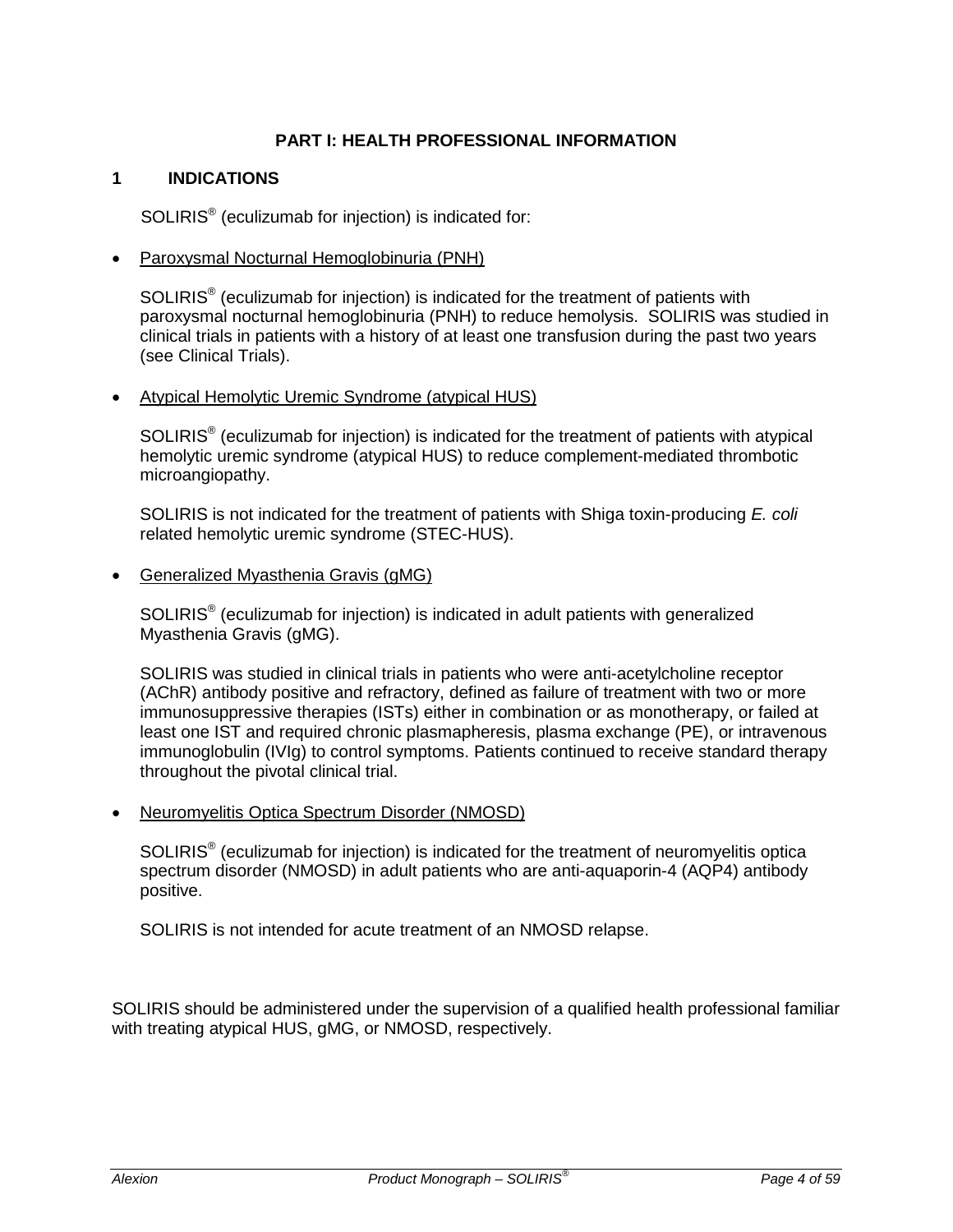# <span id="page-4-0"></span>**1.1 Pediatrics**

# **Pediatrics (<18 years of age)**:

### PNH

In children and adolescent patients with PNH (aged 11 years to less than 18 years) included in the pediatric PNH Study, the safety profile appeared similar to that observed in adult patients with PNH. The most common adverse reaction reported in pediatric patients was headache.

#### Atypical HUS

Based on the data submitted and reviewed by Health Canada, the safety and efficacy of SOLIRIS in 28 pediatric patients with atypical HUS has been established; therefore, Health Canada has authorized an indication for pediatric use. (See **Clinical Trials, atypical HUS**)

#### gMG

The safety and effectiveness of SOLIRIS for the treatment of gMG in pediatric patients below the age of 18 years have not been established.

#### NMOSD

The safety and effectiveness of SOLIRIS for the treatment of NMOSD in pediatric patients below the age of 18 years have not been established.

Administer vaccinations for the prevention of infection due to *Neisseria meningitidis*, *Streptococcus pneumoniae* and *Haemophilus influenzae* type b (Hib) according to the National Advisory Committee on Immunization (NACI) guidelines.

### <span id="page-4-1"></span>**1.2 Geriatrics**

Geriatrics (≥65 years of age): SOLIRIS may be administered to patients aged 65 years and over. Fifty-two patients 65 years of age or older (15 with PNH, 4 with atypical HUS, 26 with gMG and 7 with NMOSD) were treated with SOLIRIS in clinical studies. Although there were no apparent age-related differences observed in these studies, the number of patients aged 65 and over is not sufficient to determine whether they respond similarly to younger patients.

### <span id="page-4-2"></span>**2 CONTRAINDICATIONS**

SOLIRIS is contraindicated in patients who are hypersensitive to this drug, murine proteins, or to any ingredient in the formulation, including any non-medicinal ingredient, or component of the container. For a complete listing, see **Dosage Forms, Strengths, Composition and Packaging**.

Do not initiate SOLIRIS therapy in patients:

- with unresolved *Neisseria meningitidis* infection
- who are not currently vaccinated against *Neisseria meningitidis* (unless they receive prophylactic treatment with appropriate antibiotics until 2 weeks after vaccination)

### Please refer to the **Warnings and Precautions, Serious Meningococcal Infections**.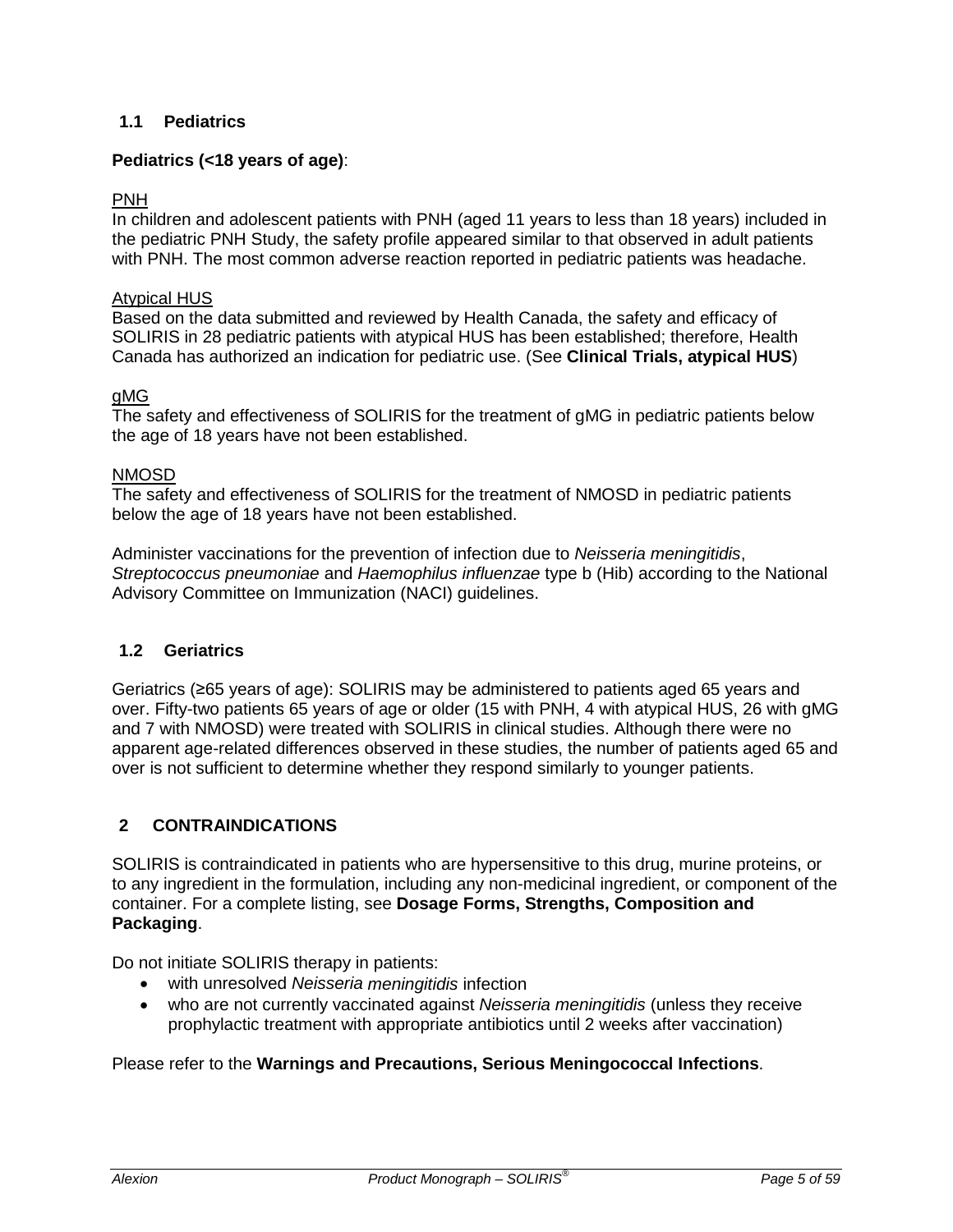# <span id="page-5-0"></span>**3 SERIOUS WARNINGS AND PRECAUTIONS BOX**

### **SERIOUS WARNINGS AND PRECAUTIONS**

**Cases of serious or fatal meningococcal infections have been reported in patients treated with SOLIRIS. Meningococcal infections may become rapidly life-threatening or fatal if not recognized and treated early.** 

- **Comply with the most current National Advisory Committee on Immunization (NACI) recommendations for meningococcal vaccination in patients with complement deficiencies.**
- **All patients must be vaccinated with meningococcal vaccines prior to, or at the time of, initiating SOLIRIS, unless the risks of delaying SOLIRIS therapy outweigh the risks of developing a meningococcal infection; revaccinate according to current medical guidelines for vaccine use.**
- **All patients must be monitored for early signs of meningococcal infections, evaluated immediately if infection is suspected, and treated with antibiotics, if necessary.**

**Vaccination may not prevent all meningococcal infections.**

### **Serious Meningococcal Infections:**

Due to its mechanism of action, the use of SOLIRIS increases the patient's susceptibility to meningococcal infection (*Neisseria meningitidis*). Meningococcal disease due to any serogroup may occur. To reduce the risk of infection, all patients must be vaccinated against meningococcal infections prior to, or at the time of, initiating SOLIRIS. Patients who initiate SOLIRIS treatment less than 2 weeks after receiving a meningococcal vaccine must receive treatment with appropriate prophylactic antibiotics until 2 weeks after vaccination. Vaccines against serogroups A, C, Y, W 135 and B where available, are recommended in preventing the commonly pathogenic meningococcal serogroups. Patients must be vaccinated or revaccinated according to current national vaccination guidelines for vaccination use. Vaccination may not be sufficient to prevent meningococcal infection. Consideration should be given to official guidance on the appropriate use of antibacterial agents.

Vaccination, particularly with a vaccine against serogroup B meningococcal infection, may further activate complement. As a result, patients with complement-mediated diseases, including PNH, atypical HUS, gMG and NMOSD, may experience increased signs and symptoms of their underlying disease, such as hemolysis (PNH), TMA complications (atypical HUS), MG exacerbation (gMG) or relapse (NMOSD). Therefore, patients should be closely monitored for disease symptoms after recommended vaccination. For patients stabilized on SOLIRIS and receiving maintenance therapy, and for whom additional vaccination is warranted, careful consideration should be given to the timing of vaccination (or booster in patients previously vaccinated against meningococcal infections) relative to administration of SOLIRIS. It is recommended to vaccinate only when the underlying complement mediated disease is clinically controlled with SOLIRIS, and when systemic eculizumab concentrations are considered to be relatively high (i.e. within one week following a SOLIRIS infusion).

Cases of serious or fatal meningococcal infections have been reported in SOLIRIS treated patients. All patients should be monitored for early signs of meningococcal infection, evaluated immediately if infection is suspected, and treated with antibiotics, if necessary. Patients should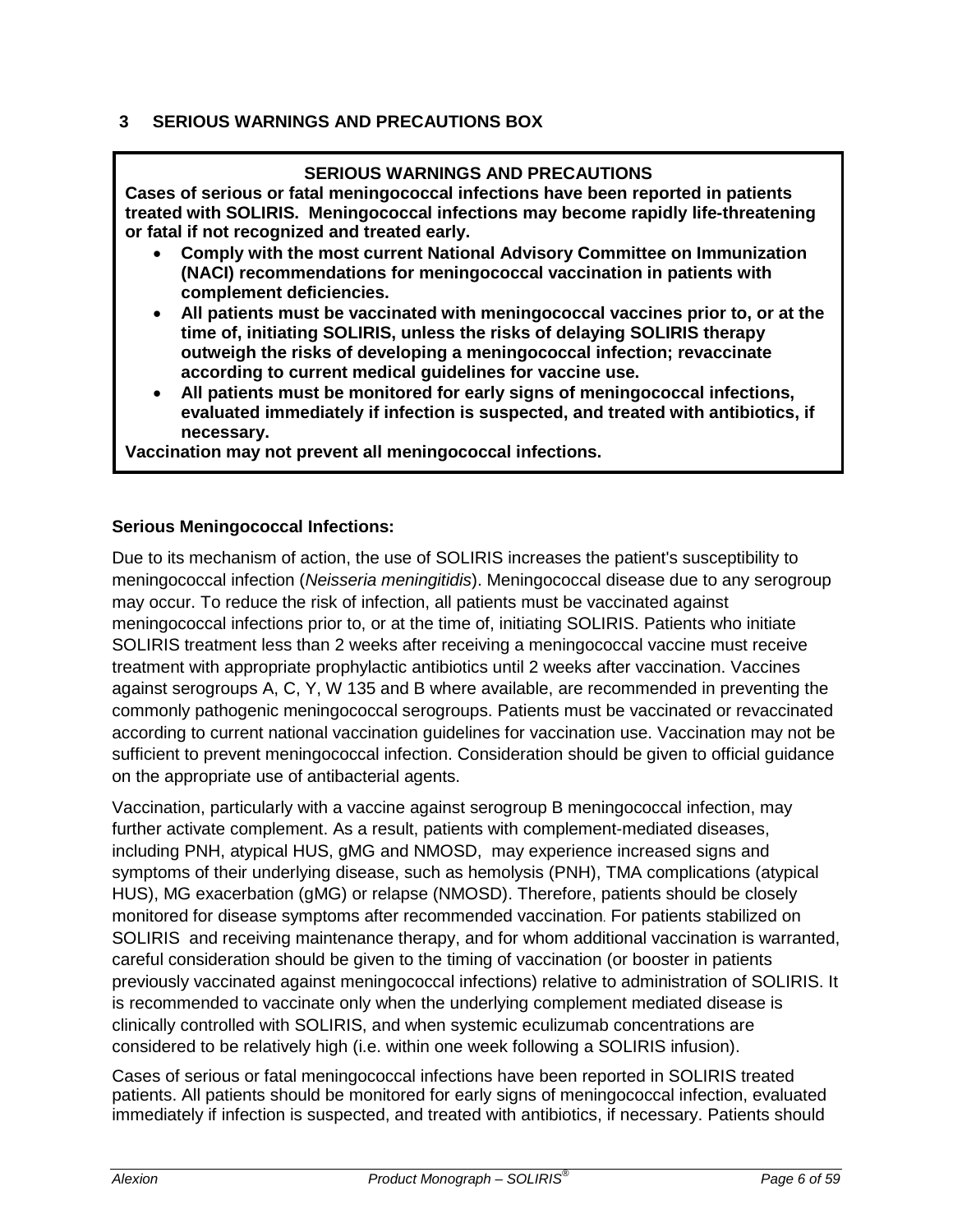be informed of these signs and symptoms and steps to take to seek medical care immediately (see **Adverse Reactions**). Discontinue SOLIRIS in patients who are undergoing treatment for serious meningococcal infections.

### **Other Systemic Infections**:

Due to its mechanism of action, SOLIRIS therapy should be administered with caution to patients with active systemic infections. SOLIRIS blocks terminal complement activation; therefore patients may have increased susceptibility to infections, especially with *Neisseria* and encapsulated bacteria. Serious infections with *Neisseria* species (other than *Neisseria meningitidis*), including disseminated gonococcal infections, have been reported. Counsel patients about gonorrhea prevention and advise regular testing for patients at risk. Additionally, Aspergillus infections have occurred in immunocompromised and neutropenic patients. Patients should be provided with information from the Patient Information Brochure to increase their awareness of potential serious infections and their signs and symptoms.

Children treated with SOLIRIS may be at increased risk of developing serious infections due to *Streptococcus pneumoniae* and *Haemophilus influenzae* type b (Hib). Administer vaccinations for the prevention of *Streptococcus pneumoniae* and *Haemophilus influenzae* type b (Hib) infections according to national guidelines. For patients stabilized on eculizumab and receiving maintenance therapy, and for whom additional vaccination is warranted, careful consideration should be given to the timing of vaccination relative to administration of SOLIRIS (see **Warnings and Precautions, Serious Meningococcal Infections**)

Serious infections, infectious agents and subsequent treatments for these infections should be documented for all patients treated with SOLIRIS.

# <span id="page-6-0"></span>**4 DOSAGE AND ADMINISTRATION**

### <span id="page-6-1"></span>**4.1 Dosing Considerations**

- SOLIRIS should be administered by a healthcare professional and under the supervision of a physician experienced in the management of patients with hematological, renal, neuromuscular or neurologic disorders.
- Do not administer as an IV Push or Bolus Injection.

# <span id="page-6-2"></span>**4.2 Recommended Dose and Dosage Adjustment**

# Recommended Dosage Regimen - PNH

SOLIRIS therapy consists of:

- 600 mg every 7 days for the first 4 weeks, followed by
- 900 mg for the fifth dose 1 week later, then
- 900 mg every 2 weeks thereafter.

SOLIRIS should be administered at the recommended dosage regimen time points, or within two days of these time points (see **Warnings and Precautions**).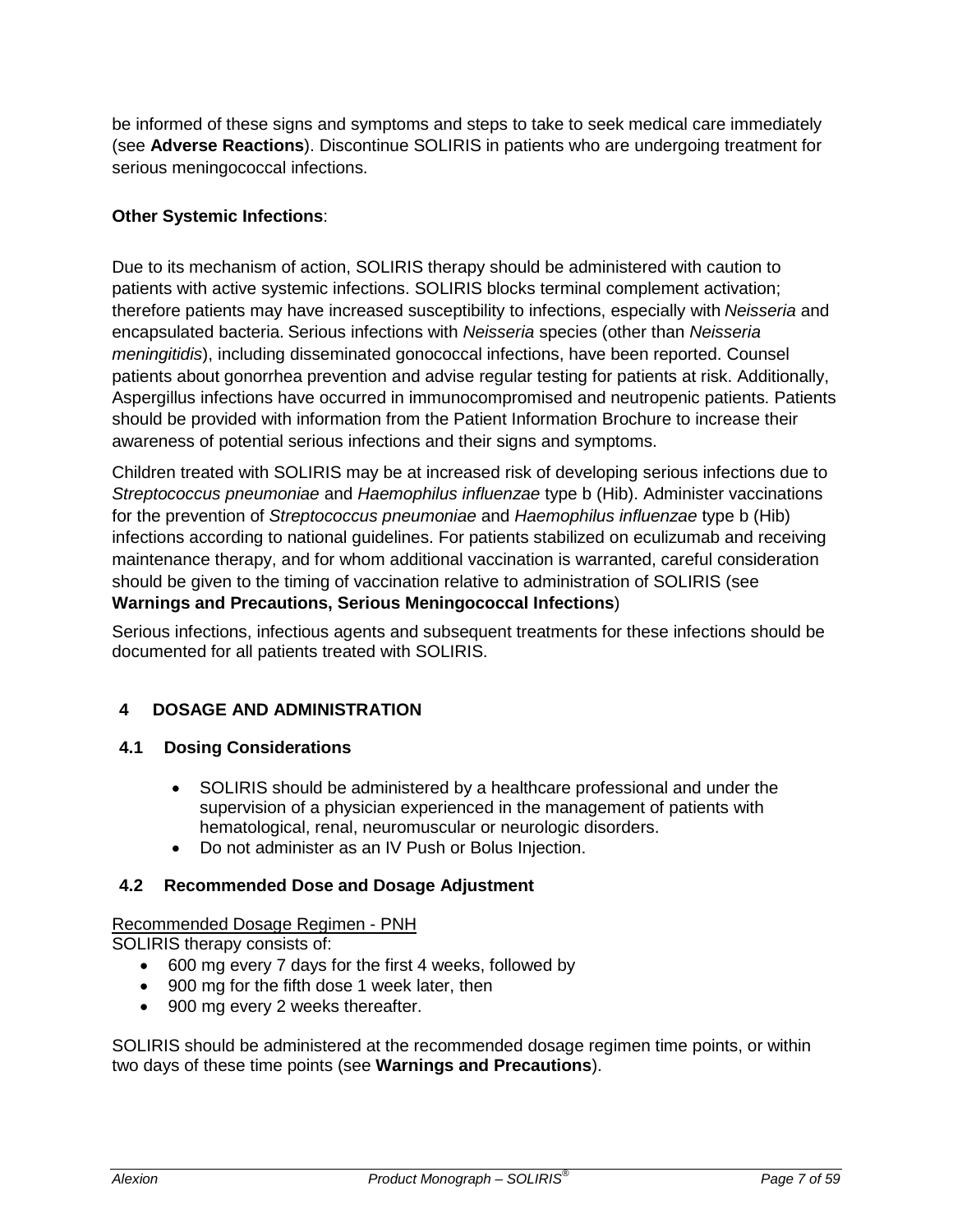# Recommended Dosage Regimen – atypical HUS, gMG and NMOSD

For patients 18 years of age and older SOLIRIS therapy consists of:

- 900 mg weekly for the first 4 weeks, followed by
- 1200 mg for the fifth dose 1 week later, then
- 1200 mg every 2 weeks thereafter

For patients with atypical HUS and less than 18 years of age, administer SOLIRIS based upon body weight, according to the following schedule **(Table 1)**:

| <b>Patient Body</b><br>Weight | <b>Induction</b>           | <b>Maintenance</b>                                  |
|-------------------------------|----------------------------|-----------------------------------------------------|
| 40 kg and over                | 900 mg weekly x<br>4 doses | 1200 mg at week 5;<br>then 1200 mg every 2<br>weeks |
| 30 kg to                      | 600 mg weekly x            | 900 mg at week 3;                                   |
| less than 40 kg               | 2 doses                    | then 900 mg every 2 weeks                           |
| $20$ kg to                    | 600 mg weekly x            | 600 mg at week 3;                                   |
| less than 30 kg               | 2 doses                    | then 600 mg every 2 weeks                           |
| 10 kg to                      | 600 mg weekly x            | 300 mg at week 2;                                   |
| less than 20 kg               | 1 dose                     | then 300 mg every 2 weeks                           |
| 5 kg to                       | 300 mg weekly x            | 300 mg at week 2;                                   |
| less than 10 kg               | 1 dose                     | then 300 mg every 3 weeks                           |

**Table 1: Dosing recommendations in patients less than 18 years of age**

For adult patients with atypical HUS, gMG or NMOSD, and pediatric patients with atypical HUS, supplemental dosing of SOLIRIS is required in the setting of concomitant support with PE/PI (plasmapheresis or plasma exchange; or fresh frozen plasma infusion) **(Table 2).** The goal of the additional dosing after plasma intervention is to restore and maintain the plasma concentration above targeted therapeutic concentration. The impact of IVIg on eculizumab levels in patients with gMG has not been studied.

| <b>Type of Intervention</b>     | <b>Most Recent</b><br><b>SOLIRIS Dose</b> | <b>SOLIRIS Dose With</b><br><b>Each PE/PI</b><br><b>Intervention</b> | <b>Timing of</b><br>Supplemental<br><b>SOLIRIS Dose</b>        |  |
|---------------------------------|-------------------------------------------|----------------------------------------------------------------------|----------------------------------------------------------------|--|
| Plasmapheresis or               | 300 mg                                    | 300 mg per each<br>plasmapheresis or<br>plasma exchange<br>session   | Within 60 minutes<br>after each                                |  |
| plasma exchange                 | 600 mg or more                            | 600 mg per each<br>plasmapheresis or<br>plasma exchange<br>session   | plasmapheresis or<br>plasma exchange                           |  |
| Fresh frozen plasma<br>infusion | 300 mg or more                            | 300 mg per infusion of<br>fresh frozen plasma                        | 60 minutes prior to<br>each infusion of fresh<br>frozen plasma |  |

**Table 2: Supplemental dose of SOLIRIS after PE/PI**

Based on pharmacokinetic simulation and data from PNH and atypical HUS patients who received plasma intervention while on eculizumab therapy. Plasma exchange resulted in an approximately 50% decline in eculizumab concentrations following a 1 hour intervention and the half-life of eculizumab was reduced to 1.3 hours.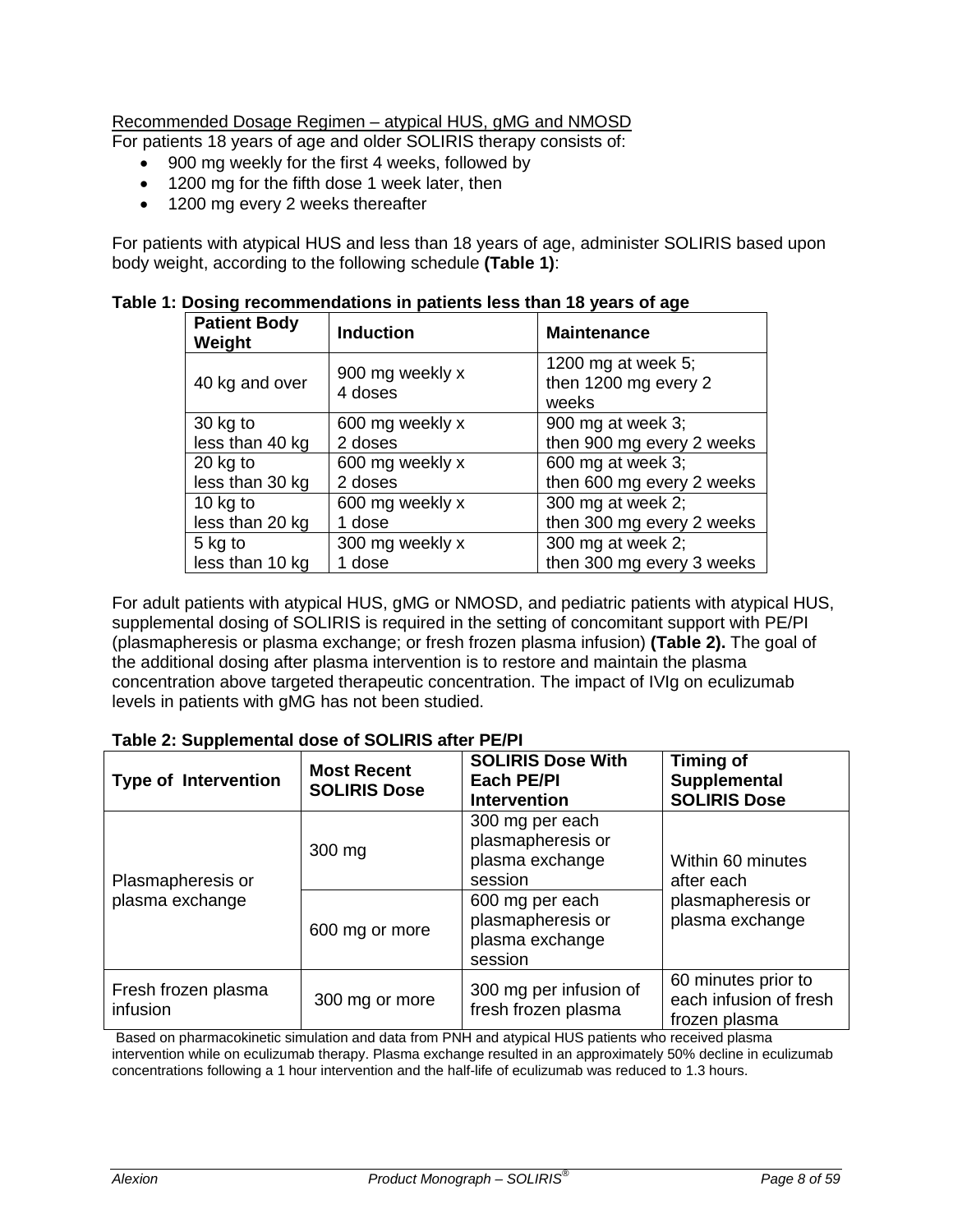The recommended doses in **Tables 1** and **2** are based entirely on estimates from a onecompartment model which was demonstrated to adequately describe eculizumab pharmacokinetics.

SOLIRIS should be administered at the recommended dosage regimen time points, or within two days of these time points (see **Warnings and Precautions**).

# <span id="page-8-0"></span>**4.3 Administration**

DO NOT ADMINISTER AS AN IV PUSH OR BOLUS INJECTION.

The SOLIRIS admixture should be administered by intravenous infusion over 35 minutes in adults and 1-4 hours in pediatric patients via gravity feed, a syringe-type pump, or an infusion pump. Admixed solutions of SOLIRIS are stable for 24 hours at 2-8°C and at room temperature. However, SOLIRIS contains no preservative so infusion of the admixture should begin as soon as possible after mixing.

If an adverse reaction occurs during the administration of SOLIRIS, the infusion may be slowed or stopped at the discretion of the physician. If the infusion is slowed, the total infusion time should not exceed two hours in adults and four hours in children aged less than 12 years. Monitor the patient for at least one hour following completion of the infusion for signs or symptoms of an infusion reaction.

# <span id="page-8-1"></span>**4.4 Reconstitution**

SOLIRIS must be diluted to a final admixture concentration of 5 mg/mL using the following steps:

- Withdraw the required amount of SOLIRIS from the vial into a sterile syringe
- Transfer the recommended dose to an infusion bag
- Dilute SOLIRIS to a final concentration of 5 mg/mL by adding the appropriate amount (equal volume of diluent to drug volume) of 0.9% Sodium Chloride Injection, USP; 0.45% Sodium Chloride Injection, USP; 5% Dextrose in Water Injection, USP; or Ringer's Injection, USP to the infusion bag.
- The final admixed SOLIRIS 5 mg/mL infusion volume is 60 mL for 300 mg doses, 120 mL for 600 mg doses, 180 mL for 900 mg doses or 240 mL for 1200 mg doses **(Table 3)**. Gently invert the infusion bag containing the diluted SOLIRIS solution to ensure thorough mixing of the product and diluent.
- Prior to administration, the admixture should be allowed to adjust to room temperature [18°-25°C, 64°-77°F]. The admixture must not be heated in a microwave or with any heat source other than ambient air temperature. The SOLIRIS admixture should be inspected visually for particulate matter and discolouration prior to administration.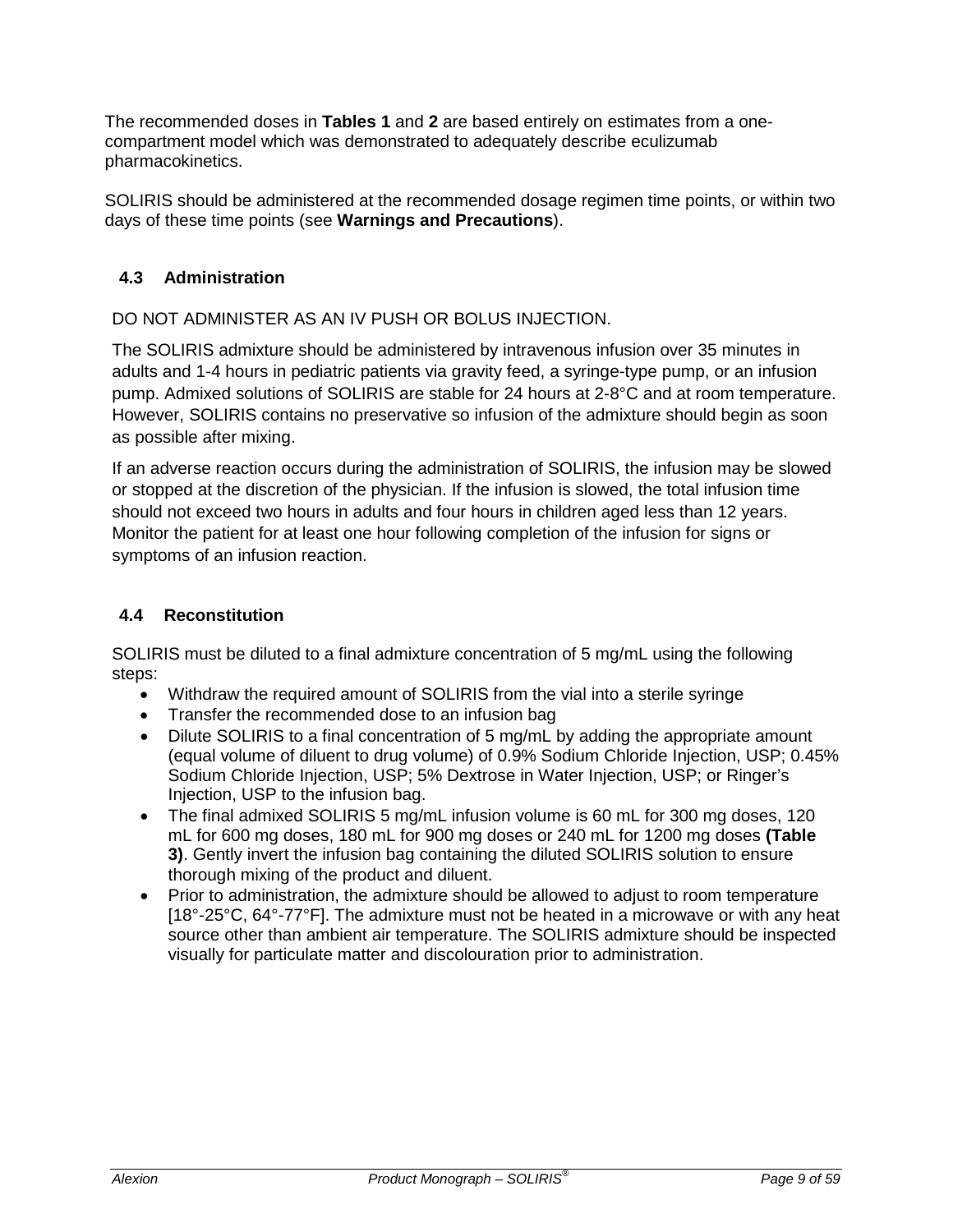| <b>Table 3: Reconstitution</b> |
|--------------------------------|
|                                |

| <b>Dose</b> | <b>Vial Size</b> | <b>Volume of</b><br>Diluent to be<br><b>Added to Vial</b> | Approximate<br><b>Available</b><br><b>Volume</b> | <b>Nominal Concentration</b><br>per mL |
|-------------|------------------|-----------------------------------------------------------|--------------------------------------------------|----------------------------------------|
| 300 mg      | 30 mL x 1        | 30 mL                                                     | 60 mL                                            | 5 mg/mL                                |
| 600 mg      | 30 mL x 2        | 60 mL                                                     | 120 mL                                           | 5 mg/mL                                |
| 900 mg      | 30 mL x 3        | 90 mL                                                     | 180 mL                                           | 5 mg/mL                                |
| 1200 mg     | 30 mL x 4        | 120 mL                                                    | 240 mL                                           | 5 mg/mL                                |

Discard any unused portion left in a vial, as the product contains no preservatives.

# <span id="page-9-0"></span>**4.5 Missed Dose**

In case of a missed dose, resume the regular schedule as soon as possible.

# <span id="page-9-1"></span>**5 OVERDOSAGE**

SOLIRIS is to be administered under the supervision of a healthcare professional which minimizes the potential of a significant overdose. No cases of overdose have been reported during clinical studies.

For management of a suspected drug overdose, contact your regional poison control centre.

# <span id="page-9-2"></span>**6 DOSAGE FORMS, STRENGTHS, COMPOSITION AND PACKAGING**

### **Table 4: Dosage Forms, Strengths, Composition and Packaging**

| <b>Route of</b><br>Administration | Dosage Form /<br><b>Strength/Composition</b> | <b>Non-medicinal Ingredients</b>                                                                                                          |
|-----------------------------------|----------------------------------------------|-------------------------------------------------------------------------------------------------------------------------------------------|
| Intravenous (IV)<br>infusion      | 300 mg single-use vial                       | Polysorbate 80 (vegetable origin)<br>Sodium chloride<br>Sodium phosphate dibasic<br>Sodium phosphate monobasic<br>Water for Injection USP |

SOLIRIS is a sterile, clear, colourless, preservative-free 10 mg/mL solution for intravenous (IV) infusion and is supplied in 30-mL single-use vials. The product is formulated at pH 7.0 and each vial contains 300 mg of eculizumab, 13.8 mg sodium phosphate monobasic, 53.4 mg sodium phosphate dibasic, 263.1 mg sodium chloride, 6.6 mg polysorbate 80 (vegetable origin) and Water for Injection, USP.

SOLIRIS is supplied as 300 mg single-use vials each containing 30 mL of 10 mg/mL sterile, preservative-free eculizumab solution. Each carton contains one vial.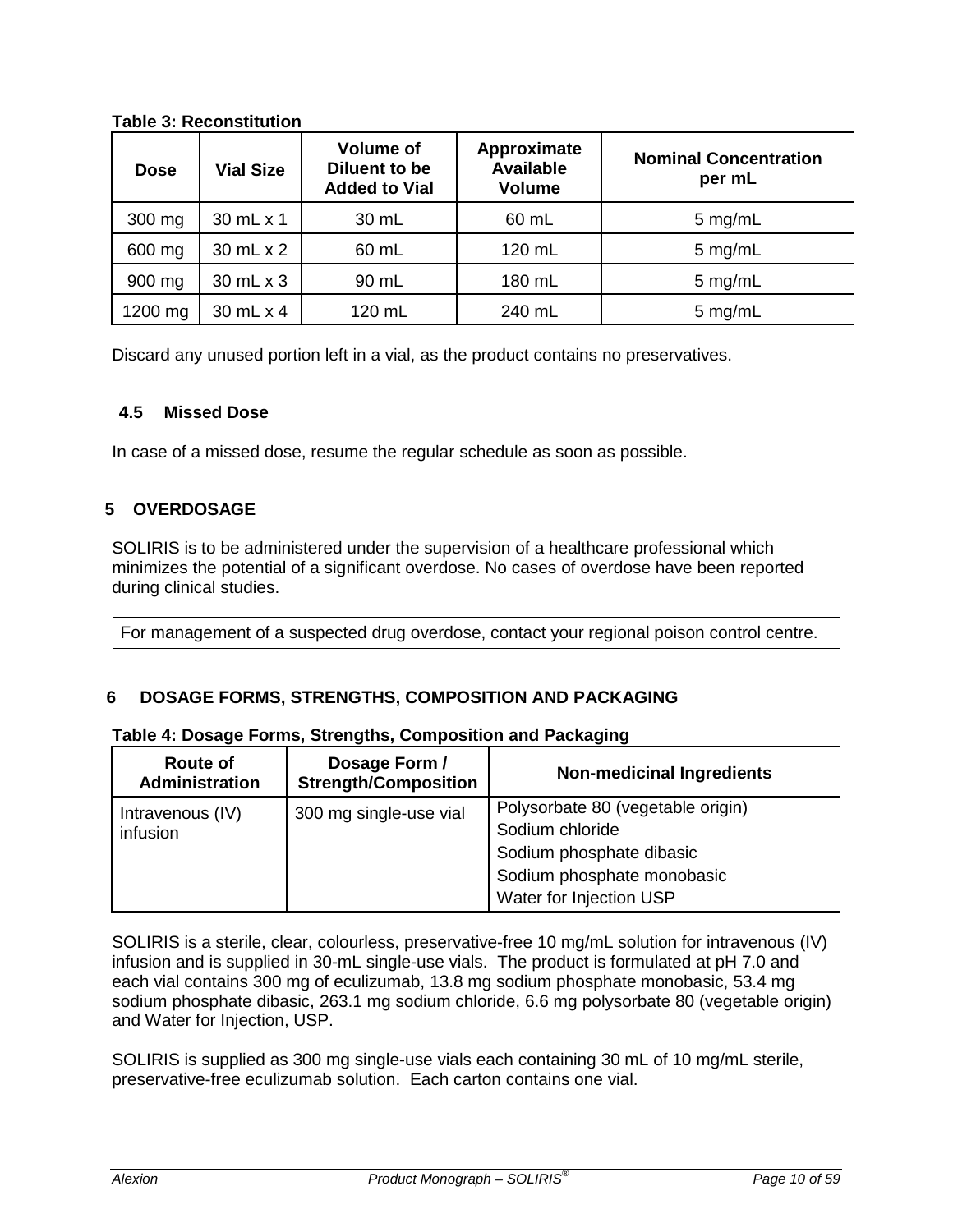# <span id="page-10-0"></span>**7 DESCRIPTION**

SOLIRIS is a formulation of eculizumab which is a recombinant humanized monoclonal IgG2/4k antibody that binds to the human C5 complement protein and inhibits the activation of terminal complement. Eculizumab contains human constant regions and murine complementaritydetermining regions grafted onto the human framework light-and heavy-chain variable regions. Eculizumab is composed of two 448 amino acid heavy chains and two 214 amino acid light chains and has a molecular weight of approximately 148 kDa.

Eculizumab is produced in a murine myeloma (NS0 cell line) expression system and purified by affinity and ion exchange chromatography. The bulk drug substance manufacturing process also includes specific viral inactivation and removal steps.

# <span id="page-10-1"></span>**8 WARNINGS AND PRECAUTIONS**

Please see the **Serious Warnings and Precautions Box** at the beginning of Part I: Health Professional Information.

### **General**

### *Allergy/Infusion Reactions*

As with all protein products, administration of SOLIRIS may result in infusion reactions, including anaphylaxis or other hypersensitivity reactions. In clinical trials for PNH, atypical HUS, gMG and NMOSD, no patients experienced an infusion reaction which required discontinuation of SOLIRIS. Post-marketing reports of infusion reactions have been received (see **Sensitivity/Resistance** section). Interrupt SOLIRIS infusion and institute appropriate treatment and supportive measures if signs of cardiovascular instability or respiratory compromise occur.

#### *Monitoring Disease Manifestations after SOLIRIS Discontinuation/Missed Dose* Treatment Discontinuation for PNH

Since SOLIRIS therapy increases the number of PNH cells (e.g., in the double-blind, placebocontrolled PNH Study C04-001, the proportion of PNH RBCs increased among SOLIRIS-treated patients by a median of 28% from baseline (range from -25% to 69%), patients who discontinue treatment with SOLIRIS may be at increased risk for serious hemolysis. Serious hemolysis is identified by serum LDH levels greater than the pre-treatment level, along with any of the following: greater than 25% absolute decrease in PNH clone size (in the absence of dilution due to transfusion) in one week or less; a hemoglobin level of <5 gm/dL or a decrease of >4 gm/dL in one week or less; angina; change in mental status; a 50% increase in serum creatinine level; or thrombosis. Monitor any patient who discontinues SOLIRIS for at least 8 weeks to detect serious hemolysis and other reactions.

If serious hemolysis occurs after SOLIRIS discontinuation, consider the following procedures/ treatments: blood transfusion (packed RBCs), or exchange transfusion if the PNH RBCs are >50% of the total RBCs by flow cytometry, anticoagulation, corticosteroids, or reinstitution of SOLIRIS, but this was not tested in clinical trials.

In clinical studies, 16 of 196 patients with PNH discontinued treatment with SOLIRIS. Patients were followed for evidence of worsening hemolysis and no serious hemolysis was observed.

Monitor patients after discontinuing SOLIRIS for at least 8 weeks to detect hemolysis.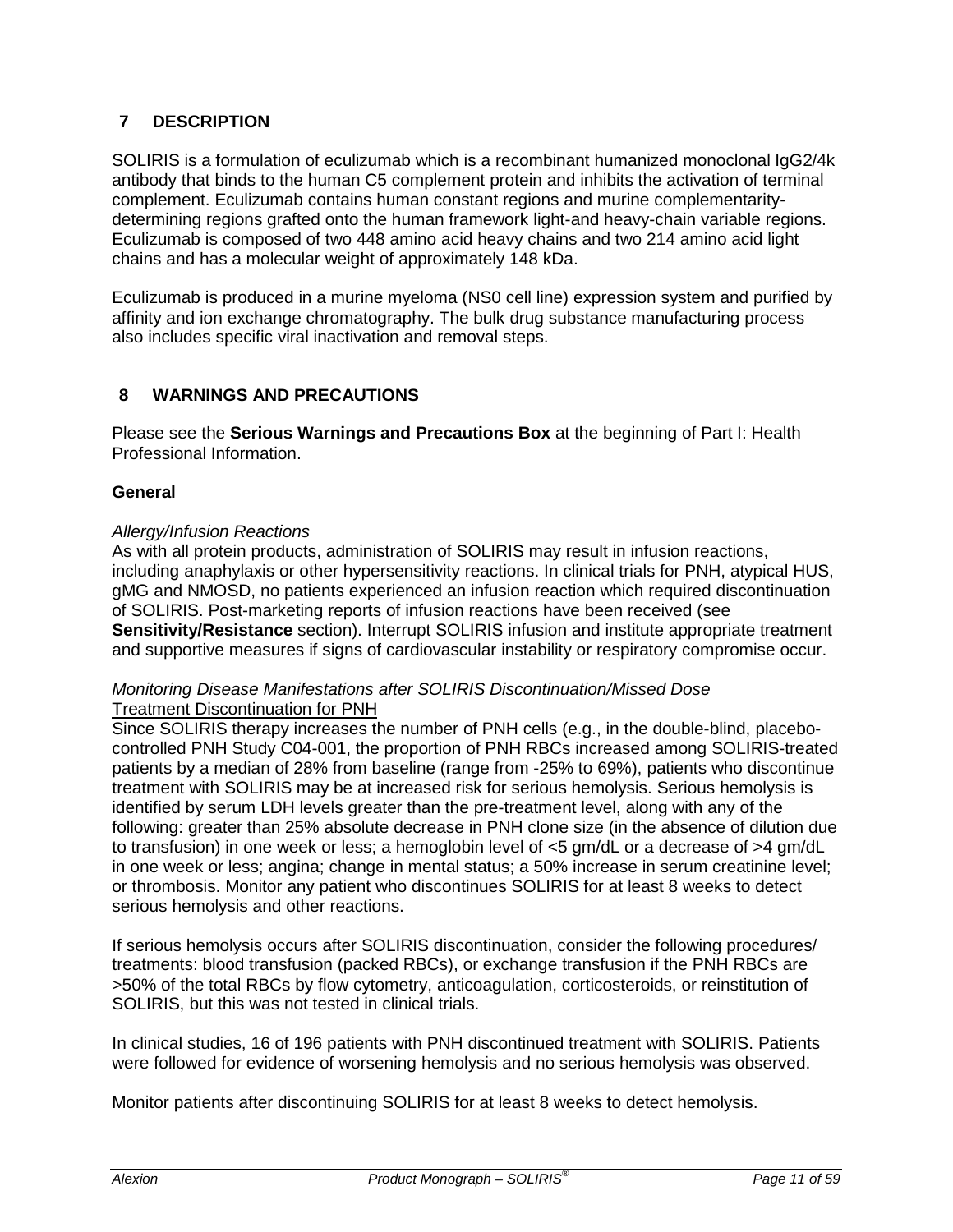### Treatment Discontinuation for atypical HUS

SOLIRIS treatment is recommended to continue for the patient's lifetime, unless the discontinuation of SOLIRIS is clinically indicated (see **Warnings and Precautions**).

Thrombotic microangiopathy complications were observed after SOLIRIS discontinuation in the atypical HUS clinical studies. If patients with atypical HUS discontinue treatment with SOLIRIS they should be monitored closely for signs and symptoms of thrombotic microangiopathy complications. Monitoring may be insufficient to predict or prevent severe thrombotic microangiopathy complications in patients with atypical HUS after discontinuation of SOLIRIS.

Thrombotic microangiopathy (TMA) complications post discontinuation can be identified by (i) Any two, or repeated measurement of any one, of the following: a decrease in platelet count of 25% or more as compared to either baseline or to peak platelet count during SOLIRIS treatment; an increase in serum creatinine of 25% or more as compared to baseline or to nadir during SOLIRIS treatment; or, an increase in serum LDH of 25% or more as compared to baseline or to nadir during SOLIRIS treatment; or by (ii) any one of the following: a change in mental status or seizures; angina or dyspnoea; or thrombosis.

Monitor any patient who discontinues SOLIRIS for at least 12 weeks to detect thrombotic microangiopathy complications.

If thrombotic microangiopathy complications occur after SOLIRIS discontinuation, consider reinstitution of SOLIRIS treatment, plasma therapy [plasmapheresis, plasma exchange, or fresh frozen plasma (PE/PI)], or appropriate organ-specific supportive measures including renal support with dialysis, respiratory support with mechanical ventilation or anticoagulation. In atypical HUS clinical studies, 18 patients (5 in the prospective studies) discontinued SOLIRIS treatment. Seven (7) thrombotic microangiopathy complications were observed following the missed dose in 5 patients and SOLIRIS was re-initiated in 4 of these 5 patients.

### Treatment Discontinuation for gMG

Use of SOLIRIS in gMG treatment has only been studied in the setting of chronic administration. Patients that discontinue SOLIRIS treatment should be carefully monitored for signs and symptoms of disease exacerbation.

#### Treatment Discontinuation for NMOSD

Use of SOLIRIS in NMOSD treatment has been studied only in the setting of chronic administration and the effect of SOLIRIS discontinuation has not been characterized. Patients who discontinue SOLIRIS treatment should be carefully monitored for signs and symptoms of potential NMOSD relapse.

#### *Immunization*

Prior to initiating SOLIRIS therapy, it is recommended that patients with PNH, atypical HUS gMG, or NMOSD receive immunizations according to current immunization guidelines. Additionally, all patients must receive meningococcal vaccines prior to, or at the time of receiving SOLIRIS. Patients less than 2 years of age and those who are treated with SOLIRIS less than 2 weeks after receiving a meningococcal vaccine must receive treatment with appropriate prophylactic antibiotics until 2 weeks after vaccination. Vaccines against serotypes A, C, Y, W135, and B, are recommended in preventing the commonly pathogenic meningococcal serotypes.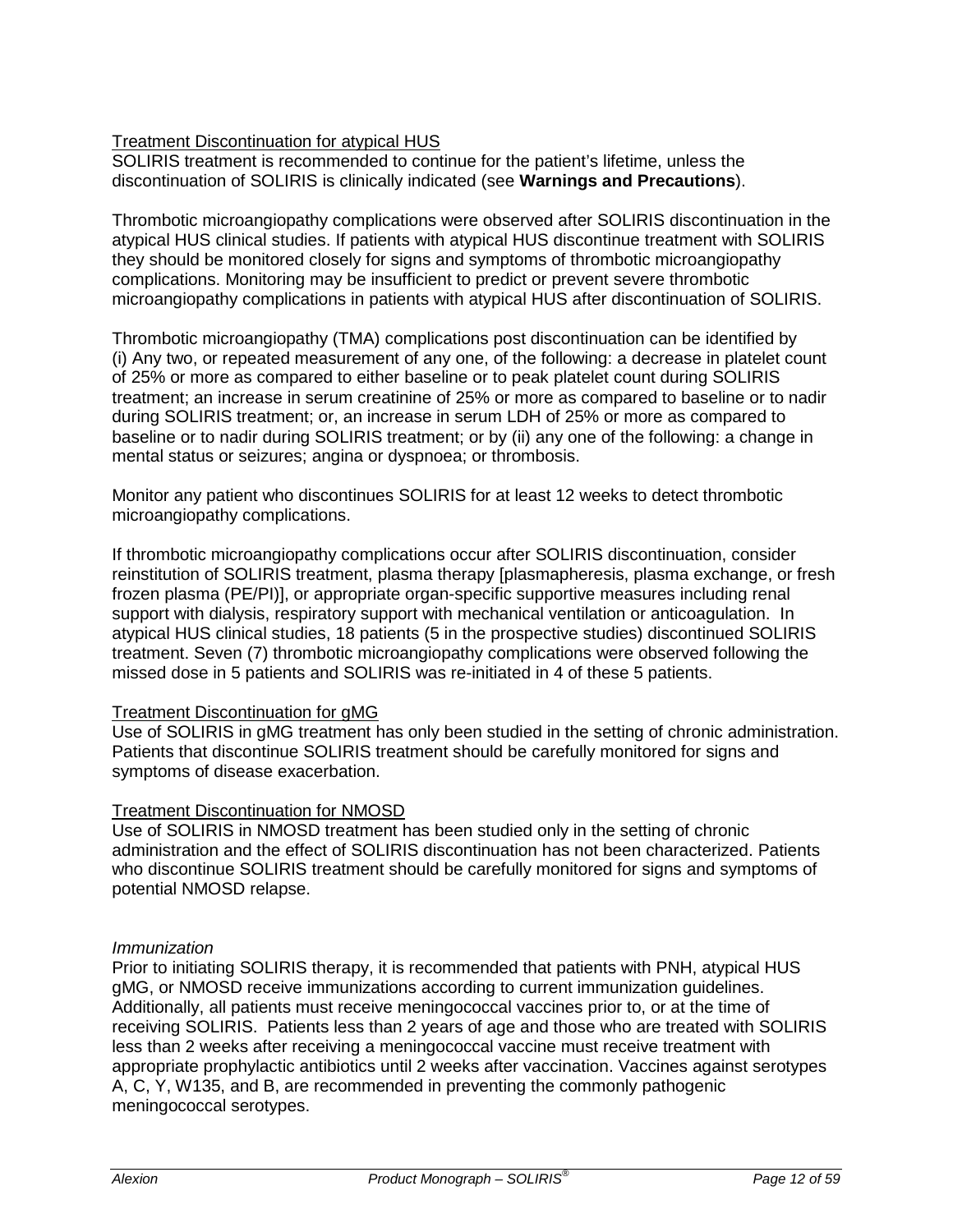Children treated with SOLIRIS may be at increased risk of developing serious infections due to *Streptococcus pneumoniae* and *Haemophilus influenzae* type b (Hib). Administer vaccinations for the prevention of *Streptococcus pneumoniae* and *Haemophilus influenzae* type b (Hib) infections according to NACI guidelines. Additionally, Aspergillus infections have occurred in immunocompromised and neutropenic patients. Use caution when administering SOLIRIS to patients with any systemic infection.

#### *Immunosuppressant and Anticholinesterase Therapies*  gMG

Patients in gMG clinical trials continued treatment with immunosuppressant and anticholinesterase therapies while on SOLIRIS treatment. Withdrawal of immunosuppressant and anticholinesterase therapies during SOLIRIS treatment for gMG was not assessed in the placebo-controlled studies.

If background immunosuppressant or anticholinesterase therapies are decreased or discontinued, patients should be monitored closely for signs of disease exacerbation.

#### NMOSD

Patients who entered NMOSD clinical trials while receiving background immunosuppressant therapy continued treatment with immunosuppressant therapy while on SOLIRIS treatment. Withdrawal of immunosuppressant therapy during SOLIRIS treatment for NMOSD was not assessed in the placebo-controlled study. If background immunosuppressant therapy is decreased or discontinued, patients should be monitored closely for signs and symptoms of potential NMOSD relapse.

### **Carcinogenesis and Mutagenesis**

Carcinogenesis and mutagenesis studies have not been performed. There is no evidence to suggest that the use of SOLIRIS is associated with carcinogenesis (see **Toxicology** section).

### **Cardiovascular**

In atypical HUS clinical trials, serious cardiovascular events such as hypertension, venous thrombosis and tachycardia were observed.

#### **Gastrointestinal**

Rare episodes of severe abdominal pain have been reported with SOLIRIS treatment.

#### **Genitourinary**

Serious urinary tract infections and disseminated gonococcal infections have been reported. Counsel patients about gonorrhea prevention and advise regular testing for patients at-risk.

#### **Immune**

Infrequent antibody responses have been detected in SOLIRIS-treated patients across all clinical studies. In PNH placebo-controlled studies, low antibody responses have been reported with a frequency (3.4%) similar to that of placebo (4.8%).

In patients with atypical HUS treated with SOLIRIS, antibodies to SOLIRIS were detected in 3/100 (3%) by ECL bridging format assay. 1/100 (1%) of atypical HUS patients had low positive values for neutralizing antibodies.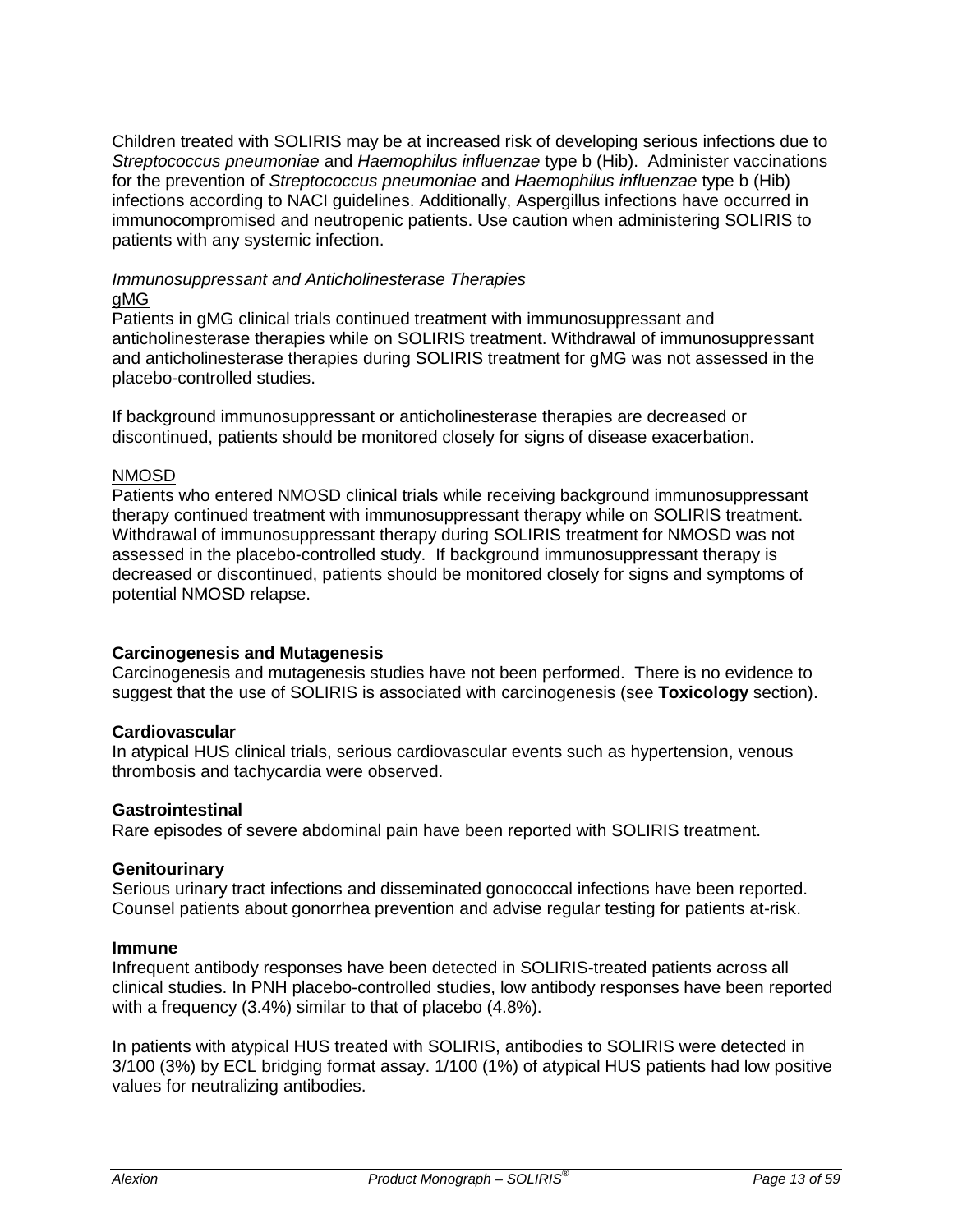In a gMG placebo-controlled study, none (0/62) of the SOLIRIS treated patients showed antidrug antibody response during the 26 week active treatment.

In an NMOSD placebo-controlled study, 2/96 (2%) of the SOLIRIS treated patients showed an antidrug antibody (ADA) response. Positive ADA samples were low titer and transient. Both patients were negative for neutralizing antibodies.

There has been no observed correlation of antibody development to clinical response or adverse events.

**SOLIRIS blocks terminal complement; therefore, patients may have increased susceptibility to** *Neisseria meningitis* **(**see boxed **Warning: Serious Meningococcal Infections** section above).

#### **Infections**

Patients are at increased risk of serious infections caused by *Neisseria* and encapsulated bacteria. Meningococcal sepsis is the most serious adverse reaction experienced by patients receiving SOLIRIS.

In clinical studies, 2 out of 196 patients with PNH developed serious meningococcal infections while receiving treatment with SOLIRIS; both had been vaccinated. In clinical studies among non-PNH patients, meningococcal meningitis occurred in one unvaccinated patient. In addition, 3 out of 130 previously vaccinated patients with atypical HUS developed meningococcal infections while receiving treatment with SOLIRIS.

No meningococcal infections were reported in completed gMG and NMOSD clinical studies.

Use caution when administering SOLIRIS to patients with any systemic infection.

### **Monitoring and Laboratory Tests**

#### PNH

PNH patients receiving SOLIRIS therapy should be monitored for intravascular hemolysis by measuring LDH levels and may require dose adjustment within the recommended  $14 \pm 2$  day dosing schedule during the maintenance phase (up to every 12 days).

#### Atypical HUS

Patients with atypical HUS receiving SOLIRIS therapy should be monitored for early signs of thrombotic microangiopathy (TMA) including a decrease in platelet count, and increases in serum LDH and creatinine levels. Follow patients for signs of TMA by monitoring serial platelet counts, serum LDH, and creatinine during SOLIRIS therapy and for a minimum of 12 weeks after discontinuation of SOLIRIS (see **Monitoring after Discontinuation**). Patients may require dose adjustment within the recommended  $14 \pm 2$  day dosing schedule during the maintenance phase (up to every 12 days).

#### **Neurologic**

Transient, severe headaches have been reported with SOLIRIS. Headache (occurred mostly in the initial phase of dosing) is most common adverse reaction in patients treated with SOLIRIS.

#### **Sensitivity/Resistance**

As with all infusions with biologic agents, there is a risk of infusion reactions and anaphylaxis.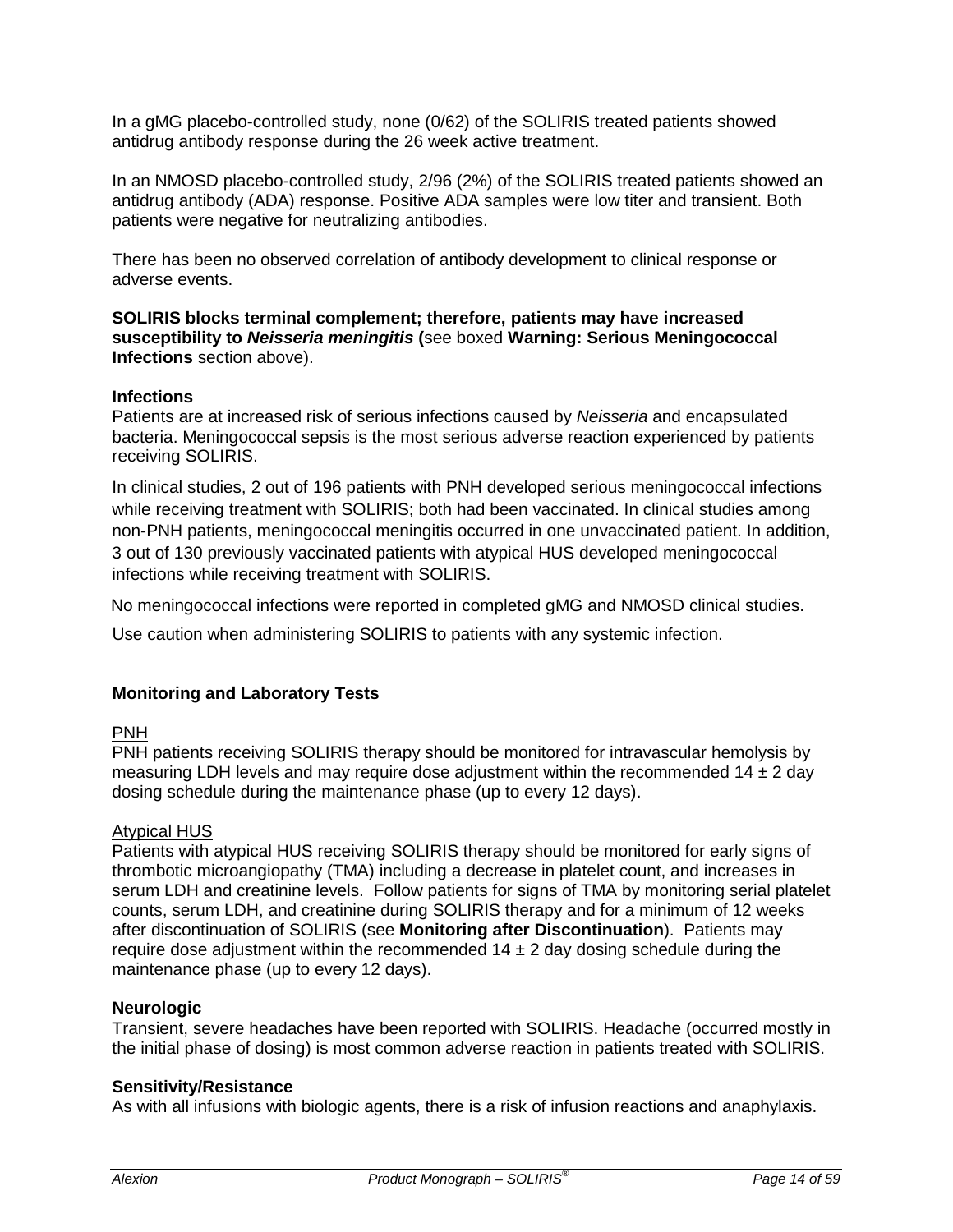(For information regarding allergic/infusion reactions, see **General: Allergy/Infusion Reactions** above).

#### **Sexual Health** *Reproduction*

See section on **Pregnant Women** below.

# *Fertility*

No specific study on fertility has been conducted.

### **Thrombosis Prevention and Management**

The effect of withdrawal of anticoagulant therapy during SOLIRIS treatment has not been established.

# <span id="page-14-0"></span>**8.1 Special Populations**

### <span id="page-14-1"></span>**8.1.1 Pregnant Women**

Data in pregnant women treated with eculizumab from clinical trials and in a postmarketing setting, including PNH and atypical HUS registries, indicate that eculizumab is unlikely to increase the risk of malformative or feto-neonatal toxicity in the PNH and atypical HUS patient population. There is insufficient data to adequately characterize the safety of eculizumab in pregnant women with gMG or NMOSD.

The use of SOLIRIS may be considered during pregnancy, if clinically needed.

In the general population, the estimated risks of major birth defects and miscarriage in clinically recognized pregnancies are 2-4% and 10-20%, respectively.

Limited data are available from reports of pregnancy-related outcomes from the safety database. Analysis of available data show no difference in the risk of overall major birth defects for eculizumab (0.94 per 100 live-births) compared with the background rate for major birth defects of 2.7% in the U.S. reference population of the Metropolitan Atlanta Congenital Defects Program (MACDP) or 2-3% in the U.K. reference population. The rate of fetal death (miscarriage and stillbirth) observed in the safety database is estimated to be 16.2%. The estimated background rate of miscarriage in clinically recognized pregnancies in the U.S. general population is 15-20%.

The background risk of birth defects for the indicated population of PNH or atypical HUS is not thought to be different than that in the general population. Rates of miscarriage and still birth are reported to be as high as 26% and 10% respectively in PNH. Methodological limitations of this data analysis include the use of MACDP and published literature on PNH and atypical HUS as the external comparator group. The MACDP population is not disease-specific, evaluates women and infants from a limited geographic area, and does not include outcomes for births that occurred at <20 weeks gestation.

Animal reproduction studies have not been conducted with SOLIRIS due to lack of pharmacologic activity in non-human species. Reproductive toxicology studies were conducted in mice using the murine surrogate molecule BB5.1, which assessed effect of C5 blockade on the reproductive system. No clear test-article related reproductive and developmental toxicities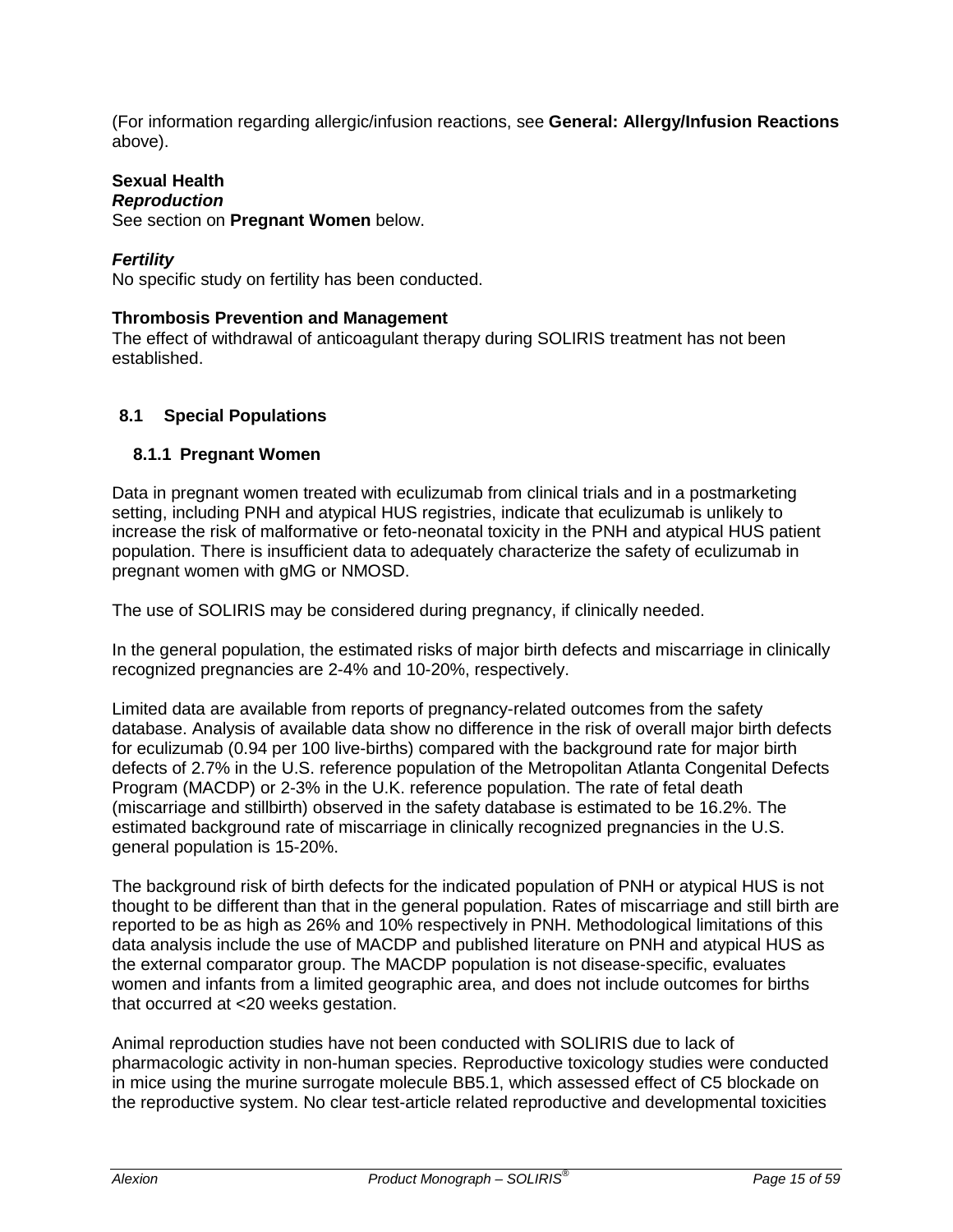were identified in these studies (see Section 16.4, Reproductive and Developmental Toxicology). Animal studies are not always predictive of human response; therefore, it is unknown whether SOLIRIS can cause fetal harm when administered to a pregnant woman. Human IgG are known to cross the human placental barrier, and thus eculizumab may potentially cause terminal complement inhibition in the fetal circulation.

# <span id="page-15-0"></span>**8.1.2 Breast-feeding**

Limited data available suggest that eculizumab is not excreted in human milk.

The developmental and health benefits of breastfeeding should be considered along with the mother's clinical need for eculizumab and any potential adverse effects on the breastfed child from eculizumab or from the underlying maternal condition.

Nonclinical reproductive toxicology studies conducted in mice with the murine surrogate molecule BB5.1 identified no adverse effect to pups resulting from consuming milk from treated dams; however, animal studies are not always predictive of human response (see Section 16.4, Reproductive and Developmental Toxicology).

### <span id="page-15-1"></span>**8.1.3 Pediatrics**

### **Pediatrics (< 18 years of age)**:

In children and adolescent patients with PNH (aged 11 years to less than 18 years) included in the pediatric PNH Study, the safety profile appeared similar to that observed in adult patients with PNH. The most common adverse reaction reported in pediatric patients was headache.

Four clinical studies assessing the safety and effectiveness of SOLIRIS for the treatment of atypical HUS included a total of 28 pediatric patients (ages 2 months to 17 years). The safety and effectiveness of SOLIRIS for the treatment of atypical HUS appear similar in pediatric and adult patients. Alexion also conducted a retrospective chart review in patients with atypical HUS treated with SOLIRIS outside of the scope of a clinical trial which included 19 pediatric patients.

Administer vaccinations for the prevention of infection due to *Neisseria meningitidis*, *Streptococcus pneumoniae* and *Haemophilus influenzae* type b (Hib) according to NACI guidelines (see **Warnings and Precautions**).

SOLIRIS has not been studied in pediatric patients with gMG or NMOSD.

### <span id="page-15-2"></span>**8.1.4 Geriatrics**

52 patients 65 years of age or older (15 with PNH, 4 with atypical HUS, 26 with gMG and 7 with NMOSD) were treated with SOLIRIS in clinical studies. Although there were no apparent agerelated differences observed in these studies, the number of patients aged 65 and over is not sufficient to determine whether they respond differently from younger patients.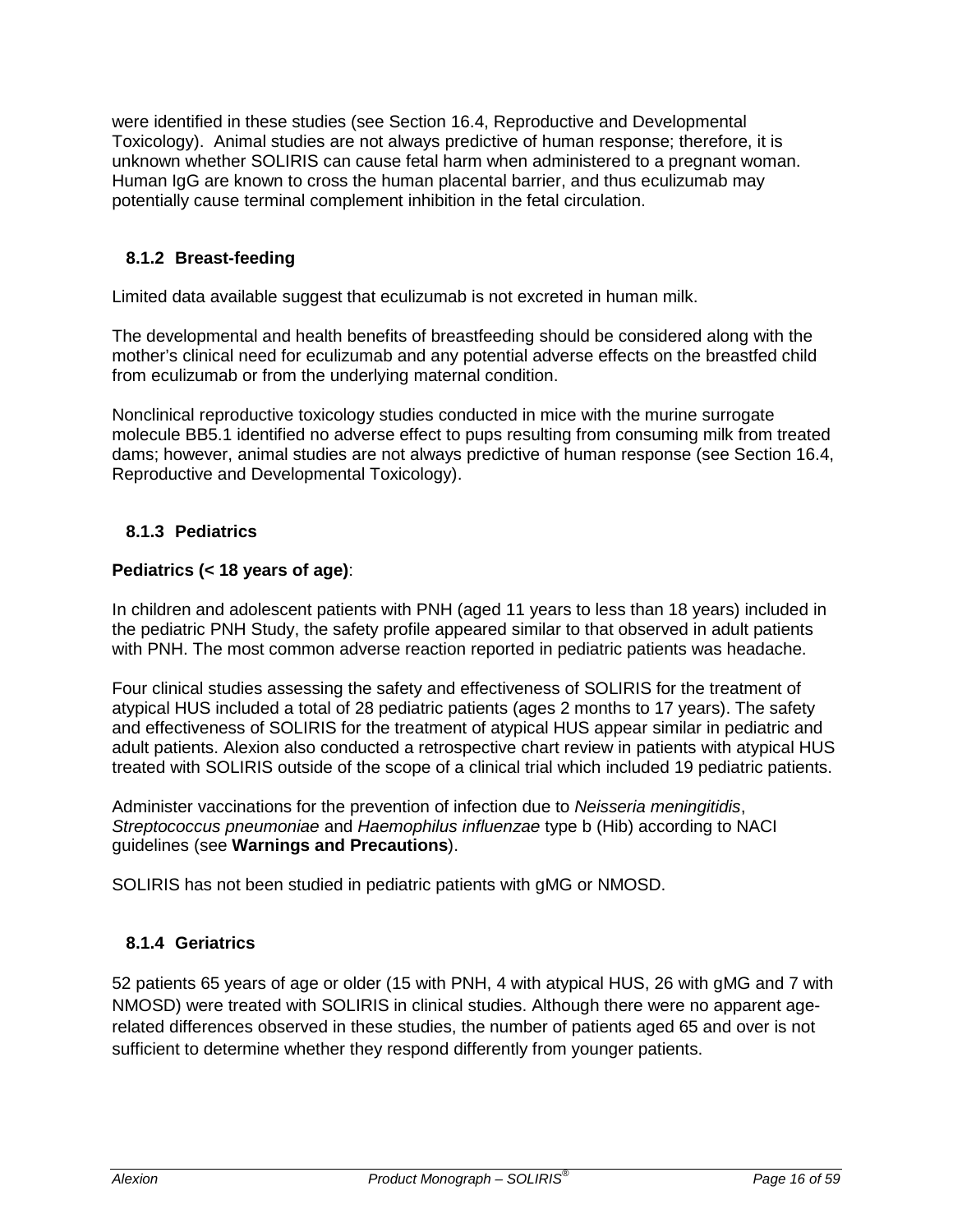# <span id="page-16-0"></span>**9 ADVERSE REACTIONS**

### <span id="page-16-1"></span>**9.1 Adverse Reaction Overview**

The most common adverse reaction was headache, (occurred mostly in the initial phase), and, of all meningococcal infections the most frequently reported serious adverse reaction was meningococcal sepsis.

Patients with PNH who discontinue treatment with SOLIRIS may be at increased risk for serious hemolysis. Thrombotic microangiopathy complications were observed after SOLIRIS discontinuation in the atypical HUS clinical studies. Patients who discontinue SOLIRIS should be closely monitored.

#### <span id="page-16-2"></span>**9.2 Clinical Trial Adverse Reactions**

Because clinical trials are conducted under very specific conditions, the adverse reaction rates observed in the clinical trials may not reflect the rates observed in practice and should not be compared to the rates in the clinical trials of another drug. Adverse reaction information from clinical trials is useful for identifying drug-related adverse events and for approximating rates.

#### Paroxysmal Nocturnal Hemoglobinuria (PNH)

In a Phase III (Study C01-004) multi-center, double blind, placebo-controlled trial, 87 transfusion-dependent patients (≥ 18 years of age) with PNH were randomized to receive either SOLIRIS (43) or placebo (44). The duration of treatment was 6 months for both treatment groups.

Drug related adverse events occurring in 2 or more SOLIRIS-treated patients are summarized in **Table 5.** The most frequent adverse events were headache and fatigue. Most headaches were mild and did not persist after the initial administration phase of SOLIRIS and resolved within 24- 48 hours of SOLIRIS infusion.

|                                          | C04-001                    |                          |
|------------------------------------------|----------------------------|--------------------------|
|                                          | <b>SOLIRIS</b><br>$(N=43)$ | <b>Placebo</b><br>(N=44) |
| <b>Gastrointestinal</b>                  |                            |                          |
| Nausea                                   | 2(4.7%)                    | 1(2.3%)                  |
| <b>Abdominal Pain</b>                    | 2(4.7%)                    | 1(2.3%)                  |
| <b>General</b>                           |                            |                          |
| Fatigue                                  | $3(7.0\%)$                 | $0(0.0\%)$               |
| <b>Infections And Infestations</b>       |                            |                          |
| <b>Upper Respiratory Tract Infection</b> | 2(4.7%)                    | $0(0.0\%)$               |
| Oral Herpes                              | 2(4.7%)                    | $0(0.0\%)$               |
| <b>Nervous System</b>                    |                            |                          |
| Headache                                 | 15 (34.9%)                 | 2(4.5%)                  |
| <b>Skin And Subcutaneous Tissue</b>      |                            |                          |
| Dry Skin                                 | (4.7%                      | $(0.0\%)$                |

**Table 5: Adverse Reactions\* Reported in ≥2 patients in PNH Study C04-001** 

\*Drug-related Adverse Events occurring at a higher frequency (1 or more patients) in the SOLIRIS-treated patients relative to placebo.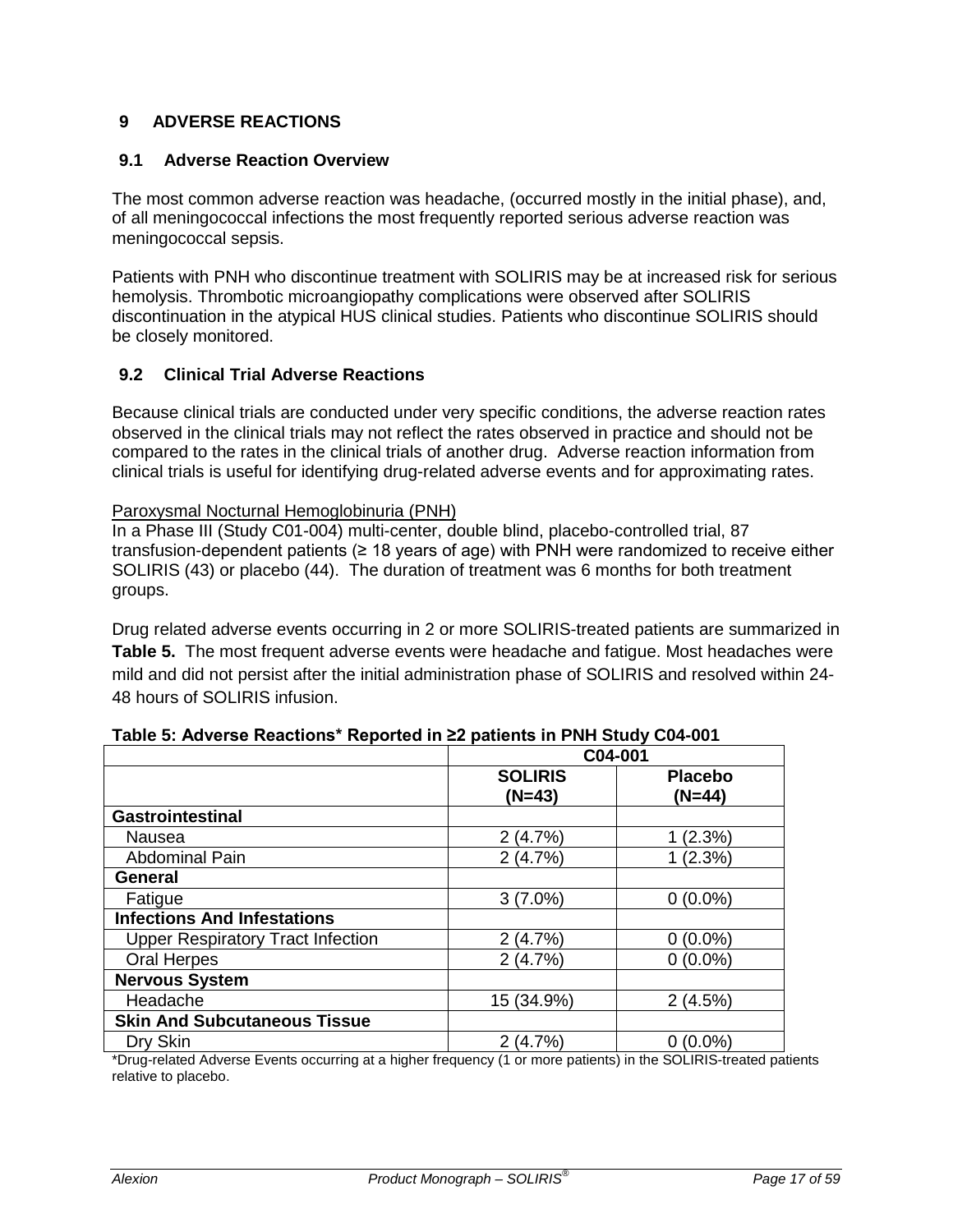Among 193 patients with PNH treated with SOLIRIS in the single arm, clinical study or the follow-up study (C04-002), adverse reactions were similar to those reported in the placebocontrolled clinical study. Serious adverse reactions occurred among 16% of the patients in these studies. The most common serious adverse reactions were: viral infection (2%), headache (2%), anemia (2%), and pyrexia (2%).

### Atypical HUS

The safety of SOLIRIS therapy in patients with atypical HUS was evaluated in four prospective, single-arm studies, three in adult and adolescent patients (Studies C08-002, C08-003, and C10-004), one in pediatric and adolescent patients (Study C10-003), and one retrospective study (Study C09-001r).

The data described below **(Table 6)** were derived from 78 adult and adolescent patients with atypical HUS enrolled in studies C08-002, C08-003, and C10-004. All patients received the recommended dosage of SOLIRIS, and the median exposure was 67 weeks (range: 2-145 weeks). The most commonly reported serious adverse events (SAE) were infections (24%), hypertension (5%), chronic renal failure (5%), and renal impairment (5%).

**Table 6** summarizes all adverse drug reactions reported in at least 10% of patients in atypical HUS Studies C08-002, C08-003, and C10-004 combined.

| MedDRA ver. 15.1                                                    | <b>Number (%) of Patients</b> |                |                      |              |
|---------------------------------------------------------------------|-------------------------------|----------------|----------------------|--------------|
|                                                                     | <b>Study C08-002</b>          | Study C08-003, | <b>Study C10-004</b> | <b>Total</b> |
|                                                                     | (N=17)                        | (N=20)         | (N=41)               | (N=78)       |
| <b>Blood and Lymphatic</b><br><b>System Disorders</b>               |                               |                |                      |              |
| Leukopenia                                                          | 2(11.8)                       | 2(10.0)        | 0(0.0)               | 4(5.1)       |
| Lymphopenia                                                         | 0(0.0)                        | 2(10.0)        | 0(0.0)               | 2(2.6)       |
| <b>Gastrointestinal</b><br><b>Disorders</b>                         |                               |                |                      |              |
| Nausea                                                              | 2(11.8)                       | 0(0.0)         | 0(0.0)               | 2(2.6)       |
| Vomiting                                                            | 3(17.6)                       | 0(0.0)         | 1(2.4)               | 4(5.1)       |
| <b>Nervous System</b><br><b>Disorders</b>                           |                               |                |                      |              |
| Headache                                                            | 1(5.9)                        | 3(15.0)        | 0(0.0)               | 4(5.1)       |
| <b>Respiratory, Thoracic</b><br>and Mediastinal<br><b>Disorders</b> |                               |                |                      |              |
| Cough <sup>a</sup>                                                  | 0(0.0)                        | 2(10.0)        | 0(0.0)               | 2(2.6)       |
| <b>Vascular Disorders</b>                                           |                               |                |                      |              |
| Hypertension <sup>b</sup>                                           | 3(17.6)                       | 0(0.0)         | 0(0.0)               | 3(3.8)       |

| Table 6: Per Patient Incidence of Adverse Drug Reactions (ADRs) in 10% or More Adult |  |
|--------------------------------------------------------------------------------------|--|
| and Adolescent Patients Enrolled in Atypical HUS Study C08-002, Atypical HUS         |  |
| Study C08-003, and Atypical HUS Study C10-004 Separately and in Total                |  |

 $\frac{a}{b}$  Includes preferred terms Cough and Productive Cough b Includes preferred terms Hypertension and Accelerated Hypertension

In Studies C08-002A/B, C08-003A/B, and C10-004 combined, 60% (47/78) of patients experienced a serious adverse event (SAE). The most commonly reported SAEs were infections (24%), hypertension (5%), chronic renal failure (5%), and renal impairment (5%).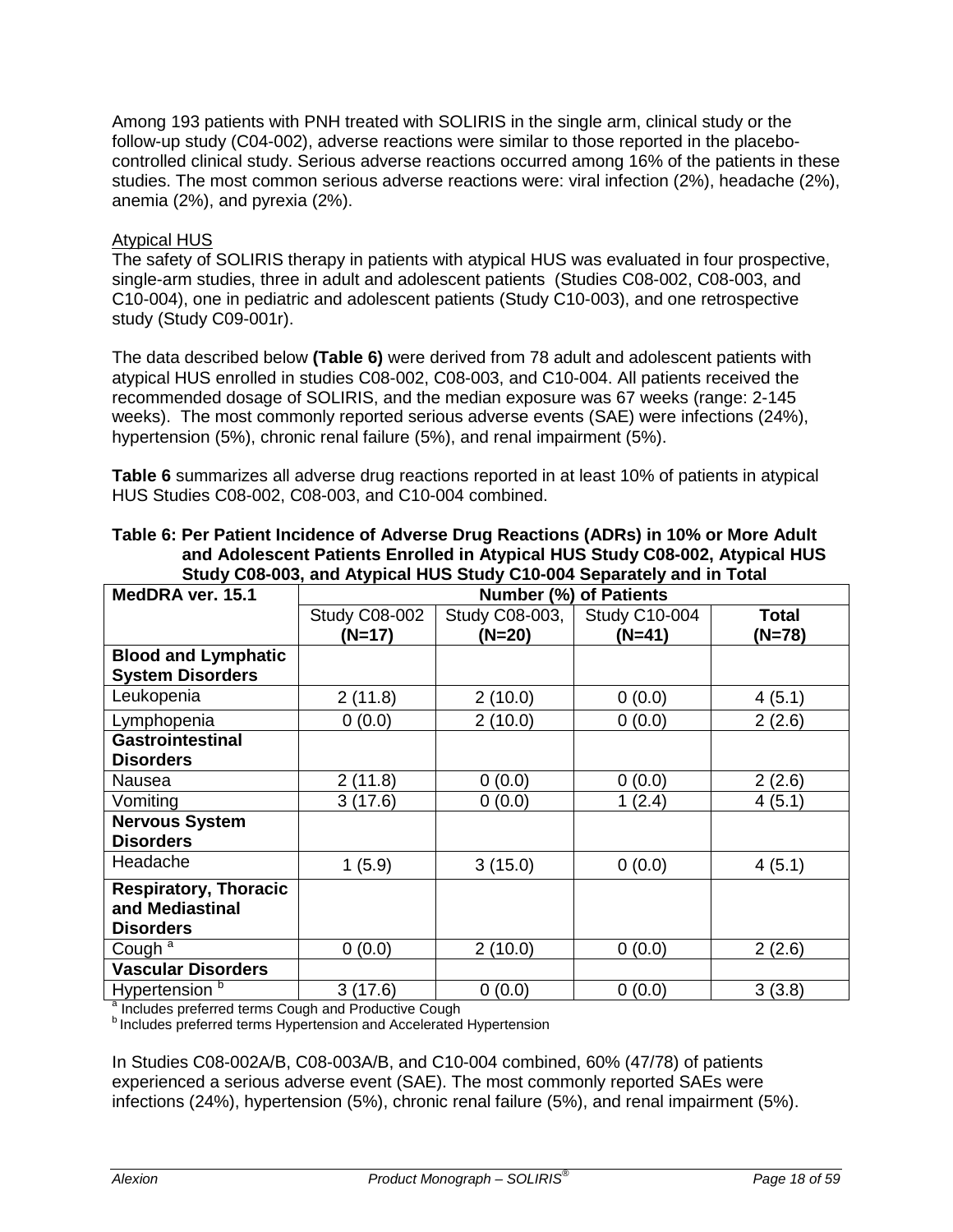### Generalized Myasthenia Gravis (gMG)

In a 26-week placebo-controlled trial evaluating the effect of SOLIRIS for the treatment of gMG (gMG Study ECU-MG-301), 62 patients received SOLIRIS at the recommended dosage regimen and 63 patients received placebo. Patients were 19 to 79 years of age, and 66% were female. **Table 7** displays the most common adverse reactions from gMG Study ECU-MG-301 that occurred in ≥5% of SOLIRIS-treated patients and at a greater frequency than placebo.

|                                    | U UU I URAY ANA ALA UTUAU. ITUGAUNIU INAN MITTI RUUDUU TIUALUA FARUNILU |                |  |  |  |
|------------------------------------|-------------------------------------------------------------------------|----------------|--|--|--|
|                                    | <b>SOLIRIS</b>                                                          | <b>Placebo</b> |  |  |  |
|                                    | $(N=62)$                                                                | $(N=63)$       |  |  |  |
|                                    | $n$ (%)                                                                 | $n$ (%)        |  |  |  |
| <b>Gastrointestinal Disorders</b>  |                                                                         |                |  |  |  |
| <b>Abdominal Pain</b>              | 5(8)                                                                    | 3(5)           |  |  |  |
| <b>General Disorders and</b>       |                                                                         |                |  |  |  |
| <b>Administration Site</b>         |                                                                         |                |  |  |  |
| <b>Conditions</b>                  |                                                                         |                |  |  |  |
| Peripheral edema                   | 5(8)                                                                    | 3(5)           |  |  |  |
| Pyrexia                            | 4(7)                                                                    | 2(3)           |  |  |  |
| <b>Infections and Infestations</b> |                                                                         |                |  |  |  |
| Herpes simplex virus               | 5(8)                                                                    | 1(2)           |  |  |  |
| infections                         |                                                                         |                |  |  |  |
| Injury, Poisoning, and             |                                                                         |                |  |  |  |
| <b>Procedural Complications</b>    |                                                                         |                |  |  |  |
| Contusion                          | 5(8)                                                                    | 2(3)           |  |  |  |
| <b>Musculoskeletal and</b>         |                                                                         |                |  |  |  |
| <b>Connective Tissue</b>           |                                                                         |                |  |  |  |
| <b>Disorders</b>                   |                                                                         |                |  |  |  |
| Musculoskeletal pain               | 9(15)                                                                   | 5(8)           |  |  |  |

#### **Table 7: Adverse Reactions Reported in 5% or More of SOLIRIS-Treated Patients in ECU-MG-301 Study and at a Greater Frequency than in Placebo-Treated Patients**

The most common adverse reactions (≥10%) that occurred in SOLIRIS-treated patients in the long-term extension to gMG Study ECU-MG-301, Study ECU-MG-302, that are not included in **Table 7** were headache (26%), nasopharyngitis (24%), diarrhea (15%), arthralgia (12%), upper respiratory tract infection (11%), and nausea (10%).

### Neuromyelitis Optica Spectrum Disorder (NMOSD)

In Study ECU-NMO-301, 96 patients received SOLIRIS at the recommended dosage regimen and 47 patients received placebo. Patients were 19 to 75 years of age, and 91% were female.

**Table 8** displays the most common adverse reactions from Study ECU-NMO-301 that occurred in ≥ 5% of SOLIRIS-treated patients and at a greater frequency than placebo.

#### **Table 8: Adverse Reactions Reported in 5% or More of SOLIRIS-Treated Patients in Study ECU-NMO-301 and at a Greater Frequency than in Placebo-Treated Patients**

| $(N=96)$<br>$n$ (%) | <b>Placebo</b><br>$(N=47)$<br>$n$ (%) |
|---------------------|---------------------------------------|
| 1295/88             | 617/45                                |
|                     |                                       |
| 5(5)                | (2)                                   |
| 5(5)                | 0(0)                                  |
|                     | <b>SOLIRIS</b>                        |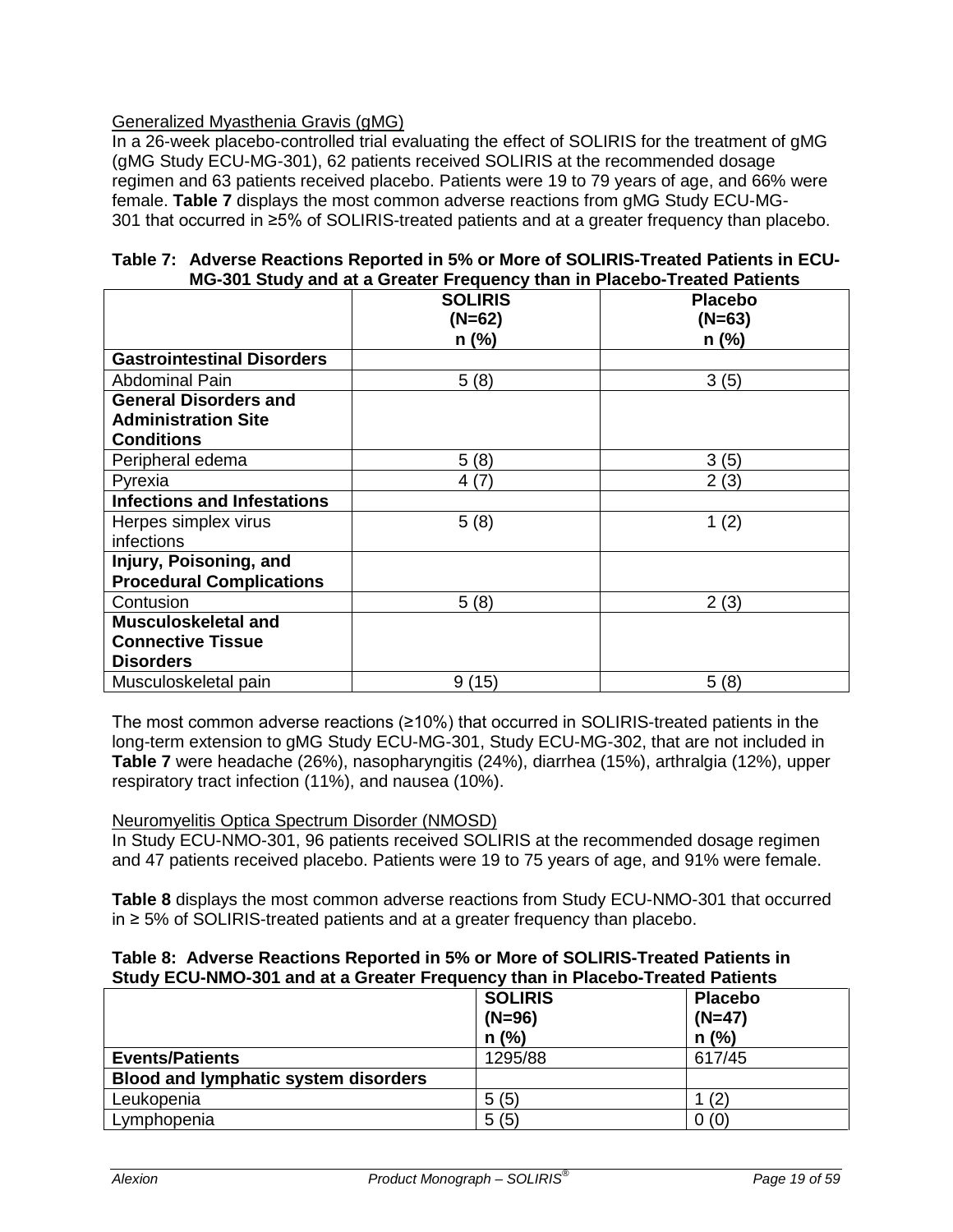| Eye disorders                                    |                    |          |
|--------------------------------------------------|--------------------|----------|
| Cataract                                         | 6(6)               | 2(4)     |
| <b>Gastrointestinal disorders</b>                |                    |          |
| Diarrhoea                                        | 15 (16)            | 7(15)    |
| Constipation                                     | 9(9)               | 3(6)     |
| <b>General disorders and administration site</b> |                    |          |
| conditions                                       |                    |          |
| Asthenia                                         | 5(5)               | 1(2)     |
| Infections and infestations                      |                    |          |
| Upper respiratory tract infection                | 28 (29)            | 6(13)    |
| Nasopharyngitis                                  | 20(21)             | 9(19)    |
| Influenza                                        | 11(11)             | 2(4)     |
| Pharyngitis                                      | 10(10)             | 3(6)     |
| <b>Bronchitis</b>                                | 9(9)               | 3(6)     |
| Conjunctivitis                                   | 9(9)               | 4(9)     |
| Cystitis                                         | 8(8)               | (2)<br>1 |
| Hordeolum                                        | 7(7)               | 0(0)     |
| <b>Sinusitis</b>                                 | 6(6)               | 0(0)     |
| Cellulitis                                       | 5(5)               | 1(2)     |
| <b>Metabolism and nutrition disorders</b>        |                    |          |
| Decreased appetite                               | 5(5)               | 1(2)     |
| Musculoskeletal and connective tissue            |                    |          |
| disorders                                        |                    |          |
| Back pain                                        | 14 (15)            | 6(13)    |
| Arthralgia                                       | 11(11)             | 5(11)    |
| Musculoskeletal pain                             | 6(6)               | 0(0)     |
| Muscle spasms                                    | $\overline{5}$ (5) | 2(4)     |
| Nervous system disorders                         |                    |          |
| <b>Dizziness</b>                                 | 14 (15)            | 6(13)    |
| Paraesthesia                                     | 8(8)               | 3(6)     |
| Respiratory, thoracic and mediastinal            |                    |          |
| disorders                                        |                    |          |
| Oropharyngeal pain                               | 7(7)               | 2(4)     |
| Skin and subcutaneous tissue disorders           |                    |          |
| Alopecia                                         | 5(5)               | 2(4)     |

### Cumulative studies

Supportive safety data were obtained from 18 completed and two ongoing clinical studies that included 594 patients exposed to SOLIRIS in, PNH, aHUS, gMG and NMOSD disease populations.

**Table 9** lists the adverse reactions observed in SOLIRIS completed and ongoing clinical trials, including PNH, atypical HUS, gMG, and NMOSD studies. Adverse reactions reported at a very common ( $\geq$ 1/10), common ( $\geq$ 1/100 to <1/10), or uncommon ( $\geq$ 1/1,000 to <1/100) frequency with eculizumab, are listed by system organ class and preferred term. Within each frequency grouping, adverse reactions are presented in order of decreasing seriousness.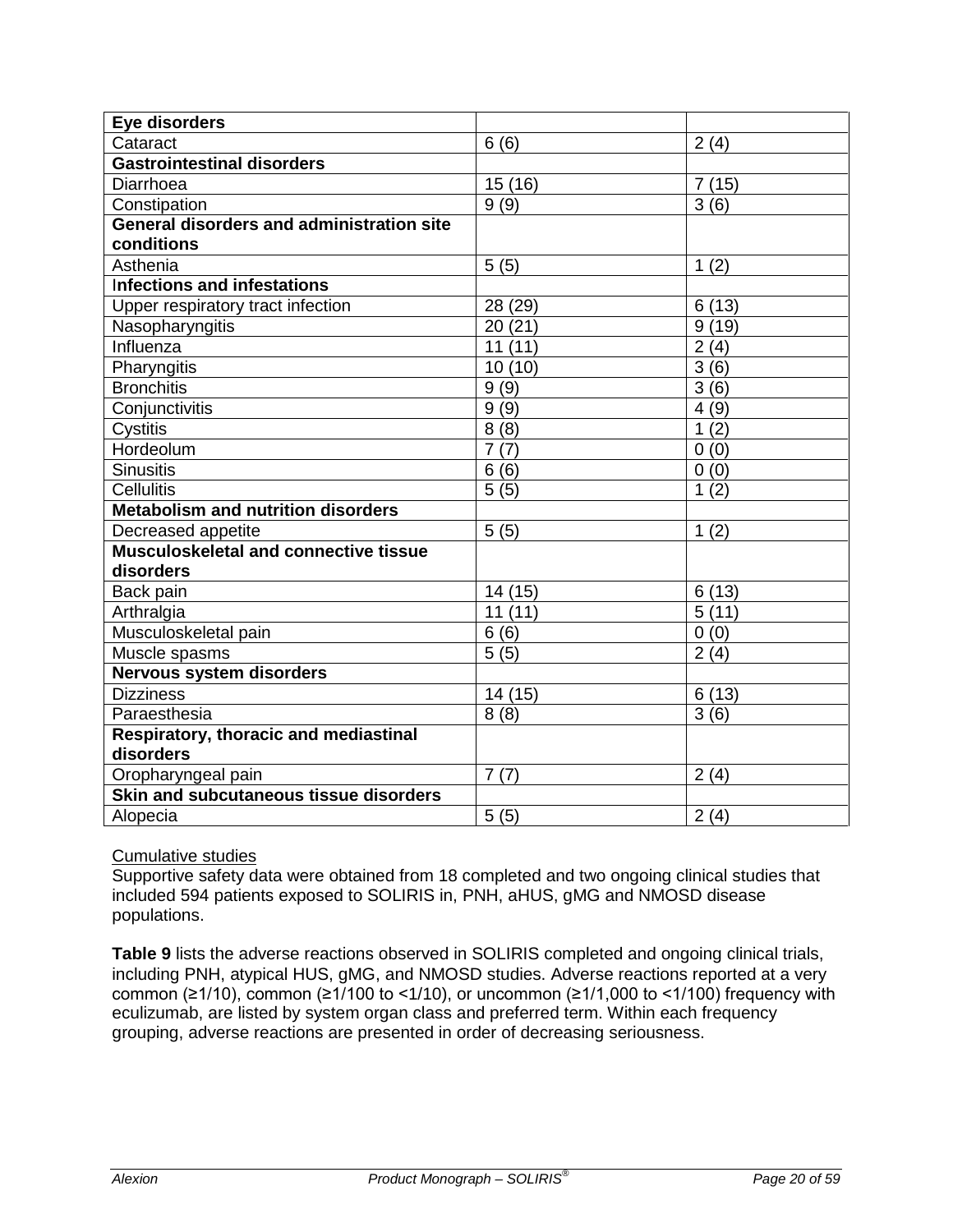|                          | $\mathbf u$ and $\mathbf v$ and $\mathbf w$ and $\mathbf w$ and $\mathbf w$ are $\mathbf w$ and $\mathbf w$ and $\mathbf w$ and $\mathbf w$ and $\mathbf w$<br><b>Very Common</b> |                    | <b>Uncommon</b>   |
|--------------------------|-----------------------------------------------------------------------------------------------------------------------------------------------------------------------------------|--------------------|-------------------|
| <b>MedDRA System</b>     |                                                                                                                                                                                   | <b>Common</b>      |                   |
| <b>Organ Class</b>       | (≥1/10)                                                                                                                                                                           | (≥1/100 to <1/10)  | (≥1/1,000 to      |
|                          |                                                                                                                                                                                   |                    | <1/100            |
| <b>Infection and</b>     | Nasopharyngitis,                                                                                                                                                                  | Bronchitis,        | aMeningococcal    |
| infestations             | Upper respiratory                                                                                                                                                                 | Influenza,         | infection,        |
|                          | tract infection,                                                                                                                                                                  | Sinusitis,         | Gingivitis,       |
|                          |                                                                                                                                                                                   |                    |                   |
|                          | Urinary tract                                                                                                                                                                     | Viral infection,   | Septic shock,     |
|                          | infection                                                                                                                                                                         | Oral herpes,       | Abscess,          |
|                          |                                                                                                                                                                                   | Pneumonia,         | Haemophilus       |
|                          |                                                                                                                                                                                   | Cystitis,          | infection,        |
|                          |                                                                                                                                                                                   | Lower respiratory  | Peritonitis,      |
|                          |                                                                                                                                                                                   | tract infection,   | Genitourinary     |
|                          |                                                                                                                                                                                   | Cellulitis,        | tract gonococcal  |
|                          |                                                                                                                                                                                   | Infection,         | infection,        |
|                          |                                                                                                                                                                                   |                    |                   |
|                          |                                                                                                                                                                                   | Fungal infection,  | Impetigo          |
|                          |                                                                                                                                                                                   | Gastrointestinal   |                   |
|                          |                                                                                                                                                                                   | infection,         |                   |
|                          |                                                                                                                                                                                   | Tooth infection,   |                   |
|                          |                                                                                                                                                                                   | Sepsis             |                   |
| <b>Neoplasms</b>         |                                                                                                                                                                                   |                    | Malignant         |
| benign, malignant        |                                                                                                                                                                                   |                    | melanoma,         |
| and unspecified          |                                                                                                                                                                                   |                    | Myelodysplastic   |
|                          |                                                                                                                                                                                   |                    |                   |
| (including cysts         |                                                                                                                                                                                   |                    | syndrome          |
| and polyps)              |                                                                                                                                                                                   |                    |                   |
| <b>Blood and</b>         |                                                                                                                                                                                   | Anaemia,           | Coagulopathy,     |
| lymphatic system         |                                                                                                                                                                                   | Leukopenia,        | Abnormal clotting |
| disorders                |                                                                                                                                                                                   | Haemolysis,        | factor,           |
|                          |                                                                                                                                                                                   | Thrombocytopenia,  | Red blood cell    |
|                          |                                                                                                                                                                                   | Lymphopenia        | agglutination     |
|                          |                                                                                                                                                                                   |                    |                   |
| Immune system            |                                                                                                                                                                                   | Hypersensitivity   |                   |
| disorders                |                                                                                                                                                                                   |                    |                   |
| <b>Endocrine</b>         |                                                                                                                                                                                   |                    | Basedow's         |
|                          |                                                                                                                                                                                   |                    |                   |
| disorders                |                                                                                                                                                                                   |                    | disease           |
| <b>Metabolism and</b>    |                                                                                                                                                                                   | Decreased appetite |                   |
| nutrition disorders      |                                                                                                                                                                                   |                    |                   |
| <b>Psychiatric</b>       |                                                                                                                                                                                   | Insomnia,          | Sleep disorder,   |
| disorders                |                                                                                                                                                                                   | Depression,        | Abnormal          |
|                          |                                                                                                                                                                                   | Anxiety            | dreams,           |
|                          |                                                                                                                                                                                   |                    | Mood swings       |
| <b>Nervous system</b>    | Headache,                                                                                                                                                                         | Paraesthesia,      | Tremor            |
| disorders                | <b>Dizziness</b>                                                                                                                                                                  | Syncope,           |                   |
|                          |                                                                                                                                                                                   | Dysgeusia          |                   |
|                          |                                                                                                                                                                                   |                    |                   |
| Eye disorders            |                                                                                                                                                                                   | Vision blurred     | Conjunctival      |
|                          |                                                                                                                                                                                   |                    | irritation        |
| Ear and labyrinth        |                                                                                                                                                                                   | Vertigo,           |                   |
| disorders                |                                                                                                                                                                                   | <b>Tinnitus</b>    |                   |
| <b>Cardiac disorders</b> |                                                                                                                                                                                   | Palpitations       |                   |
| <b>Vascular</b>          |                                                                                                                                                                                   | Hypertension,      | Hot flush,        |

**Table 9: Adverse Reactions reported in 594 patients included in overall SOLIRIS clinical trials, including patients with PNH, atypical HUS, gMG and NMOSD**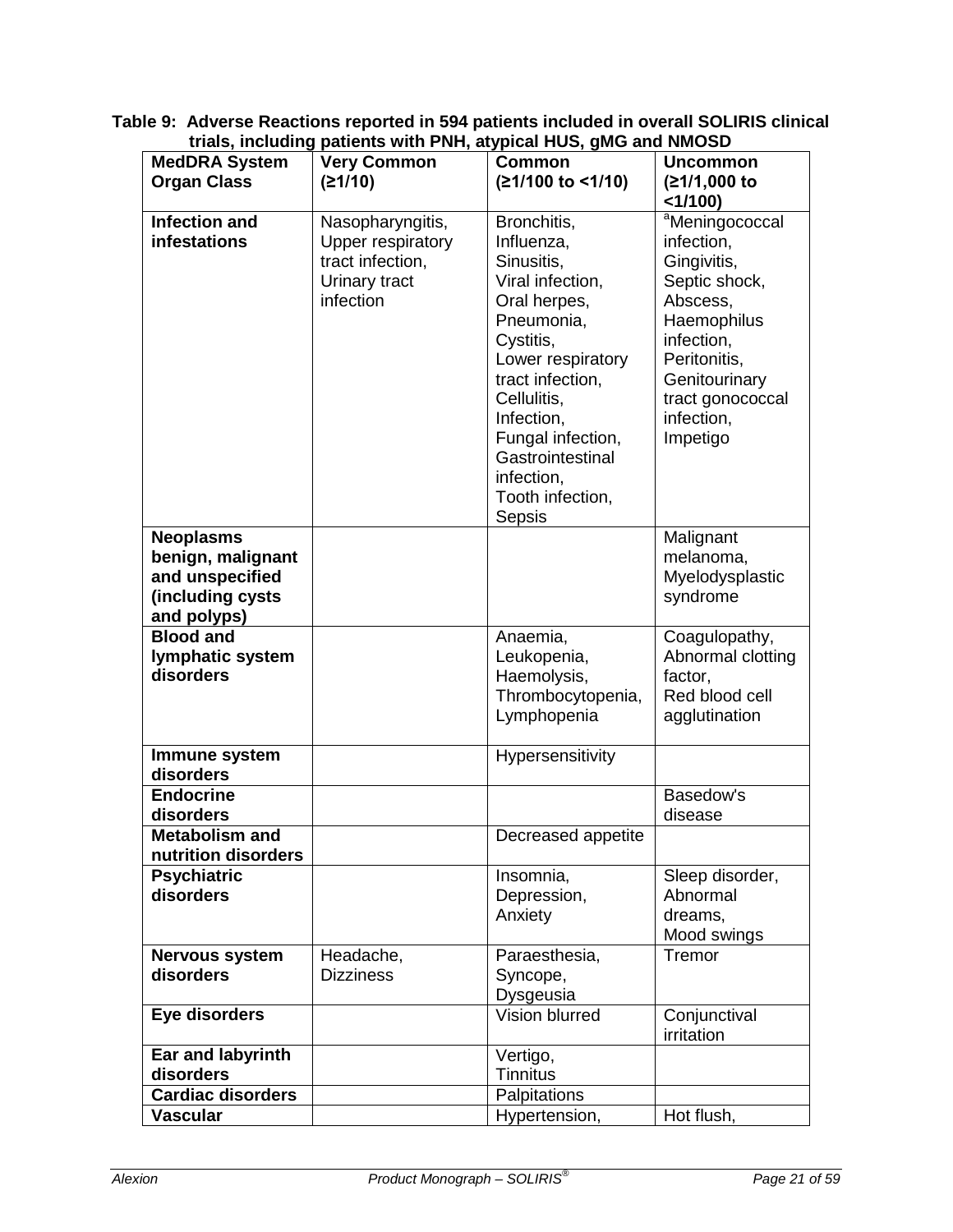| disorders                                                            |                                                            | Haematoma,<br>Hypotension                                                                                             | Accelerated<br>hypertension,<br>Vein disorder                                                               |
|----------------------------------------------------------------------|------------------------------------------------------------|-----------------------------------------------------------------------------------------------------------------------|-------------------------------------------------------------------------------------------------------------|
| Respiratory,<br>thoracic and<br>mediastinal<br>disorders             | Cough<br>Oropharyngeal pain                                | Epistaxis<br>Dyspnoea<br>Rhinorrhoea<br>Nasal congestion<br><b>Throat irritation</b>                                  |                                                                                                             |
| <b>Gastrointestinal</b><br>disorders                                 | Diarrhoea,<br>Nausea,<br>Vomiting,<br>Abdominal pain       | Constipation,<br>Dyspepsia,<br>Abdominal<br>distension,<br>Gastrooesophageal<br>reflux disease                        | Gingival pain                                                                                               |
| <b>Hepatobiliary</b><br>disorders                                    |                                                            |                                                                                                                       | Jaundice                                                                                                    |
| <b>Skin and</b><br>subcutaneous<br>tissue disorders                  |                                                            | Rash,<br>Pruritus.<br>Alopecia,<br>Dry skin,<br>Erythema,<br>Urticaria,<br>Dermatitis,<br>Hyperhidrosis,<br>Petechiae | <b>Skin</b><br>depigmentation                                                                               |
| <b>Musculoskeletal</b><br>and connective<br>tissue disorders         | Back pain,<br>Arthralgia,<br>Pain in extremity,<br>Myalgia | Muscle spasms,<br>Neck pain,<br>Joint swelling,<br>Bone pain                                                          | Trismus                                                                                                     |
| <b>Renal and urinary</b><br>disorders                                |                                                            | Renal impairment,<br>Dysuria,<br>Haematuria                                                                           |                                                                                                             |
| Reproductive<br>system and breast<br>disorders                       |                                                            |                                                                                                                       | Menstrual<br>disorder,<br>Spontaneous<br>penile erection                                                    |
| <b>General disorders</b><br>and<br>administration site<br>conditions | Pyrexia,<br>Fatigue                                        | Influenza like<br>illness.<br>Chest pain,<br>Asthenia,<br>Chills,<br>Chest discomfort,<br>Oedema                      | Feeling hot,<br>Infusion site pain,<br>Extravasation,<br>Injection site<br>paraesthesia                     |
| <b>Investigations</b>                                                |                                                            | Alanine<br>aminotransferase<br>increased                                                                              | Gamma-<br>glutamyltransfer-<br>ase increased,<br>Haemoglobin<br>decreased,<br>Aspartate<br>aminotransferase |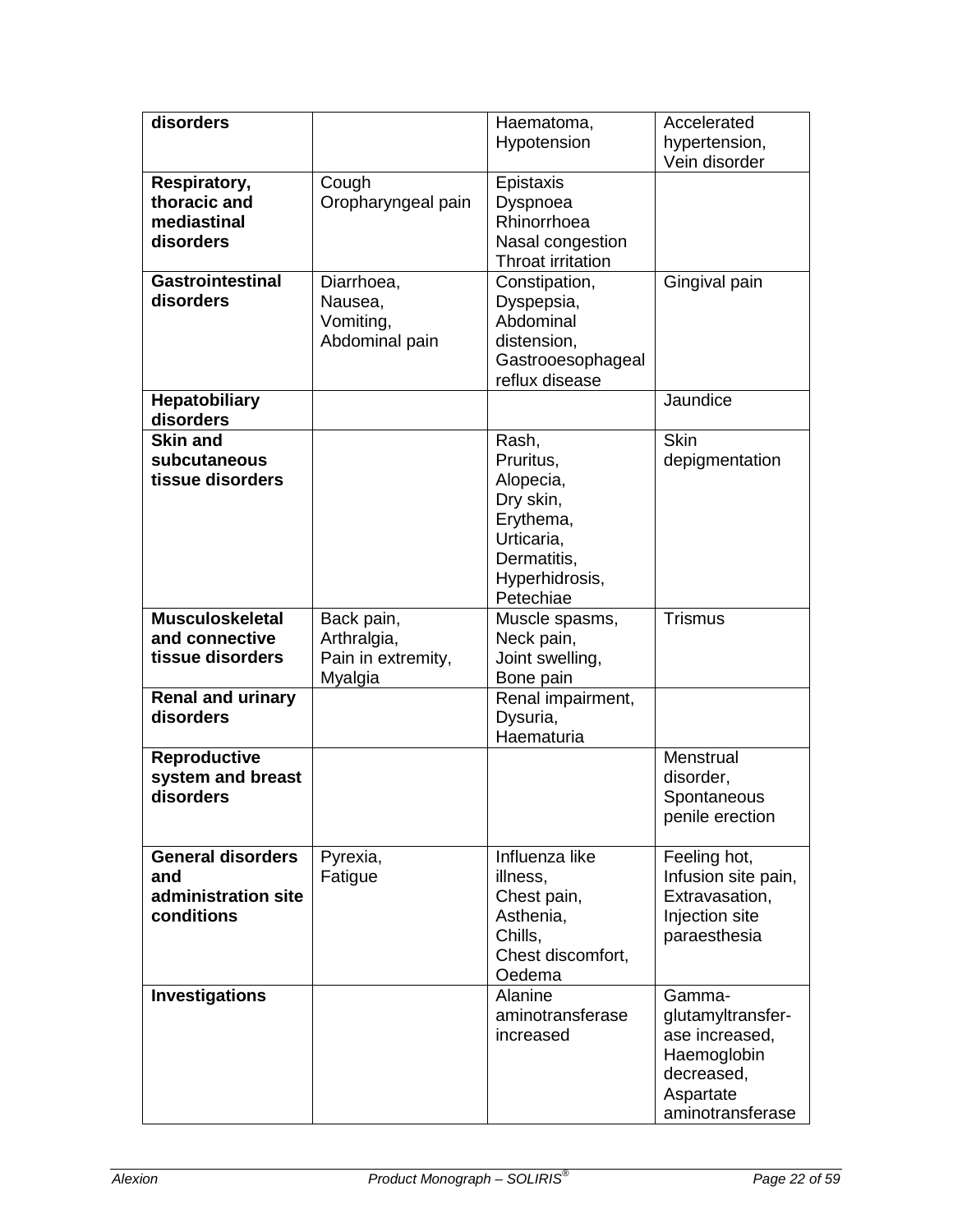|                   |                  | increased,<br>Haematocrit<br>decreased |
|-------------------|------------------|----------------------------------------|
| Injury, poisoning | Infusion related |                                        |
| and procedural    | reaction         |                                        |
| complication      |                  |                                        |

\*See Section 9.1 Adverse Reaction Overview

<sup>a</sup>Meningococcal infection includes the following group of PTs: Meningococcal sepsis, Meningococcal meningitis, Neisseria infection

### <span id="page-22-0"></span>**9.3 Less Common Clinical Trial Adverse Reactions**

**Table 9** lists uncommon (≥1/1,000 to <1/100) frequency adverse reactions with eculizumab.

#### <span id="page-22-1"></span>**9.4 Abnormal Laboratory Findings: Hematologic, Clinical Chemistry and Other Quantitative Data**

PNH

CTC Grades 3 and 4 laboratory abnormalities were tabulated for PNH patients who had normal values at baseline (**Table 10**). Laboratory abnormalities were seen in 0% (creatinine) to 15.6% (direct bilirubin) of SOLIRIS-treated patients and they occurred at similar or slightly lower frequency in placebo-treated patients.

#### **Table 10: CTC Grade 3/4 Laboratory Abnormalities in Clinical Studies of SOLIRIS in PNH Patients**

|                                  | Percent of patients*   |                |  |
|----------------------------------|------------------------|----------------|--|
|                                  | <b>SOLIRIS (N=195)</b> | Placebo (N=44) |  |
| Neutropenia                      | 14.8                   | 3.8            |  |
| Thrombocytopenia                 | 0.8                    | 6.4            |  |
| <b>Elevated ALT</b>              | 1.1                    | 2.5            |  |
| <b>Elevated AST</b>              | 11.1                   | $N/A**$        |  |
| <b>Elevated Direct Bilirubin</b> | 15.6                   | 8.3            |  |
| <b>Elevated total Bilirubin</b>  | 3.6                    |                |  |
| <b>Elevated BUN</b>              | 5.5                    |                |  |
| <b>Elevated Creatinine</b>       |                        |                |  |

\*Worst on-study values in patients with normal baseline

CTC grades: neutropenia (Grade 3 ≥0.5-1.0 x 10<sup>9</sup>/L, Grade 4 <0.5 x 10<sup>9</sup>/L); thrombocytopenia (Grade 3 ≥10-50 x 10 $^9$ /L , Grade 4 <10 x 10 $^9$ /L, Grade 4<10 x10 $^9$ /L); Elevated AST and ALT(Grade 3 >3-10 x ULN, Grade 4 >10 x ULN); Elevated Bilirubin (Grade 3 >3 -10 x ULN, Grade 4 >10 x ULN); Elevated BUN; Elevated Creatinine (Grade 3>3-6 x ULN, Grade 4>6 x ULN)

\*\* All placebo treated patients had elevated AST at baseline

Low titer human anti-human antibodies were detected in 3/140 (2.1%) of PNH patients treated with SOLIRIS and in 1/44 (2.3%) of placebo-treated PNH patients. These low titer antibodies occurred transiently and with no apparent correlation between antibody development and either clinical response (i.e., reduction in hemolysis) or adverse events to SOLIRIS; these responses in the placebo group were therefore considered as false positive.

In the rheumatoid arthritis clinical trial of SOLIRIS, one patient exhibited an increase in anti-DNA antibody titer from 1:40 to 1:80 that was deemed an adverse drug reaction. Nine SOLIRIS- and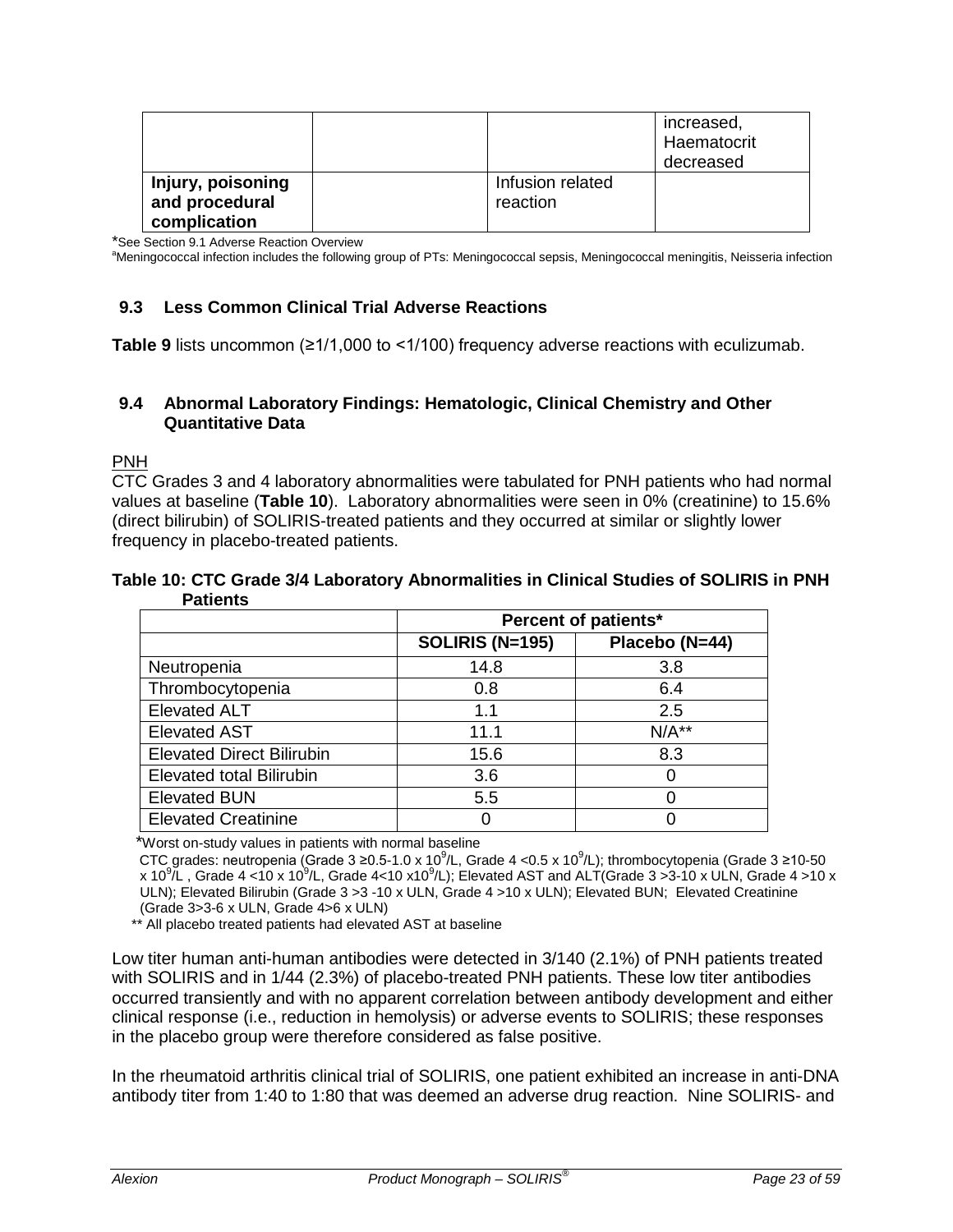one placebo-treated patient had anti-DNA antibody titers of >1:80 at the end of 26 weeks of treatment. The clinical significance of these observations is unknown.

#### Atypical HUS

Overall, laboratory events were uncommon and no clinically meaningful changes in laboratory values were reported.

### gMG

Overall, there were no clinically meaningful differences between the placebo arm and the eculizumab arm in the change from Baseline in any hematology or chemistry parameters. No difference between treatment arms was observed in ECG parameters.

#### NMOSD

Overall, there were no clinically meaningful differences between the placebo arm and the eculizumab arm in the change from Baseline in any hematology or chemistry parameters. No difference between treatment arms was observed in ECG parameters.

#### <span id="page-23-0"></span>**9.5 Clinical Trial Adverse Reactions (Pediatrics)**

#### PNH

In children and adolescent PNH patients (aged 11 years to less than 18 years) included in the pediatric PNH Study, the safety profile appeared similar to that observed in adult PNH patients. The most common adverse reaction reported in pediatric patients was headache.

#### Atypical HUS

Atypical HUS Study C10-003 included 22 pediatric and adolescent patients, of which 18 pediatric patients were less than 12 years of age. All patients received the recommended dosage of SOLIRIS. Median exposure was 44 weeks (range: 1 dose-87 weeks).

**Table 11** summarizes all adverse events reported in at least 10% of patients enrolled in Study C10-003.

|                                       | 1 month to <12 yrs<br>$(n=18)$ | Total<br>$(n=22)$ |
|---------------------------------------|--------------------------------|-------------------|
| <b>Eye Disorders</b>                  | 3(17)                          | 3(14)             |
| <b>Gastrointestinal Disorders</b>     |                                |                   |
| Abdominal pain                        | 6(33)                          | 7(32)             |
| Diarrhea                              | 5(28)                          | 7(32)             |
| Vomiting                              | 4(22)                          | 6(27)             |
| Dyspepsia                             | 0                              | 3(14)             |
| <b>General Disorders and</b>          |                                |                   |
| <b>Administration Site Conditions</b> |                                |                   |
| Pyrexia                               | 9(50)                          | 11(50)            |
| <b>Infections and Infestations</b>    |                                |                   |
| Upper respiratory tract infection     | 5(28)                          | 7(32)             |
| Nasopharyngitis                       | 3(17)                          | 6(27)             |

#### **Table 11: Per Patient Incidence of Adverse Reactions in 10% or More Patients Enrolled in Study C10-003**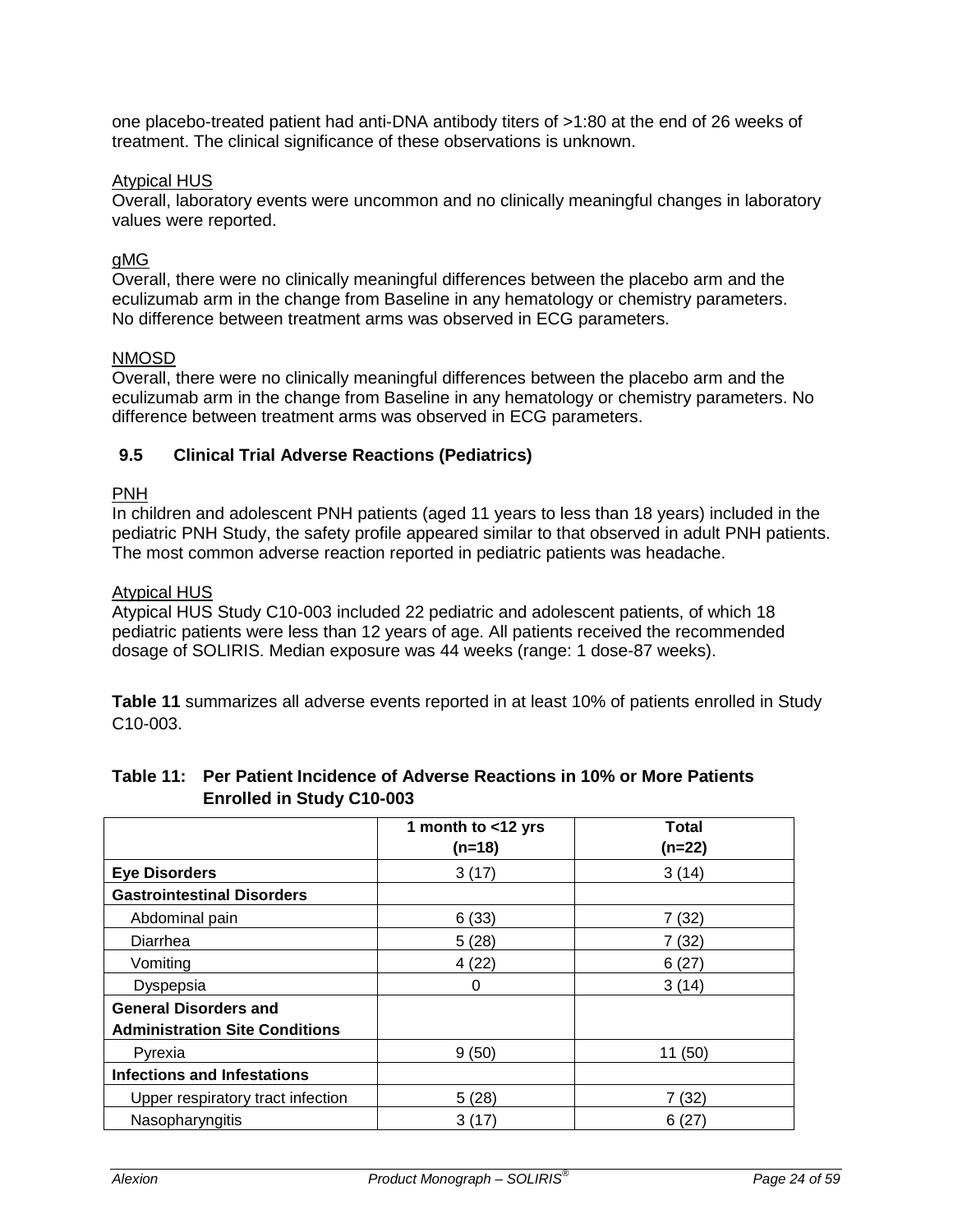|                                       | 1 month to <12 yrs<br>$(n=18)$ | <b>Total</b><br>$(n=22)$ |
|---------------------------------------|--------------------------------|--------------------------|
|                                       |                                |                          |
| Rhinitis                              | 4(22)                          | 4(18)                    |
| <b>Urinary Tract infection</b>        | 3(17)                          | 4(18)                    |
| Catheter site infection               | 3(17)                          | 3(14)                    |
| <b>Musculoskeletal and Connective</b> |                                |                          |
| <b>Tissue Disorders</b>               |                                |                          |
| Muscle spasms                         | 2(11)                          | 3(14)                    |
| <b>Nervous System Disorders</b>       |                                |                          |
| Headache                              | 3(17)                          | 4(18)                    |
| <b>Renal and Urinary Disorders</b>    | 3(17)                          | 4(18)                    |
| Respiratory, Thoracic and             |                                |                          |
| <b>Mediastinal Disorders</b>          |                                |                          |
| Cough                                 | 7 (39)                         | 8(36)                    |
| Oropharyngeal pain                    | 1(6)                           | 3(14)                    |
| <b>Skin and Subcutaneous Tissue</b>   |                                |                          |
| <b>Disorders</b>                      |                                |                          |
| Rash                                  | 4 (22)                         | 4(18)                    |
| <b>Vascular Disorders</b>             |                                |                          |
| Hypertension                          | 4(22)                          | 4(18)                    |

In Study C10-003, 59% (13/22) of patients experienced a serious adverse event (SAE). The most commonly reported SAEs were hypertension (9%), viral gastroenteritis (9%), pyrexia (9%), and upper respiratory infection (9%). One patient discontinued SOLIRIS due to an adverse event (severe agitation).

Analysis of retrospectively collected adverse event data from pediatric and adult patients enrolled in atypical HUS Study C09-001r (N=30) revealed a safety profile that was similar to that which was observed in the two prospective studies. Atypical HUS Study C09-001r included 19 pediatric patients less than 18 years of age.

Overall, the safety of SOLIRIS in pediatric patients with atypical HUS enrolled in Study C09- 001r appeared similar to that observed in adult patients. The most common (≥15%) adverse drug reactions occurring in pediatric patients are presented in **Table 12.**

|                                             | Table 12: Adverse Reactions Occurring in at Least 15% of Patients Less than 18 Years of |
|---------------------------------------------|-----------------------------------------------------------------------------------------|
| Age Enrolled in atypical HUS Study C09-001r |                                                                                         |

|                                                                                 | Number (%) of Patients |                              |                           |                          |  |
|---------------------------------------------------------------------------------|------------------------|------------------------------|---------------------------|--------------------------|--|
| MedDRA ver. 11.0                                                                | $< 2$ yrs.<br>$(n=5)$  | 2 to $<$ 12 yrs.<br>$(n=10)$ | 12 to <18 yrs.<br>$(n=4)$ | <b>Total</b><br>$(n=19)$ |  |
| <b>General Disorders and</b><br><b>Administration Site</b><br><b>Conditions</b> |                        |                              |                           |                          |  |
| Pyrexia                                                                         | 4(80)                  | 4(40)                        | 1(25)                     | 9(47)                    |  |
| <b>Gastrointestinal Disorders</b>                                               |                        |                              |                           |                          |  |
| Diarrhea                                                                        | (20)                   | 4(40)                        | (25)                      | 6(32)                    |  |
| Vomiting                                                                        | 2(40)                  | 1(10)                        | (25)                      | 4(21)                    |  |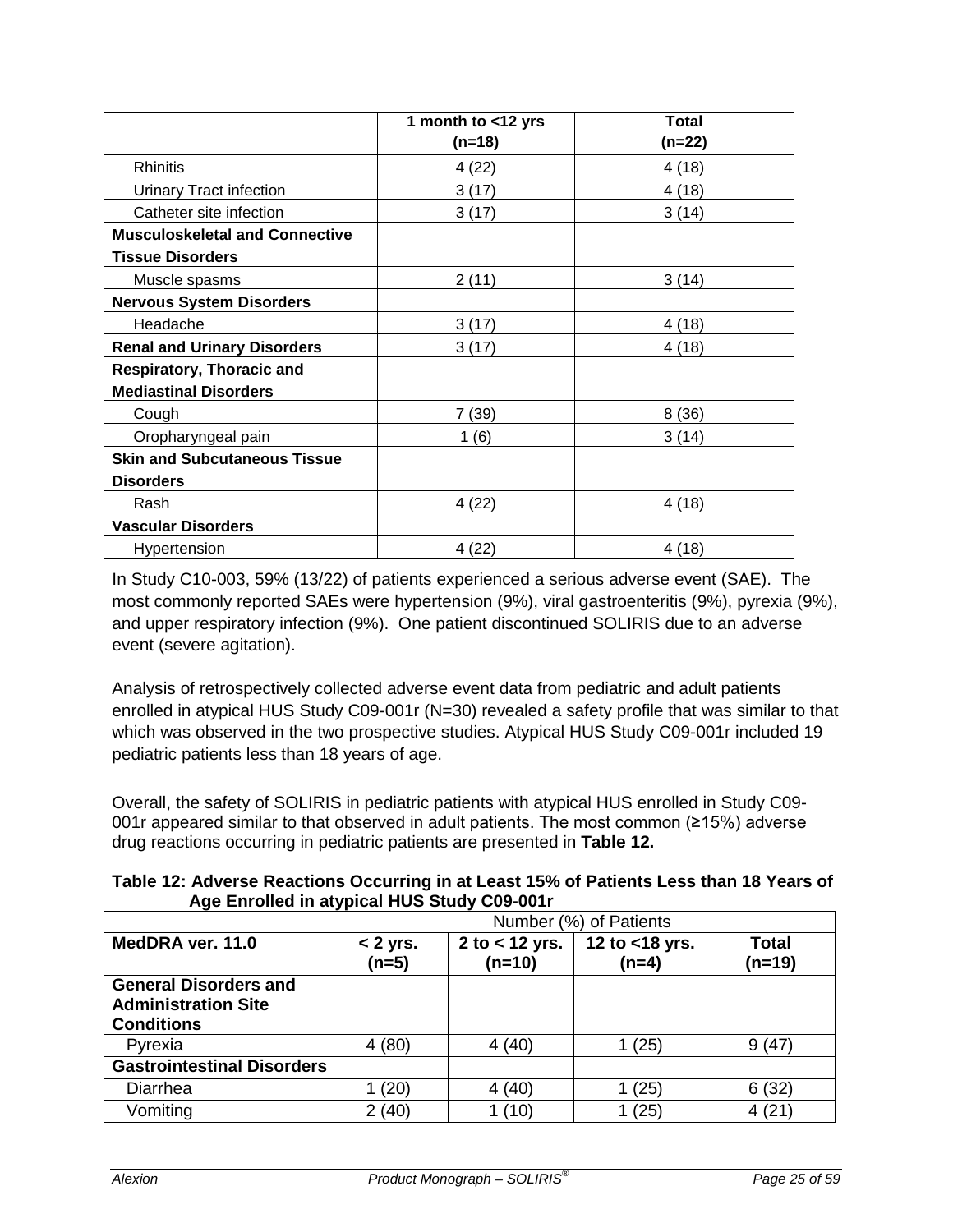| <b>Infections and</b><br><b>Infestations</b>                        |       |       |       |       |
|---------------------------------------------------------------------|-------|-------|-------|-------|
| Upper respiratory tract<br>infection <sup>a</sup>                   | 2(40) | 3(30) | 1(25) | 6(32) |
| <b>Respiratory, Thoracic</b><br>and Mediastinal<br><b>Disorders</b> |       |       |       |       |
| Cough                                                               | 3(60) | 2(20) | 0(0)  | 5(26) |
| Nasal congestion                                                    | 2(40) | 2(20) | 0(0)  | 4(21) |
| <b>Cardiac Disorders</b>                                            |       |       |       |       |
| Tachycardia                                                         | (40)  | 2(20) | 0(0)  |       |

<sup>a</sup>includes the preferred terms upper respiratory tract infection and nasopharyngitis

One patient discontinued treatment due to serious adverse events of persistent worsening renal function, fever, increased creatinine and pancytopenia considered unrelated to SOLIRIS administration. One patient discontinued treatment with SOLIRIS whose systemic lupus had been misdiagnosed as atypical HUS (see section regarding **Monitoring After SOLIRIS Discontinuation / Missed Dose**).

#### gMG

SOLIRIS has not been studied in pediatric patients with gMG.

### NMOSD

SOLIRIS has not been studied in pediatric patients with NMOSD.

### <span id="page-25-0"></span>**9.6 Post-Market Adverse Reactions**

Overall, safety data from post-marketing reports for patients with PNH or atypical HUS are consistent with the known safety profile observed in clinical studies. Cases of serious or fatal meningococcal infections have been reported.

Post-marketing experience in patients with gMG is limited; however, clinical trial data demonstrated no difference of SOLIRIS safety profile across indication.

There is no post-marketing experience in patients with NMOSD.

#### <span id="page-25-1"></span>**10 DRUG INTERACTIONS**

#### <span id="page-25-2"></span>**10.1 Overview**

<span id="page-25-3"></span>Drug interaction studies have not been performed with SOLIRIS.

#### **10.2 Drug-Drug Interactions**

<span id="page-25-4"></span>Interactions with other drugs have not been established.

### **10.3 Drug-Food Interactions**

Interactions with food have not been established.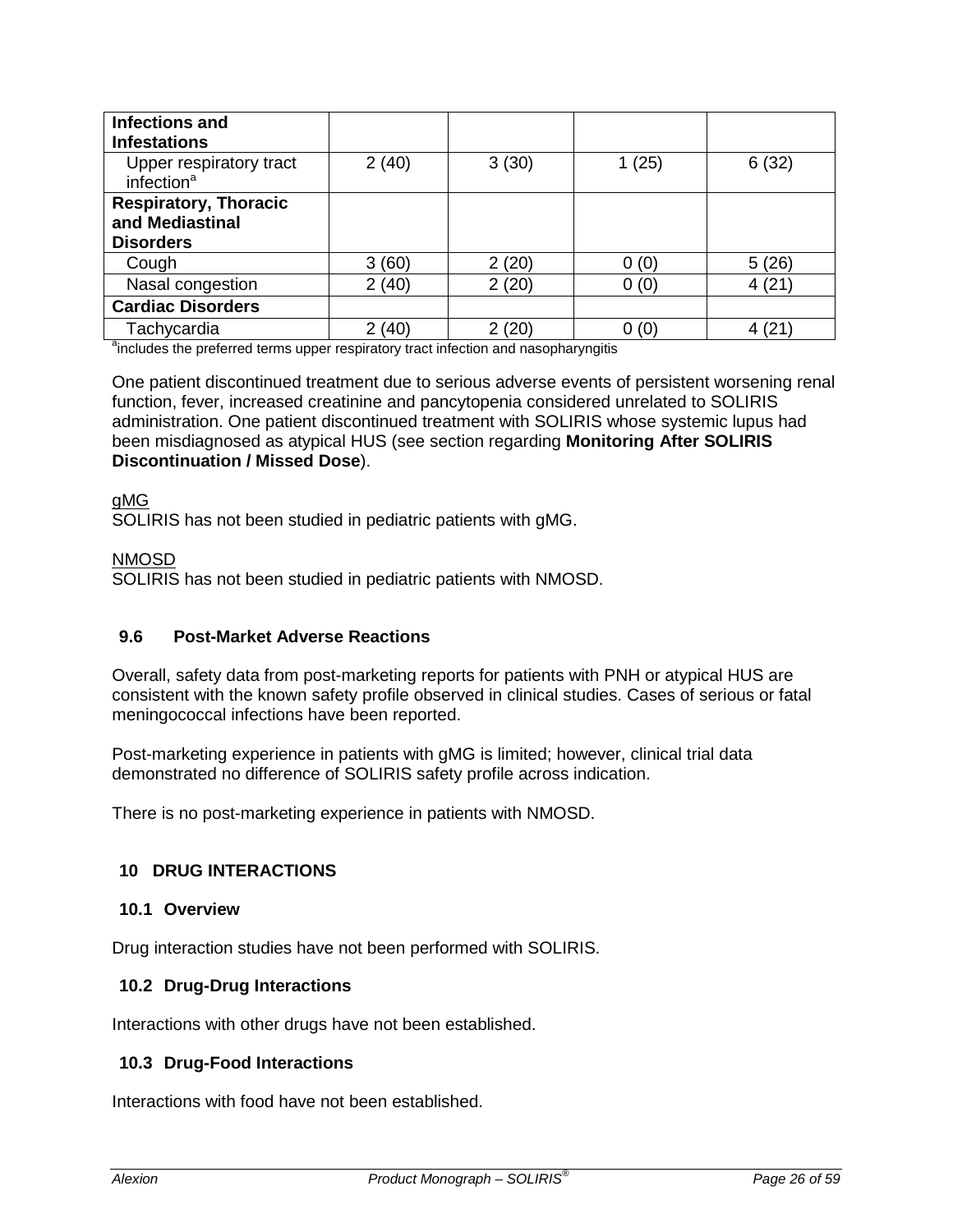# <span id="page-26-0"></span>**10.4 Drug-Herb Interactions**

<span id="page-26-1"></span>Interactions with herbal products have not been established.

### **10.5 Drug-Laboratory Test Interactions**

<span id="page-26-2"></span>Interactions with laboratory tests have not been established.

### **10.6 Drug-Lifestyle Interactions**

There are no drug-lifestyle interactions known at this time.

### <span id="page-26-3"></span>**11 ACTION AND CLINICAL PHARMACOLOGY**

#### <span id="page-26-4"></span>**11.1 Mechanism of Action**

Eculizumab, the active ingredient in SOLIRIS, is a monoclonal antibody that specifically binds to the complement protein C5 with high affinity, thereby inhibiting its cleavage to C5a and C5b and preventing the generation of the terminal complement complex C5b-9 and free C5a.

SOLIRIS inhibits terminal complement-mediated intravascular hemolysis in patients with PNH and complement-mediated thrombotic microangiopathy (TMA) in patients with atypical HUS.

In patients with gMG, the mechanism of action of SOLIRIS is unknown. It is presumed to inhibit the terminal complement mediated C5b-9 complex deposition at the Neuromuscular Junction (NMJ).

In patients with NMOSD, the exact mechanism by which eculizumab exerts its therapeutic effect is unknown, but is presumed to involve inhibition of aquaporin-4 (AQP4) antibody induced terminal complement C5b-9 deposition and C5a-dependent inflammation.

### <span id="page-26-5"></span>**11.2 Pharmacodynamics**

Pharmacodynamic activity measured by free C5 concentrations of <0.5µg/mL, is correlated with essentially complete blockade of terminal complement activity in patients with PNH, atypical HUS, gMG and NMOSD.

### <span id="page-26-6"></span>**11.3 Pharmacokinetics**

Following intravenous maintenance doses of 900 mg once every 2 weeks in patients with PNH, the week 26 observed mean  $\pm$  SD serum eculizumab maximum concentration (C<sub>max</sub>) was 194  $\pm$ 76 μg/mL and the trough concentration ( $C_{trough}$ ) was 97 ± 60 μg/mL. Following intravenous maintenance doses of 1200 mg once every 2 weeks in patients with aHUS, the week 26 observed mean  $\pm$  SD C<sub>trough</sub> was 242  $\pm$  101 µg/mL.

Following intravenous maintenance doses of 1200 mg once every 2 weeks in patients with gMG, the week 26 observed mean  $\pm$  SD C<sub>max</sub> was 783  $\pm$  288 µg/mL and the C<sub>trough</sub> was 341  $\pm$ 172 μg/mL.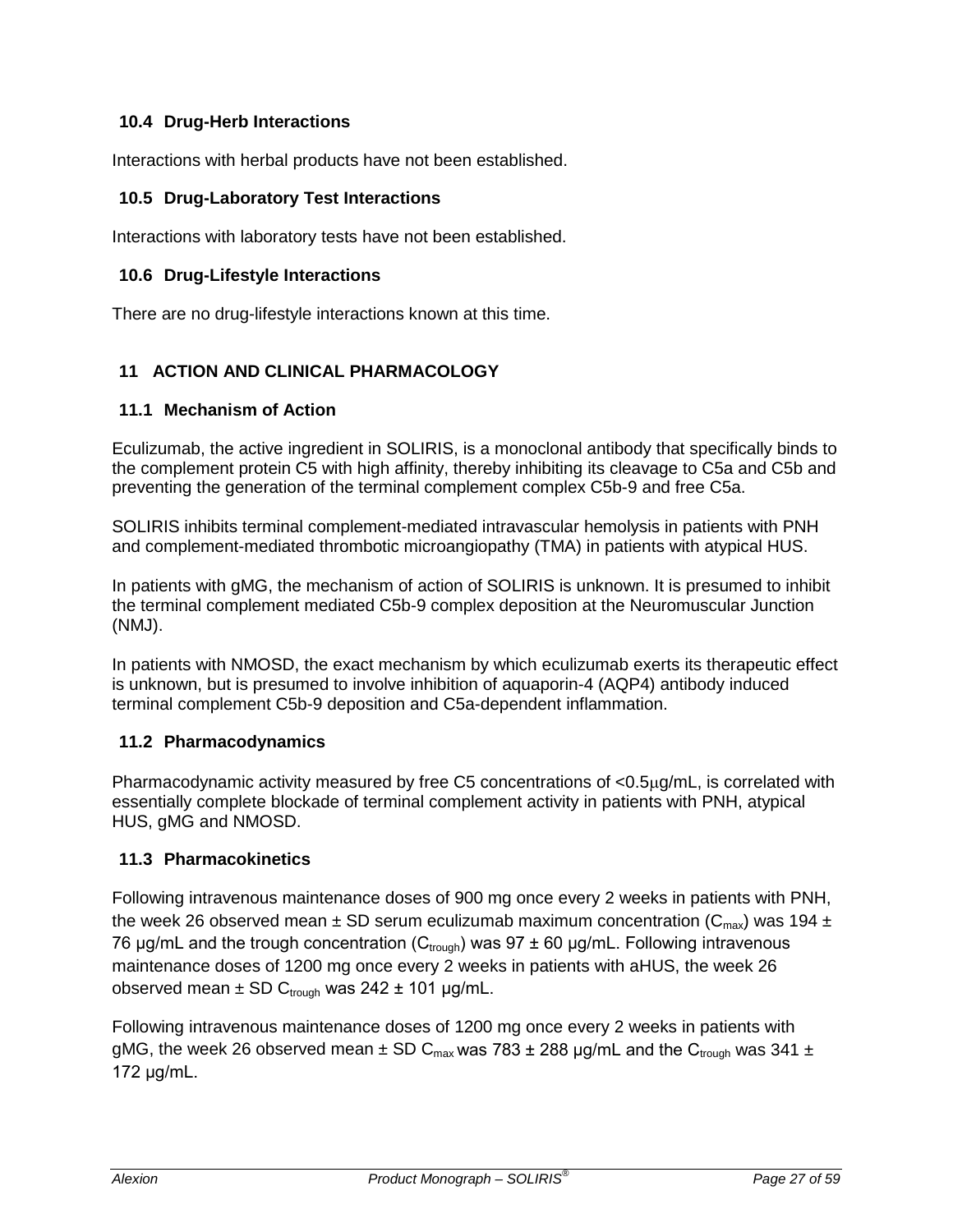Following intravenous maintenance doses of 1200 mg once every 2 weeks in patients with NMOSD at week 24, the observed mean $\pm$ SD C<sub>max</sub> was 877 $\pm$ 331 and the C<sub>trough</sub> was 429 $\pm$ 188 mcg/mL.

Steady state was achieved 4 weeks after starting eculizumab treatment, with accumulation ratio of approximately 2-fold in all studied indications. Population pharmacokinetic analyses showed that eculizumab pharmacokinetics were dose- linear and time-independent over the 600 mg to 1200 mg dose range, with inter-individual variability of 21% to 38%.

**Absorption:** SOLIRIS is administered intravenously; therefore, eculizumab bioavailability is assumed to be 100% with immediate absorption into the vascular space.

**Distribution:** SOLIRIS is a humanized antibody and is expected to have distribution similar to native human antibodies, primarily limited to the vascular space. The eculizumab volume of distribution for a typical 70 kg patient was 5 L to 8 L.

**Metabolism:** Eculizumab contains only naturally- occurring amino acids and has no known active metabolites. Human antibodies are predominately catabolized by lysosomal enzymes to small peptides and amino acids.

**Elimination:** The half-life of eculizumab is 11.3 days to 17.3 days.

#### **Special Populations and Conditions**

*Renal Insufficiency:* The pharmacokinetics of SOLIRIS have been studied in patients with atypical HUS with a range of renal impairment and age. There have been no observed differences in pharmacokinetic parameters noted in these subpopulations of patients with atypical HUS.

#### **Drug Interactions**

Intravenous human immunoglobulin (IVIg) treatment may interfere with the endosomal neonatal Fc receptor (FcRn) recycling mechanism of monoclonal antibodies such as eculizumab and thereby decrease serum eculizumab concentrations. Drug interaction studies have not been conducted with eculizumab in patients treated with IVIg.

### <span id="page-27-0"></span>**12 STORAGE, STABILITY AND DISPOSAL**

SOLIRIS vials must be stored in the original carton until time of use under refrigerated conditions at 2-8ºC and protected from light. SOLIRIS vials may be held in the original carton at room temperature (not more than 25ºC) for a single period of up to 3 days. Do not use beyond the expiration date stamped on the carton. Refer to **Dosage and Administration: Reconstitution** for information on the stability and storage of diluted solutions of SOLIRIS.

### <span id="page-27-1"></span>**13 SPECIAL HANDLING INSTRUCTIONS**

Do not Freeze. Do Not Shake.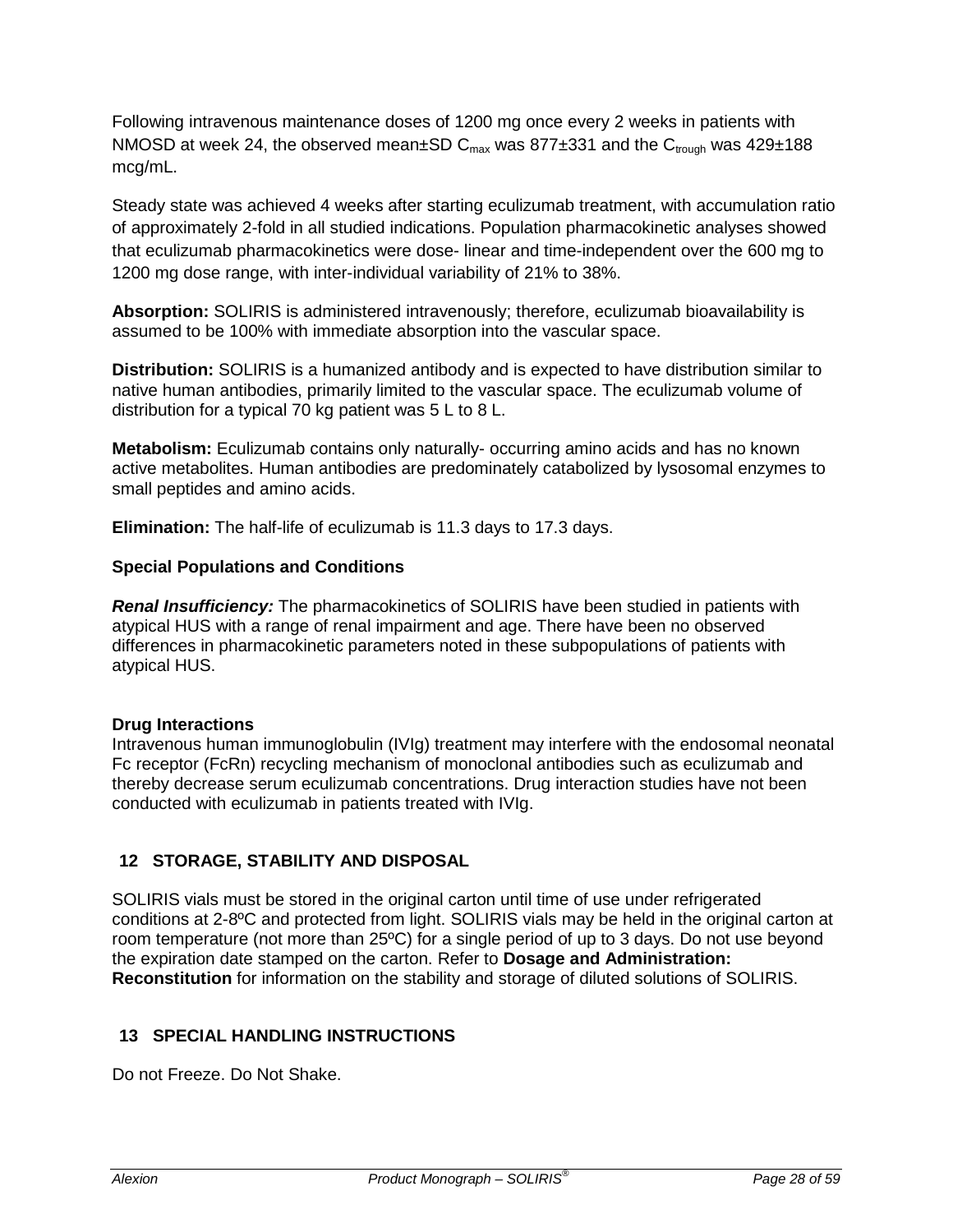# **PART II: SCIENTIFIC INFORMATION**

### <span id="page-28-1"></span><span id="page-28-0"></span>**14 PHARMACEUTICAL INFORMATION**

#### **Drug Substance**

Proper name: eculizumab

Molecular mass: Approximately 148 kDa

Structural formula:



Physicochemical properties:

### **Product Characteristics**

SOLIRIS is a formulation of eculizumab, which is a recombinant humanized monoclonal IgG2/4 κ antibody that binds to the human C5 complement protein and inhibits the activation of terminal complement. Eculizumab contains human constant regions and murine complementaritydetermining regions grafted onto the human framework light-and heavy-chain variable regions. Eculizumab is composed of two 448 amino acid heavy chains and two 214 amino acid light chains and has a molecular weight of approximately 148 kDa.

Eculizumab is produced in a murine myeloma (NS0 cell line) expression system and purified by affinity and ion exchange chromatography.

### **Viral Inactivation**

The bulk drug substance manufacturing process includes specific viral inactivation and removal steps.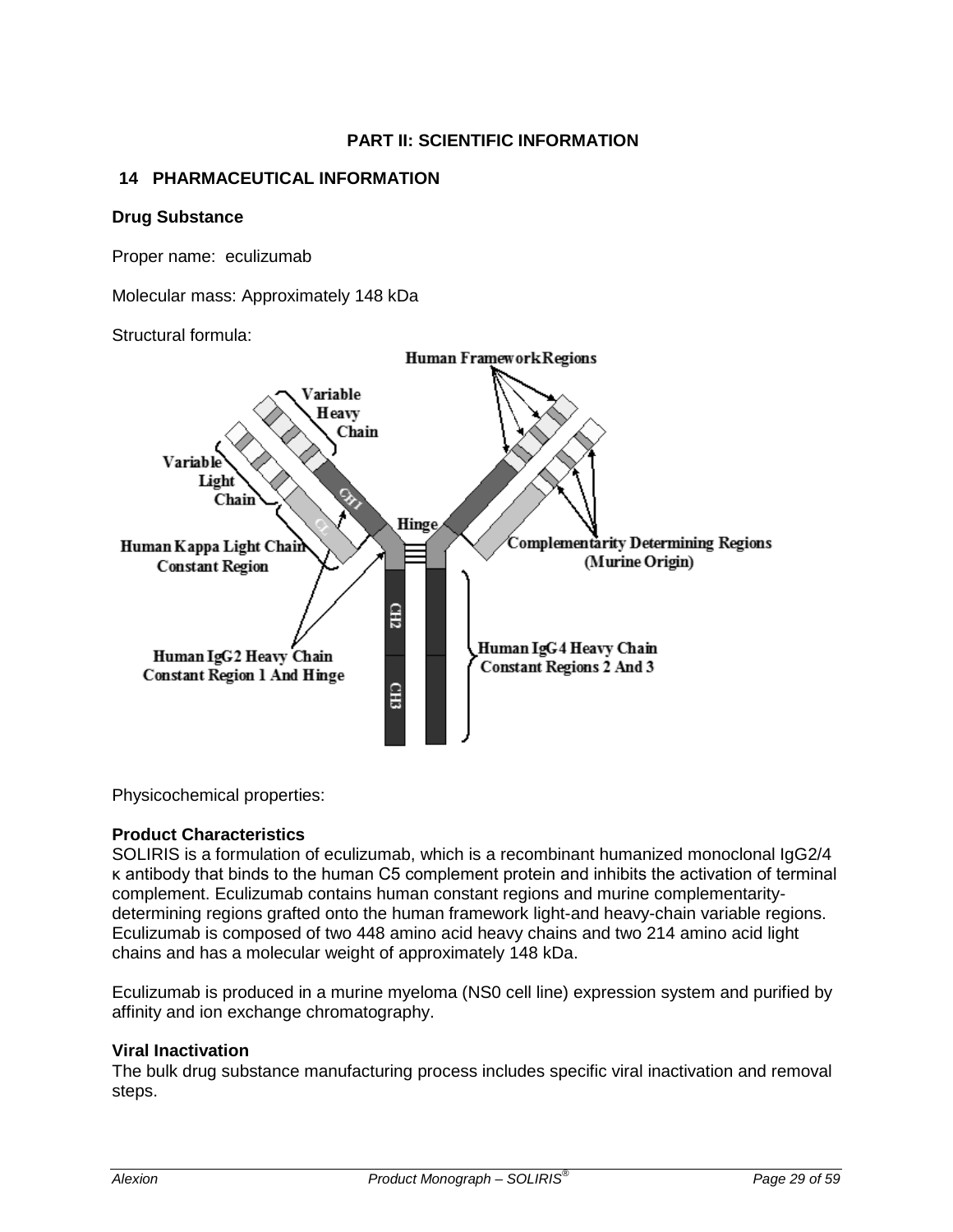# <span id="page-29-0"></span>**15 CLINICAL TRIALS**

### **Paroxysmal Nocturnal Hemoglobinuria (PNH)**

### *Trial Design and Study Demographics*

The safety and efficacy of SOLIRIS in patients with PNH with hemolysis were assessed in a randomized, double blind, placebo-controlled 26 week study (C04-001) and a single arm 52 week study (C04-002). Patients received meningococcal vaccination prior to receipt of SOLIRIS.

| Study # | <b>Trial design</b>                                                    | Dosage, route of<br>administration and duration                                                                                                                                                                                                       | <b>Study</b><br>subjects<br>(n)       | Mean age<br>(Range)                                                       | <b>Sex</b><br>N(%                                                      |
|---------|------------------------------------------------------------------------|-------------------------------------------------------------------------------------------------------------------------------------------------------------------------------------------------------------------------------------------------------|---------------------------------------|---------------------------------------------------------------------------|------------------------------------------------------------------------|
| C04-001 | Randomized,<br>double blind,<br>placebo-<br>controlled,<br>multicentre | Dosage: 600mg every $7 \pm 2$<br>days for 4 weeks, followed by<br>900 mg $7 \pm 2$ days, then 900<br>mg every $14 \pm 2$ days for study<br>duration<br>Route of administration:<br>intravenous infusion for 25-45<br>minutes<br>Duration: 26 weeks    | Placebo<br>44<br><b>SOLIRIS</b><br>43 | Placebo<br>38.4<br>(18.0, 78.0)<br><b>SOLIRIS</b><br>42.1<br>(20.0, 85.0) | Placebo<br>Female<br>29 (65.9)<br><b>SOLIRIS</b><br>Female<br>23(53.5) |
| C04-002 | Single arm,<br>non-<br>controlled,<br>multicentre                      | Dosage: 600mg every $7 \pm 2$<br>days for 4 weeks, followed by<br>900 mg $7 \pm 2$ days, then 900<br>mg every $14 \pm 2$ days for study<br>duration<br>Route of administration:<br>intravenous infusion for 25 to<br>45 minutes<br>Duration: 52 weeks | <b>SOLIRIS</b><br>97                  | 41.1<br>(18.0, 78.0)                                                      | Female<br>49 (50.5)                                                    |

**Table 13: Summary of patient demographics for clinical trials in PNH**

In study C04-001, patients with PNH with at least 4 transfusions in the prior 12 months, flow cytometric confirmation of at least 10% PNH cells and platelet counts of at least 100,000/μL were randomized to either SOLIRIS ( $n = 43$ ) or placebo ( $n = 44$ ). Prior to randomization, all patients underwent an initial observation period to confirm the need for RBC transfusion and to identify the hemoglobin concentration (the "set-point") which would define each patient's hemoglobin stabilization and transfusion outcomes. The hemoglobin set-point was less than or equal to 9 g/dL in patients with symptoms and was less than or equal to 7 g/dL in patients without symptoms. Primary efficacy endpoints were hemoglobin stabilization (patients who maintained a hemoglobin concentration above the hemoglobin set-point and avoid any RBC transfusion for the entire 26 week period) and blood transfusion requirement. Fatigue and health-related quality of life were relevant secondary endpoints. Hemolysis was monitored mainly by the measurement of serum LDH levels, and the proportion of PNH RBCs was monitored by flow cytometry. Patients receiving anticoagulants and systemic corticosteroids at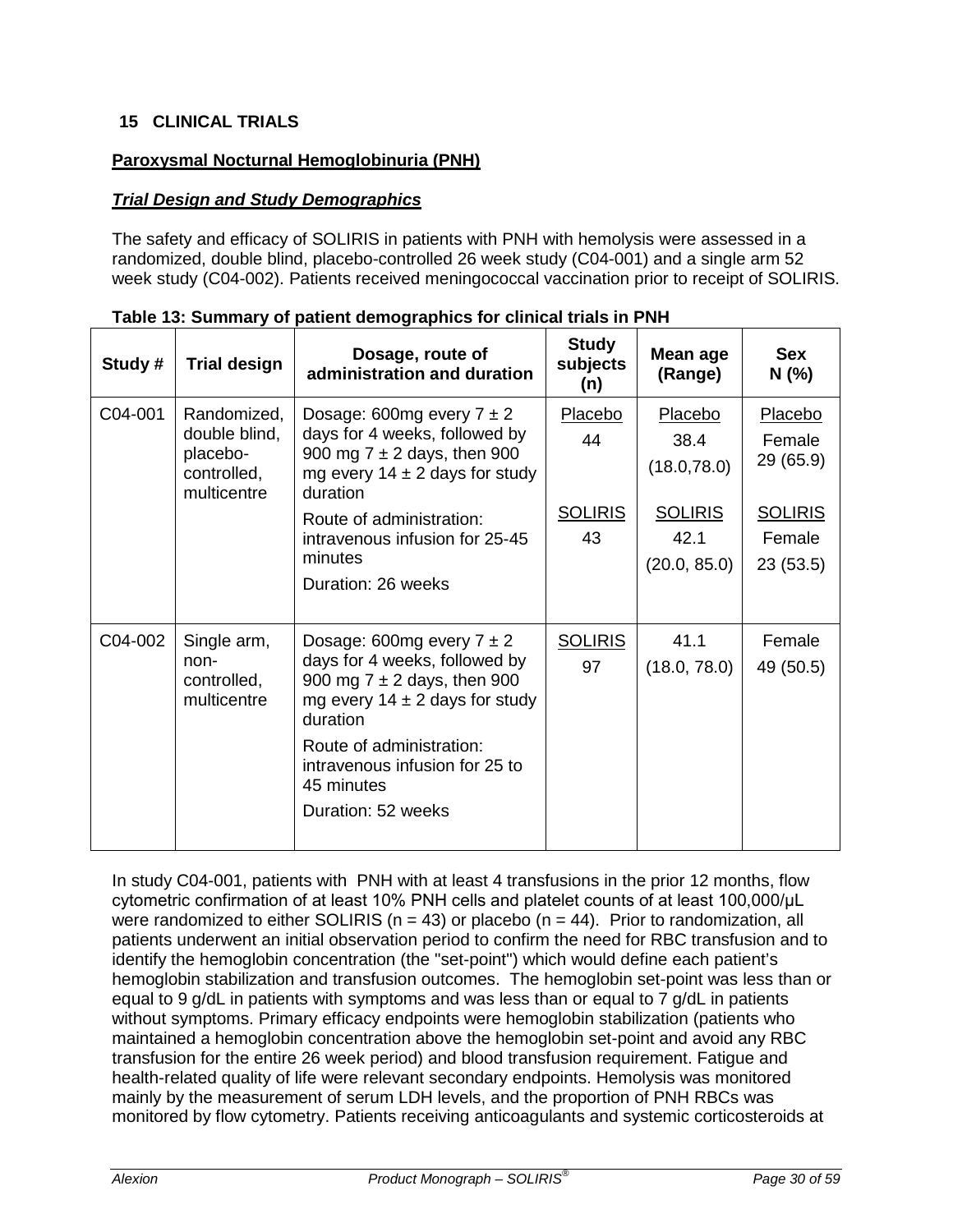baseline continued these medications. Major baseline characteristics were balanced (see **Table 14**).

In the non-controlled Study C04-002, patients with PNH with at least one transfusion in the prior 24 months and at least 30,000 platelets/μL received SOLIRIS over a 52 week period. Concomitant medications included anti-thrombotic agents in 63% of the patients and systemic corticosteroids in 40% of the patients. Baseline characteristics are shown in **Table 14**.

|                                                    |                 | C04-001         |                 |  |
|----------------------------------------------------|-----------------|-----------------|-----------------|--|
| <b>Parameter</b>                                   | <b>Placebo</b>  | <b>SOLIRIS</b>  | <b>SOLIRIS</b>  |  |
|                                                    | $N=44$          | $N=43$          | $N=97$          |  |
| History of Aplastic Anemia or MDS <sup>a</sup> (%) | 12(27.3)        | 8(18.7)         | 29 (29.9)       |  |
| Concomitant Anticoagulants (%)                     | 20 (45.5)       | 24 (55.8)       | 59 (61)         |  |
| <b>Concomitant Steroids /</b>                      | 16(36.4)        | 14 (32.6)       | 46 (47.4)       |  |
| Immunosuppressant Treatments (%)                   |                 |                 |                 |  |
| Discontinued treatment                             | 10              | 2               |                 |  |
| PRBC in previous 12 months, median                 | 17.0            | 18.0            | 8.0             |  |
| (Q1,Q3)                                            | (13.5, 25.0)    | (12.0, 24.0)    | (4.0, 24.0)     |  |
| Range                                              | (7.0, 44.0)     | (7.0, 36.0)     | (0.0, 66.0)     |  |
| Mean Hgb level (g/dL) at set point (SD)            | 7.7(0.75)       | 7.8(0.79)       | N/A             |  |
| Range                                              | (6.2, 9.0)      | (6.1, 8.8)      |                 |  |
| Pre-treatment LDH levels (median, U/L)             | 2,234.5         | 2,032.0         | 2,051.0         |  |
| Range                                              | (636.0, 5530.0) | (499.0, 5962.0) | (537.0, 5245.0) |  |
| Free Hemoglobin at baseline (median,               | 46.2            | 40.5            | 34.9            |  |
| mg/dL) Range                                       | (11.2, 502.0)   | (7.5, 764.0)    | (2.0, 317.5)    |  |
| a <sub>MDS</sub> -muolonlootio eundromo            |                 |                 |                 |  |

|  |  | Table 14: Patient Demographics and Characteristics in C04-001 and C04-002 |
|--|--|---------------------------------------------------------------------------|
|  |  |                                                                           |

MDS=myeloplastic syndrome

# *Study Results*

# **Efficacy Results for Study C04-001 and C04-002**

In Study C04-001, patients treated with SOLIRIS had significantly reduced (p<0.001) hemolysis resulting in improvements in anemia as indicated by increased percentage of patients with hemoglobin stabilization and reduced median RBC transfusions compared to placebo treated patients (see **Table 15**). These effects were seen among patients within each of the three prestudy RBC transfusion strata (4 - 14 units; 15 - 25 units; >25 units), with the exception of no statistically significant hemoglobin stabilization in patients who previously required >25 units; however, this must be interpreted with caution since the numbers in each stratum are limited (see **Table 16**). Patients reported less fatigue and improved health-related quality of life. Because of the study sample size and duration, the effects of SOLIRIS on thrombotic events could not be determined.

In Study C04-002, 96 of the 97 enrolled patients completed the study (one patient died following a thrombotic event). A reduction in intravascular hemolysis, as measured by median serum LDH levels, was achieved for the treatment (see **Table 17)**.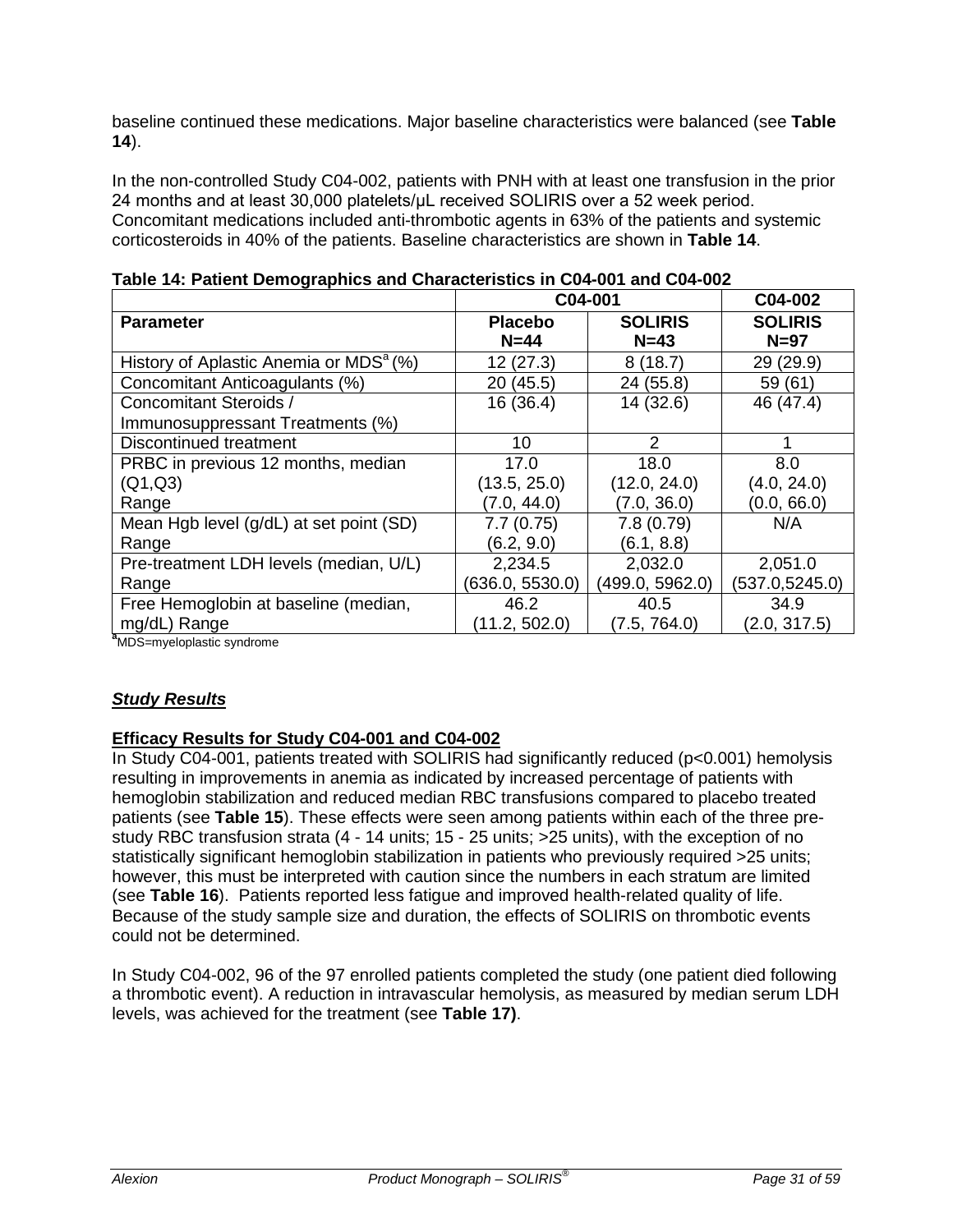|                                                             |                 | PNH Study C04-001 |                        |
|-------------------------------------------------------------|-----------------|-------------------|------------------------|
|                                                             | <b>Placebo</b>  | <b>SOLIRIS</b>    |                        |
|                                                             | $N=44$          | $N=43$            | <b>P-Value</b>         |
| Percentage of patients with                                 | 0               | 49                | < 0.001 <sup>a</sup>   |
| stabilized Hemoglobin levels at                             |                 |                   |                        |
| end of study                                                |                 |                   |                        |
| Median PRBC transfused                                      | 10              | O                 | $< 0.001^b$            |
| during treatment (range)                                    | (2.0, 21.0)     | (0.0, 16.0)       |                        |
| <b>Transfusion Avoidance during</b>                         | 0               | 51                | < 0.001 <sup>a</sup>   |
| treatment $(\%)$                                            |                 |                   |                        |
| Median LDH levels at end of                                 | 2,167           | 239               | $< 0.001^b$            |
| study (U/L) (Range)                                         | 1183, 5643)     | (142, 2984)       |                        |
| Median LDH AUC at end of                                    | 411,822         | 58,587            | $< 0.001^b$            |
| study (U/L x Day) (Range) $\degree$                         | (161414, 86544) | (32,417,792,006)  |                        |
| Median Free Hemoglobin at                                   | 62              | 5                 | $< 0.001^b$            |
| end of study (mg/dL) (Range)                                | (0.7, 386)      | (2.9, 194)        |                        |
| FACIT-Fatigue (effect size) <sup>d</sup>                    |                 | 1.13              | $< 0.001$ <sup>e</sup> |
| <sup>a</sup> P value calculated using Fisher's exact test   |                 |                   |                        |
| <sup>b</sup> P value calculated with Wilcoxon rank sum test |                 |                   |                        |

### **Table 15: Efficacy Outcomes in PNH Study C04-001**

 $\rm{^c}$ LDH AUC: For PNH Study C04-001, LDH AUC was calculated using trapezoid rule for the actual LDH values design to the difference between coulizumeb and <sup>d</sup>FACIT effect size: For PNH Study C04-001, effect size was based on the difference between eculizumab and placebo group

<sup>e</sup>P value calculated using the 2 sided t-test

| <b>Outcome Measure</b>              | <b>Transfusion</b>  | <b>Placebo</b> | <b>SOLIRIS</b> | <b>P-Value</b>         |
|-------------------------------------|---------------------|----------------|----------------|------------------------|
|                                     | Strata <sup>a</sup> | (N)            | (N)            |                        |
| Percentage of patients with         | Overall             | 0(44)          | 49 (43)        | $< 0.001^b$            |
| stabilized Hemoglobin levels at     | $4 - 14$ Units      | 0(15)          | 80 (15)        | $< 0.001^b$            |
| end of study (%) (N)                | 15 - 25 Units       | 0(18)          | 29 (17)        | 0.02                   |
|                                     | >25 Units           | 0(11)          | 36(11)         | ns                     |
| Median PRBC transfused during       | Overall             | 10(44)         | 0(43)          | $< 0.001$ <sup>c</sup> |
| treatment (N) (Range)               |                     | (2.0, 21.0)    | (0.0, 16.0)    |                        |
|                                     | $4 - 14$ Units      | 6(15)          | 0(15)          | $< 0.001$ <sup>c</sup> |
|                                     |                     | (2.0, 2.00)    | (0.0, 4.0)     |                        |
|                                     | $15 - 25$ Units     | 10(18)         | 2(17)          | $< 0.001$ <sup>c</sup> |
|                                     |                     | (2.0, 21.0)    | (0.0, 15.0)    |                        |
|                                     | >25 Units           | 18(11)         | 3(11)          | $< 0.001^{\circ}$      |
|                                     |                     | (10.0, 20.0)   | (0.0, 16.0)    |                        |
| <b>Transfusion Avoidance during</b> | Overall             | 0(44)          | 51 (43)        | $< 0.001^b$            |
| treatment $(\%)$ (N)                | $4 - 14$ Units      | 0(15)          | 80 (15)        | $< 0.001^b$            |
|                                     | 15 - 25 Units       | 0(18)          | 35(17)         | 0.008                  |
|                                     | >25 Units           | 0(11)          | 36(11)         | ns                     |
| Median LDH AUC at end of study      | Overall             | 411,822 (44)   | 58,587 (43)    | $< 0.001$ <sup>c</sup> |
| $(U/L \times Day)$ (N) (Range)      |                     | (161414,       | (32417,        |                        |
|                                     |                     | 886544)        | 792006)        |                        |
|                                     | $4 - 14$ Units      | 398,573 (15)   | 53,610 (15)    | $< 0.001^{\circ}$      |
|                                     |                     | (230352,       | (38341,        |                        |
|                                     |                     | 697638)        | 792006)        |                        |

# **Table 16: Efficacy Outcomes in PNH Study C04-001 by Transfusion Strata**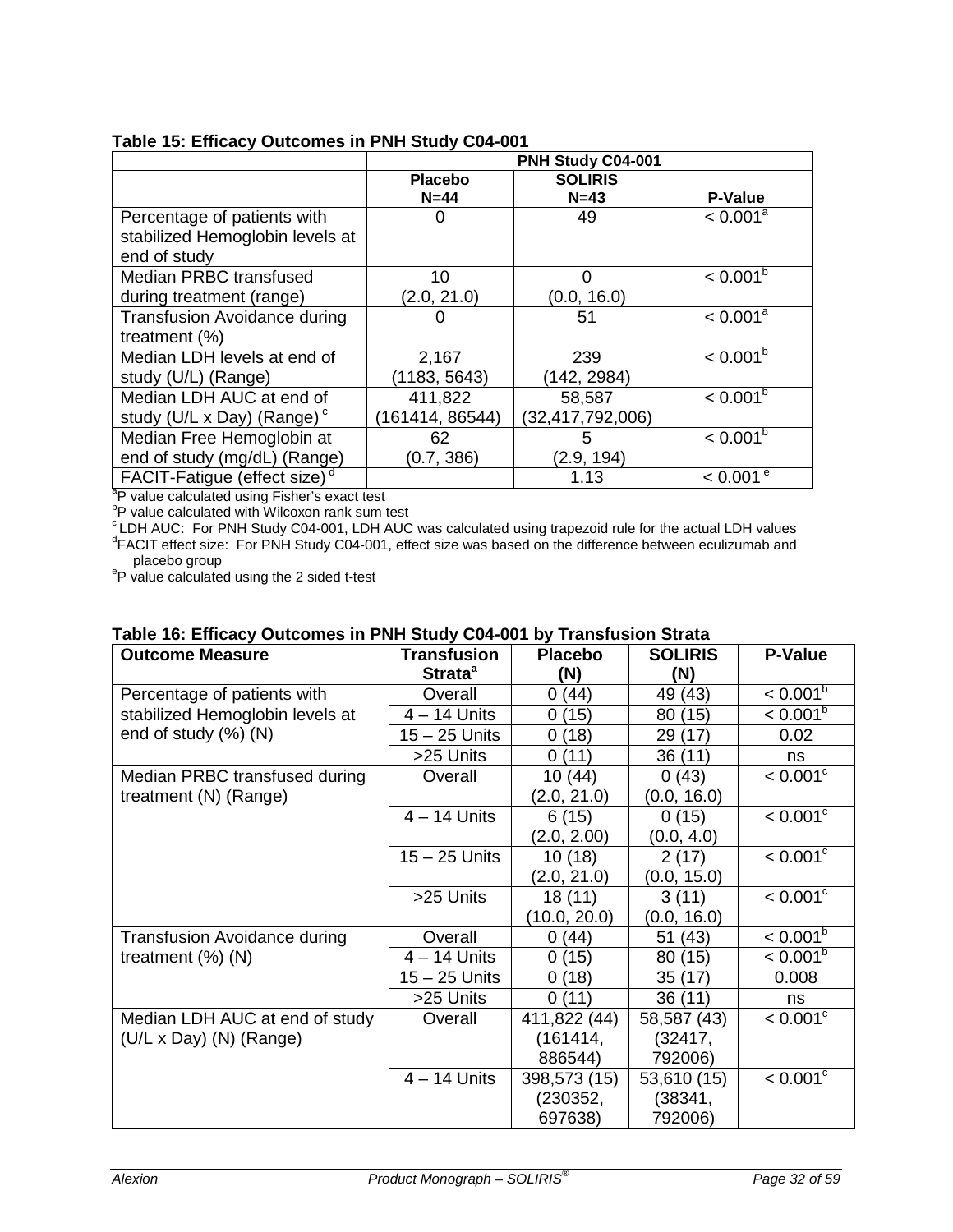| <b>Outcome Measure</b> | <b>Transfusion</b><br>Strata <sup>a</sup> | <b>Placebo</b><br>(N) | <b>SOLIRIS</b><br>(N) | <b>P-Value</b>         |
|------------------------|-------------------------------------------|-----------------------|-----------------------|------------------------|
|                        | $15 - 25$ Units                           | 420,338 (18)          | 56,127 (17)           | $< 0.001$ <sup>c</sup> |
|                        |                                           | (161414,              | (32417,               |                        |
|                        |                                           | 886544)               | 90115)                |                        |
|                        | >25 Units                                 | 441880 (11)           | 67,181 (11)           | $< 0.001^{\circ}$      |
|                        |                                           | (234605,              | (33231,               |                        |
|                        |                                           | 711934)               | 242072)               |                        |

<sup>a</sup>Transfusion strata based on transfusion data 12 months prior to study screening

<sup>b</sup>P value calculated with Fisher's exact test; ns = not significant (P>0.05)<br><sup>c</sup>P value calculated with Wilcoxon rank sum test

#### **Table 17: Efficacy Outcomes in PNH Study C04-002**

|                                                                                                    | PNH Study C04-002 <sup>a</sup> |                        |  |  |  |  |
|----------------------------------------------------------------------------------------------------|--------------------------------|------------------------|--|--|--|--|
|                                                                                                    | <b>SOLIRIS N=97</b>            | P- Value               |  |  |  |  |
| Median LDH levels at end of study (U/L)                                                            | 269                            | $< 0.001^b$            |  |  |  |  |
| (Range)                                                                                            | (106, 2117)                    |                        |  |  |  |  |
| Median LDH AUC at end of study (U/L x Day)                                                         | $-632,264$                     | $< 0.001^b$            |  |  |  |  |
| $(Range)^c$                                                                                        | (-1788824, -74498)             |                        |  |  |  |  |
| Median Free Hemoglobin at end of study                                                             |                                | $< 0.001^b$            |  |  |  |  |
| (mg/dL) (Range)                                                                                    | (1.1, 85)                      |                        |  |  |  |  |
| FACIT-Fatique (effect size) <sup>d</sup>                                                           | 1.01                           | $< 0.001$ <sup>e</sup> |  |  |  |  |
| <sup>a</sup> Results from Study PNH Study C04-002 refer to pre- versus post-treatment comparisons. |                                |                        |  |  |  |  |
| <sup>b</sup> P value calculated with Wilcoxon signed rank test                                     |                                |                        |  |  |  |  |

c LDH AUC: For PNH Study C04-002, LDH AUC was calculated using trapezoid rule for change of LDH from baseline.

<sup>d</sup>FACIT effect size: For PNH Study C04-002, effect size was based on change from baseline.<br><sup>e</sup>R volue coloulated using the 2 sided t test

 $e^{\theta}P$  value calculated using the 2 sided t-test

From the 195 patients that originated in PNH Study C04-001, PNH Study C04-002 and other initial studies, SOLIRIS-treated PNH patients were enrolled in a long term extension study (PNH Extension Study). All patients sustained a reduction in intravascular hemolysis over a total SOLIRIS exposure time ranging from 10 to 54 months. There were fewer thrombotic events with SOLIRIS treatment than during the same period of time prior to treatment (see **Table 18**). However, the majority of patients received concomitant anticoagulants; the effect of anticoagulant withdrawal during eculizumab therapy was not studied (see **Warnings and Precautions**).

#### **Table 18: Thromboembolic Events in Patients during SOLIRIS Treatment Period Compared to Thromboembolic Events during the Same Period of Time Pre-SOLIRIS Treatment**

|                                                     | <b>PNH Extension Study</b><br>(All studies combined) |
|-----------------------------------------------------|------------------------------------------------------|
| <b>Pre-Treatment</b>                                |                                                      |
| Patients (n)                                        | 195                                                  |
| Thrombolic Events (n)                               | 39                                                   |
| Patient Years (n)                                   | 272.1                                                |
| Thromboembolic Event Rate (n per 100 patient-years) | 14.33                                                |
| <b>SOLIRIS Treatment</b>                            |                                                      |
| Patients (n)                                        | 195                                                  |
| Thromboembolic Events (n)                           | 3                                                    |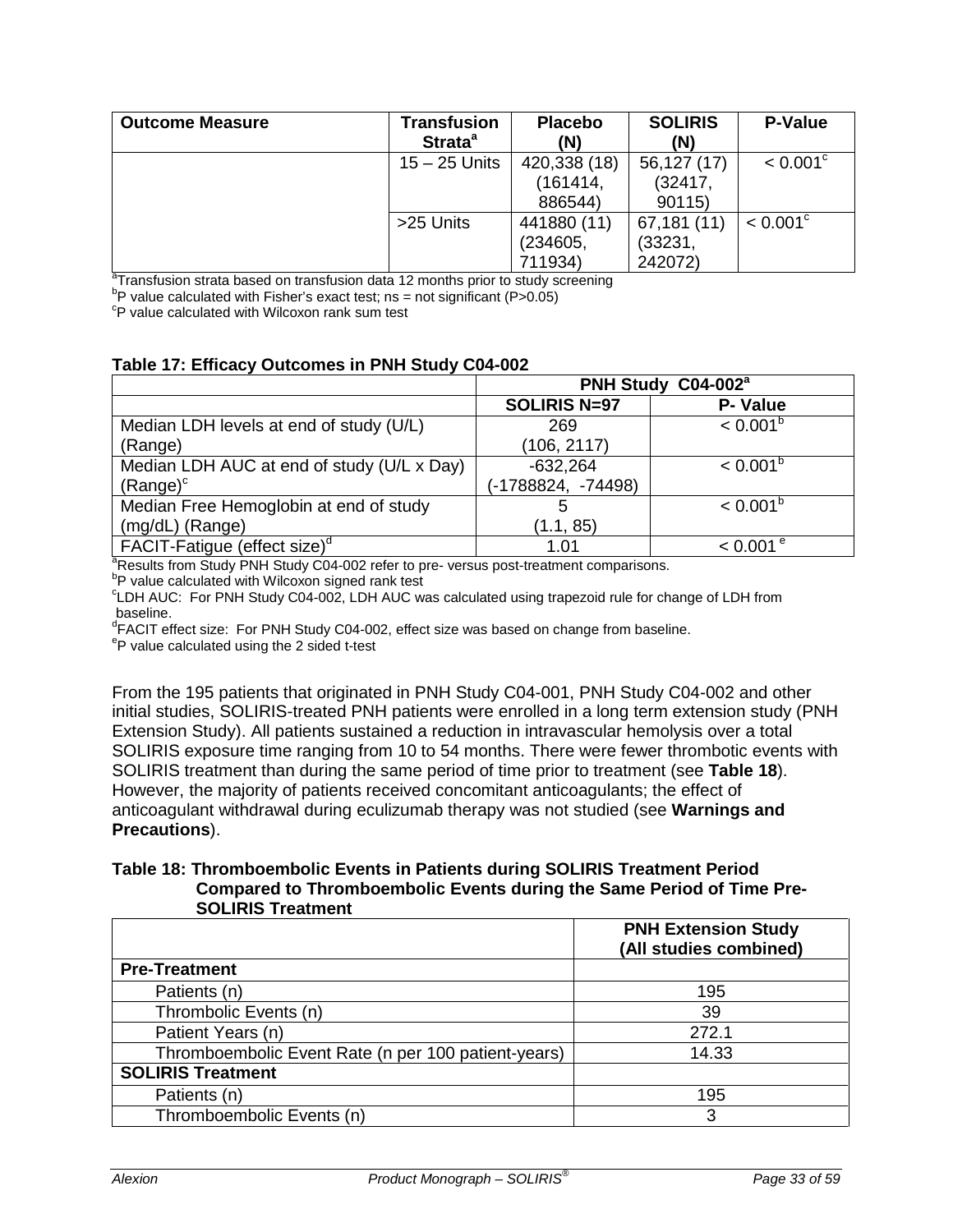| Patient<br>'ears<br>(n)                             | 201        |
|-----------------------------------------------------|------------|
| Thromboembolic Event Rate (n per 100 patient-years) | $(0.01)^a$ |

**a** p value calculated with a non-parametric signed rank test

### **Atypical Hemolytic Uremic Syndrome (atypical HUS)**

### *Trial Design and Study Demographics*

Four single-arm prospective studies (atypical HUS Studies C08-002, C08-003, C10-004, and C10-003) and one single-arm retrospective study (C09-001r) evaluated the safety and efficacy of SOLIRIS for the treatment of atypical HUS. Patients with atypical HUS received meningococcal vaccination prior to receipt of SOLIRIS or received prophylactic treatment with antibiotics until 2 weeks after vaccination. Study C09-001r was a retrospective chart review.

| Study #                                                          | Trial<br>design                                            | Dosage, route of<br>administration and<br>duration                                                                                                                                                                                                              | <b>Study</b><br>subjects<br>(n) | <b>Median age</b><br>(Range)        | <b>Sex</b><br>N(%) |
|------------------------------------------------------------------|------------------------------------------------------------|-----------------------------------------------------------------------------------------------------------------------------------------------------------------------------------------------------------------------------------------------------------------|---------------------------------|-------------------------------------|--------------------|
| C08-002<br>(Atypical<br><b>HUS</b><br>resistant to<br>$PE/PI^*)$ | Phase II<br>open-label,<br>single arm,<br>multi-<br>centre | Dosage: 900 mg every $7\pm$<br>2 days for 4 weeks,<br>followed by 1200 mg $7\pm2$<br>days later, then 1200 mg<br>every $14 \pm 2$ days<br>thereafter<br>Route of administration:<br>intravenous infusion<br>Duration:<br>Minimum 26 weeks,<br>Median 100 weeks, | 17                              | 28 years<br>$(17-68 \text{ years})$ | Female<br>12(71)   |
|                                                                  |                                                            | Range 2-145 weeks                                                                                                                                                                                                                                               |                                 |                                     |                    |

#### **Table 19: Summary of patient demographics for clinical trials in atypical HUS**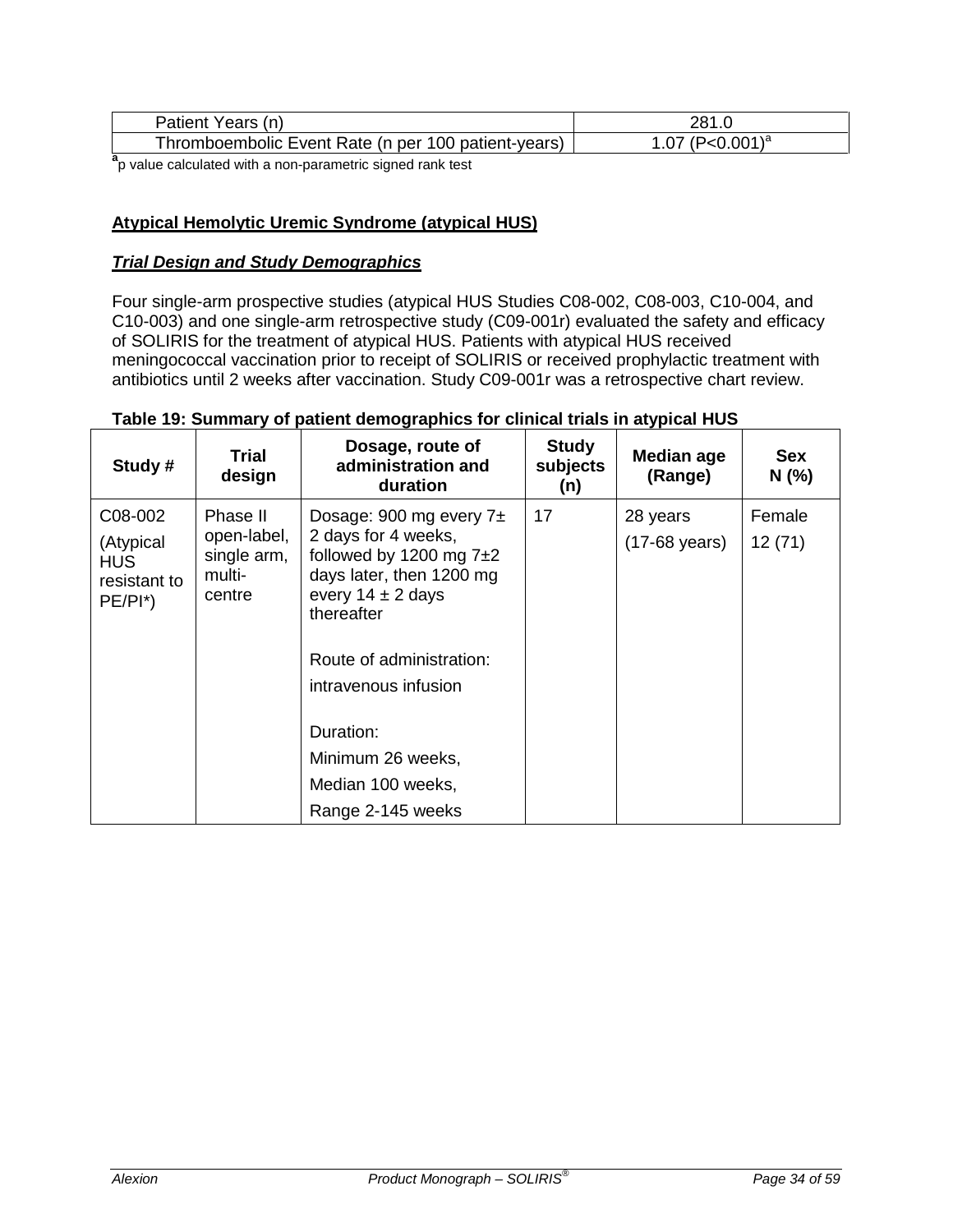| Study #                                                          | <b>Trial</b><br>design                                     | Dosage, route of<br>administration and<br>duration                                                                                                                                                                                       | <b>Study</b><br>subjects<br>(n) | <b>Median age</b><br>(Range)     | <b>Sex</b><br>N (%) |
|------------------------------------------------------------------|------------------------------------------------------------|------------------------------------------------------------------------------------------------------------------------------------------------------------------------------------------------------------------------------------------|---------------------------------|----------------------------------|---------------------|
| C08-003<br>(Atypical<br><b>HUS</b><br>sensitive to<br>$PE/PI^*)$ | Phase II<br>open-label,<br>single arm,<br>multi-<br>centre | Dosage: 900 mg every $7\pm$<br>2 days for 4 weeks,<br>followed by 1200 mg $7±2$<br>days later, then 1200 mg<br>every $14 \pm 2$ days<br>thereafter<br>Route of administration:<br>Intravenous infusion<br>Duration:<br>Minimum 26 weeks, | 20                              | 28 years<br>(13 to 63)<br>years  | Female<br>12(60)    |
|                                                                  |                                                            | Median 114 weeks,<br>Range 26-129 weeks                                                                                                                                                                                                  |                                 |                                  |                     |
| C10-004<br>(Adult<br>patients<br>with<br>atypical<br>HUS)        | Open-<br>label,<br>single-arm,<br>multi-<br>centre         | Dosage: 900 mg every 7±<br>2 days for 4 weeks,<br>followed by 1200 mg $7±2$<br>days later, then 1200 mg<br>every $14 \pm 2$ days<br>thereafter                                                                                           | 41                              | 35 years<br>(18 to 80)<br>years) | Female<br>28 (68)   |
|                                                                  |                                                            | Route of administration:<br>Intravenous infusion                                                                                                                                                                                         |                                 |                                  |                     |
|                                                                  |                                                            | Duration:<br>Minimum 26 weeks,<br>Median 50 weeks,<br>Range 13-86 weeks                                                                                                                                                                  |                                 |                                  |                     |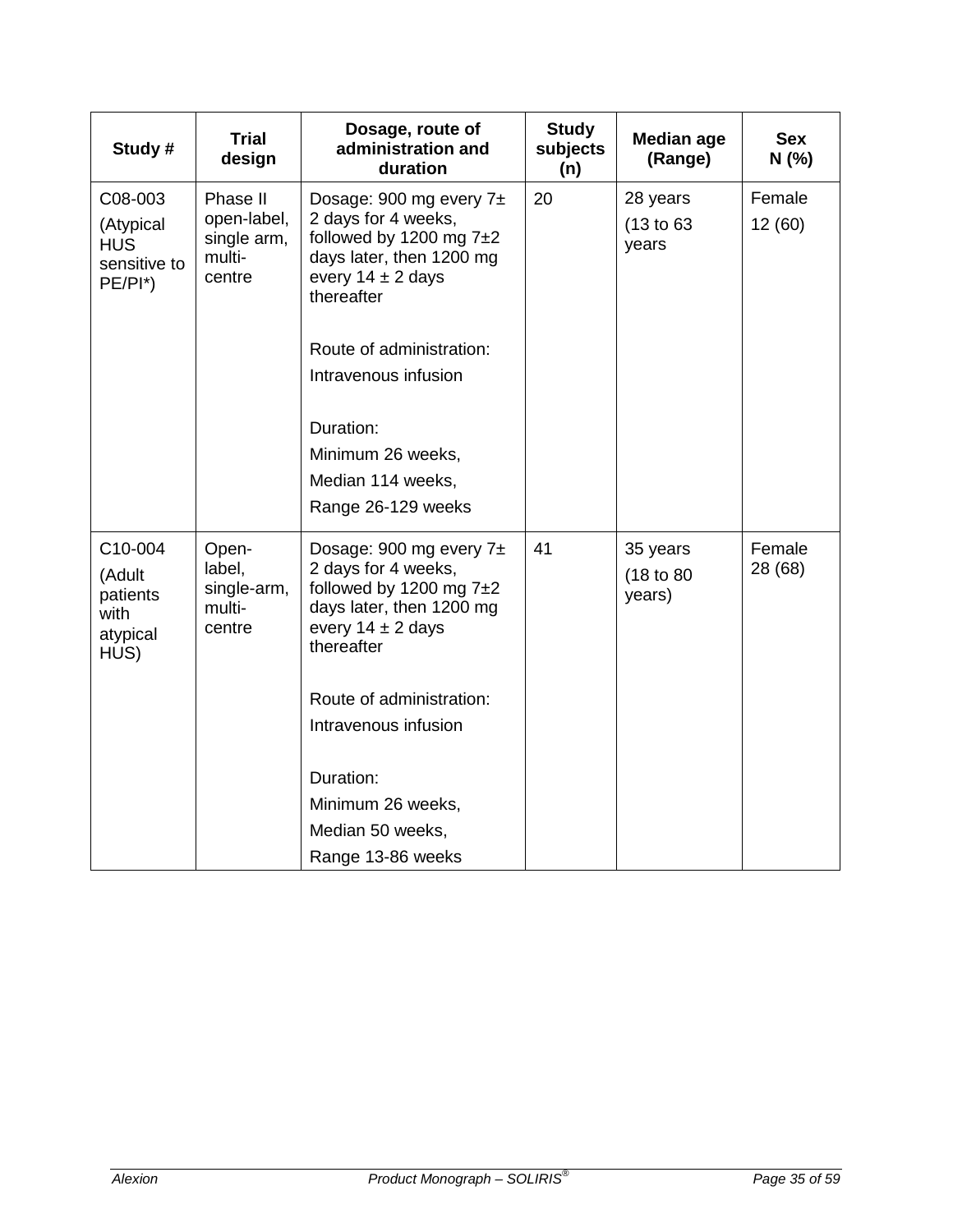| Study#                        | <b>Trial</b><br>design                    |                | Dosage, route of<br>administration and<br>duration |                                              | <b>Study</b><br>subjects<br>(n) | <b>Median age</b><br>(Range) | <b>Sex</b><br>N (%) |
|-------------------------------|-------------------------------------------|----------------|----------------------------------------------------|----------------------------------------------|---------------------------------|------------------------------|---------------------|
| C10-003                       | Open-                                     | Dosage         |                                                    |                                              | 22                              | 6.5 years                    | Female              |
| (Pediatric<br>&<br>Adolescent | label,<br>single arm,<br>multi-<br>centre | Weight<br>(kg) | Induction<br>mg/wk                                 | Maint.<br>Dose<br>mg                         |                                 | (5 months to<br>17 years)    | 10 (46)             |
| patients<br>with<br>atypical  |                                           | $\geq 40$      | 900 for 4<br>weeks                                 | 1200 at<br><b>Wk5;</b>                       |                                 |                              |                     |
| HUS)                          |                                           |                |                                                    | Then:<br>1200<br>Q2W                         |                                 |                              |                     |
|                               |                                           | $30 - 40$      | 600 for 2<br>weeks                                 | 900 at<br><b>Wk3;</b><br>Then:<br>900<br>Q2W |                                 |                              |                     |
|                               |                                           | $20 - 30$      | 600 for 2<br>weeks                                 | 600 at<br><b>Wk3;</b><br>Then:<br>600<br>Q2W |                                 |                              |                     |
|                               |                                           | $10 - 20$      | 600 for 1<br>week                                  | 300 at<br>Wk2;                               |                                 |                              |                     |
|                               |                                           |                |                                                    | Then:<br>300<br>Q2W                          |                                 |                              |                     |
|                               |                                           | $5 - 10$       | 300 for 1<br>week                                  | 300at<br>Wk2;<br>Then:<br>300<br>Q3W         |                                 |                              |                     |
|                               |                                           |                | Route of administration:                           |                                              |                                 |                              |                     |
|                               |                                           |                | Intravenous infusion                               |                                              |                                 |                              |                     |
|                               |                                           | Duration:      |                                                    |                                              |                                 |                              |                     |
|                               |                                           |                | Minimum: 26 weeks,                                 |                                              |                                 |                              |                     |
|                               |                                           | weeks          | Median: 44 weeks,<br>Range: 1 dose to 88           |                                              |                                 |                              |                     |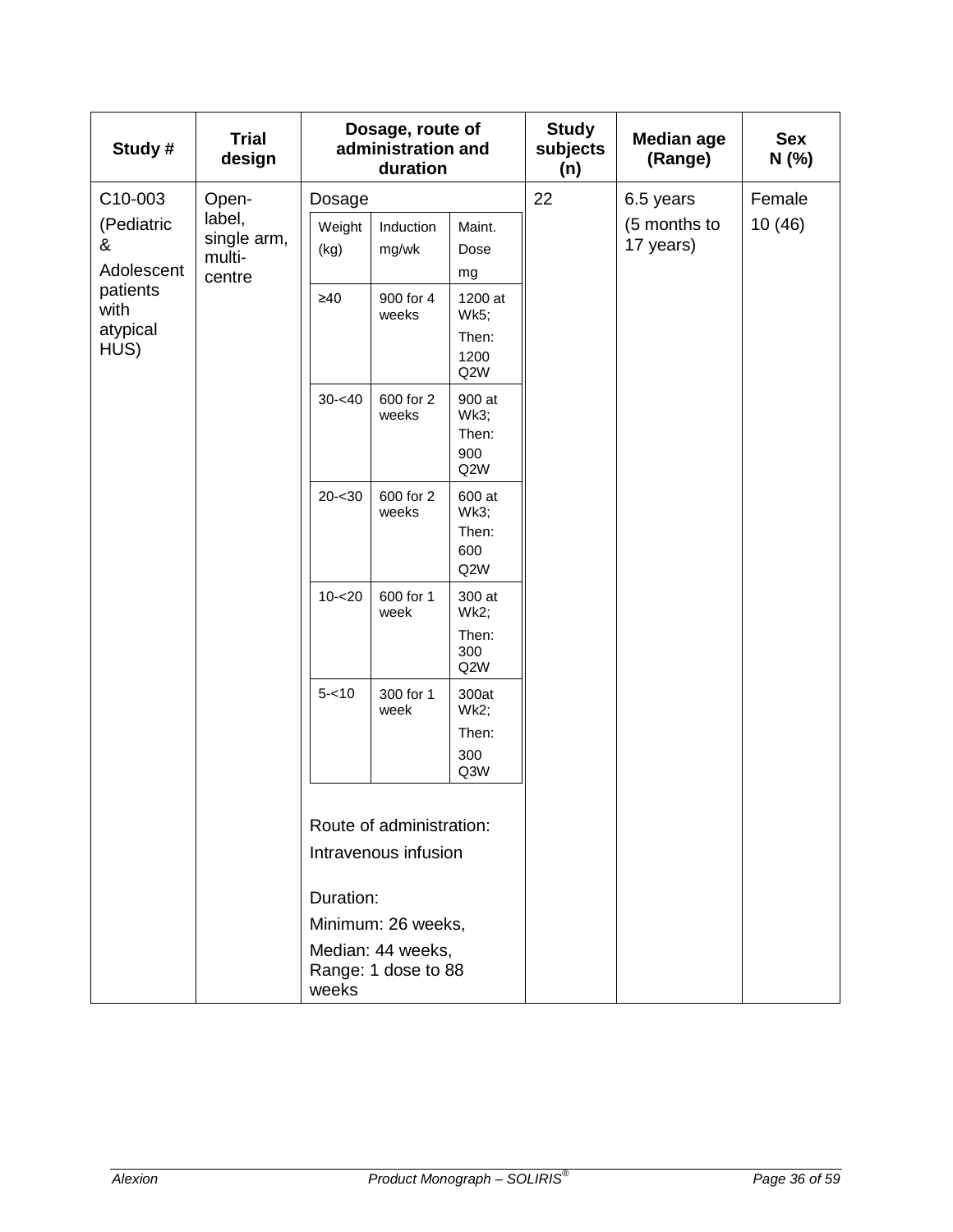| Study #  | <b>Trial</b><br>design                | Dosage, route of<br>administration and<br>duration                                                                                                                                                                                      | <b>Study</b><br>subjects<br>(n) | Median age<br>(Range)                                                                                                               | <b>Sex</b><br>N(% ) |
|----------|---------------------------------------|-----------------------------------------------------------------------------------------------------------------------------------------------------------------------------------------------------------------------------------------|---------------------------------|-------------------------------------------------------------------------------------------------------------------------------------|---------------------|
| C09-001r | Retro-<br>spective<br>chart<br>review | Dosage:<br>Dose levels used were<br>300, 600, 900, and<br>1200mg. Actual dose<br>administered to patients<br>may have been different<br>from recommendations<br>since treatment was<br>outside of controlled<br>clinical trial setting. | 30                              | 12 years<br>(2 months to<br>51 years)<br>#pts per age<br>range<br>Infant to $<$ 2: 5<br>≥ 2 to <12: 10<br>≥12 to <18: 4<br>≥ 18: 11 | Female<br>16 (53    |
|          |                                       | Route of Administration:<br>Intravenous infusion<br>Duration:<br>Median 27.5 weeks,<br>Range 1-94 weeks                                                                                                                                 |                                 |                                                                                                                                     |                     |

\*PE/PI: Plasma Exchange/Plasma Infusion

# **Atypical HUS Resistant to PE/PI (Study C08-002)**

Study C08-002 enrolled patients who displayed signs of thrombotic microangiopathy (TMA) despite receiving at least four PE/PI treatments the week prior to screening. One patient had no PE/PI the week prior to screening because of PE/PI intolerance. In order to qualify for enrollment, patients were required to have a platelet count ≤150 x 10<sup>9</sup>/L, evidence of hemolysis such as an elevation in serum LDH, and serum creatinine above the upper limits of normal, without the need for chronic dialysis. The median patient age was 28 (range: 17 to 68 years). Patients enrolled in Study C08-002 were required to have ADAMTS-13 activity level above 5%; observed range of values in the trial were 70%-121%. Seventy-six percent (76%) of patients had an identified complement regulatory factor mutation or auto-antibody. **Table 20** summarizes the key baseline clinical and disease-related characteristics of patients enrolled in Study C08- 002.

|  |  |  |  |  | Table 20: Baseline Characteristics of Patients Enrolled in Study C08-002 |
|--|--|--|--|--|--------------------------------------------------------------------------|
|--|--|--|--|--|--------------------------------------------------------------------------|

| <b>Parameter</b>                                                                             | <b>Study C08-002</b><br>$N = 17$ |
|----------------------------------------------------------------------------------------------|----------------------------------|
| Time from atypical HUS diagnosis until screening in<br>months, median (min, max)             | 10 (0.26, 236)                   |
| Time from current clinical TMA manifestation until<br>screening in months, median (min, max) | $<1$ ( $<1, 4$ )                 |
| Baseline platelet count ( $\times$ 10 <sup>9</sup> /L), median (range)                       | 118 (62, 161)                    |
| Baseline LDH (U/L), median (range)                                                           | 269 (134, 634)                   |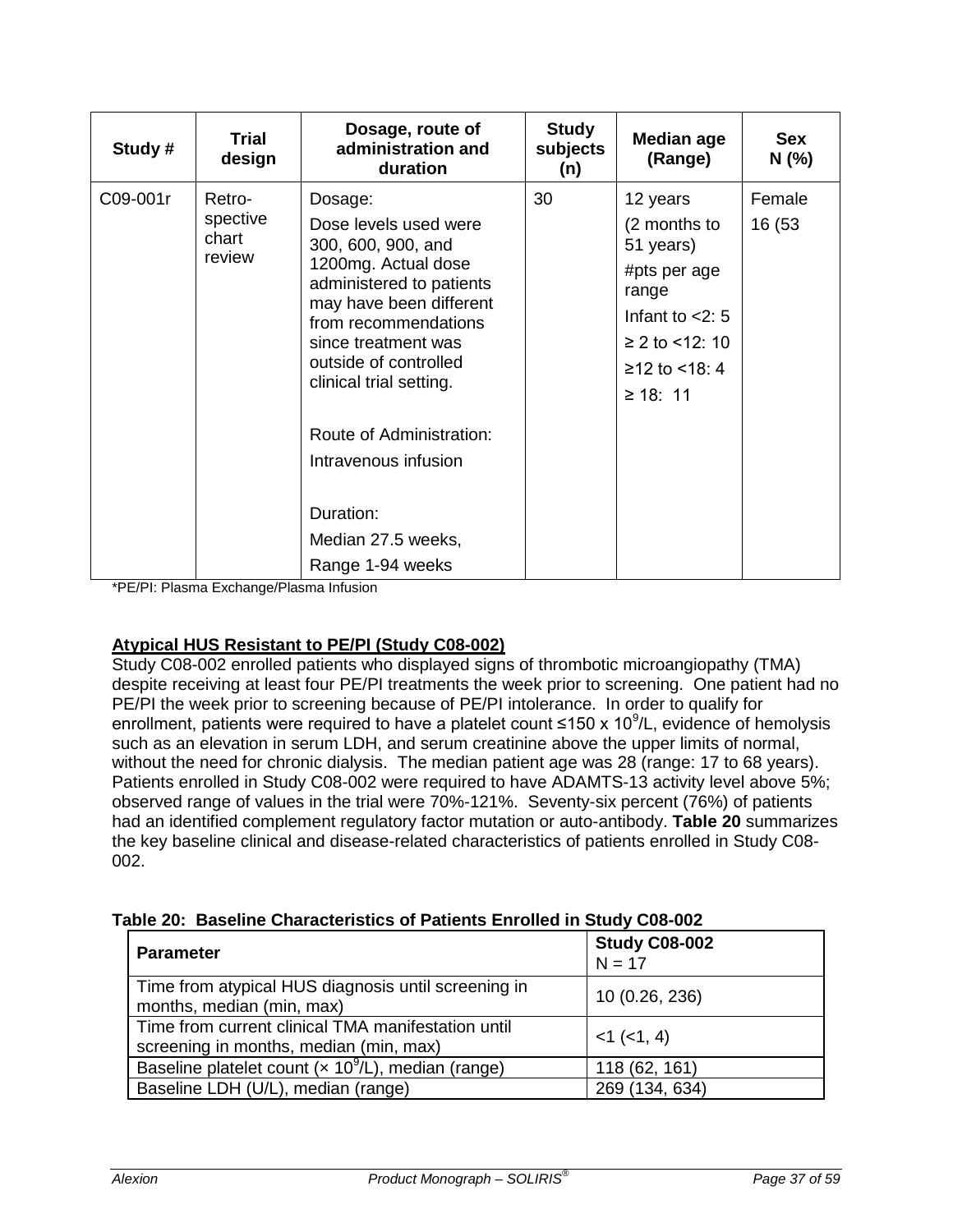Patients in Study C08-002 received SOLIRIS for a minimum of 26 weeks. Study C08-002. The median duration of SOLIRIS therapy was approximately 100 weeks (range: 2 weeks to 145 weeks), and the primary endpoint was change in platelet count from baseline through Week 26.

# **Atypical HUS Sensitive to PE/PI (Study C08-003)**

Study C08-003 enrolled patients undergoing chronic PE/PI who generally did not display hematologic signs of ongoing thrombotic microangiopathy (TMA). All patients had received PT at least once every two weeks, but no more than three times per week, for a minimum of eight weeks prior to the first SOLIRIS dose. Patients on chronic dialysis were permitted to enroll in Study C08-003. Patients enrolled in Study C08-003 were required to have ADAMTS13 activity level above 5%; observed range of values in the trial were 37%-118%. Seventy percent of patients had an identified complement regulatory factor mutation or auto-antibody. **Table 21** summarizes the key baseline clinical and disease-related characteristics of patients enrolled in Study C08-003.

| <b>Parameter</b>                                                                             | <b>Study C08-003</b><br>$N=20$ |
|----------------------------------------------------------------------------------------------|--------------------------------|
| Time from atypical HUS diagnosis until screening in<br>months, median (min, max)             | 48 (0.66, 286)                 |
| Time from current clinical TMA manifestation until<br>screening in months, median (min, max) | 9(1, 45)                       |
| Baseline platelet count (x10 <sup>9</sup> /L), median (range)                                | 218 (105, 421)                 |
| Baseline LDH (U/L), median (range)                                                           | 200 (151, 391)                 |

# **Table 21: Baseline Characteristics of Patients Enrolled in Study C08-003**

Patients in Study C08-003 received SOLIRIS for a minimum of 26 weeks. The primary endpoint was TMA Event-Free status defined as no decrease in platelet count >25% AND no PT AND no new dialysis for 12 consecutive weeks during the study period. In Study C08-003, the median duration of SOLIRIS therapy was approximately 114 weeks (range: 26 to 129 weeks).

# **Adult Patients with atypical HUS (Study C10-004)**

Study C10-004 enrolled patients who displayed signs of thrombotic microangiopathy (TMA). In order to qualify for enrollment, patients were required to have a platelet count < lower limit of normal range (LLN), evidence of hemolysis such as an elevation in serum LDH, and serum creatinine above the upper limits of normal, without the need for chronic dialysis. All patients enrolled in Study C10-004 were required to have ADAMTS13 activity level above 5%; observed range of values in the trial were 28-116%. Fifty-one percent of patients had an identified complement regulatory factor mutation or auto-antibody. A total of 35 patients received PE/PI prior to eculizumab. **Table 22** summarizes the key baseline clinical and disease-related characteristics of patients enrolled in Study C10-004.

# **Table 22: Baseline Characteristics of Patients Enrolled in Study C10-004**

| <b>Parameter</b>                                                                                    | <b>Study C10-004</b><br>$N = 41$ |  |  |  |
|-----------------------------------------------------------------------------------------------------|----------------------------------|--|--|--|
| Time from atypical HUS diagnosis until<br>screening in months, median (range)                       | $0.79(0.03 - 311)$               |  |  |  |
| Time from current clinical TMA manifestation<br>until first study dose in months, median<br>(range) | $0.52(0.03-19)$                  |  |  |  |
| Baseline platelet count $(x 109/L)$ , median                                                        | $125(16 - 332)$                  |  |  |  |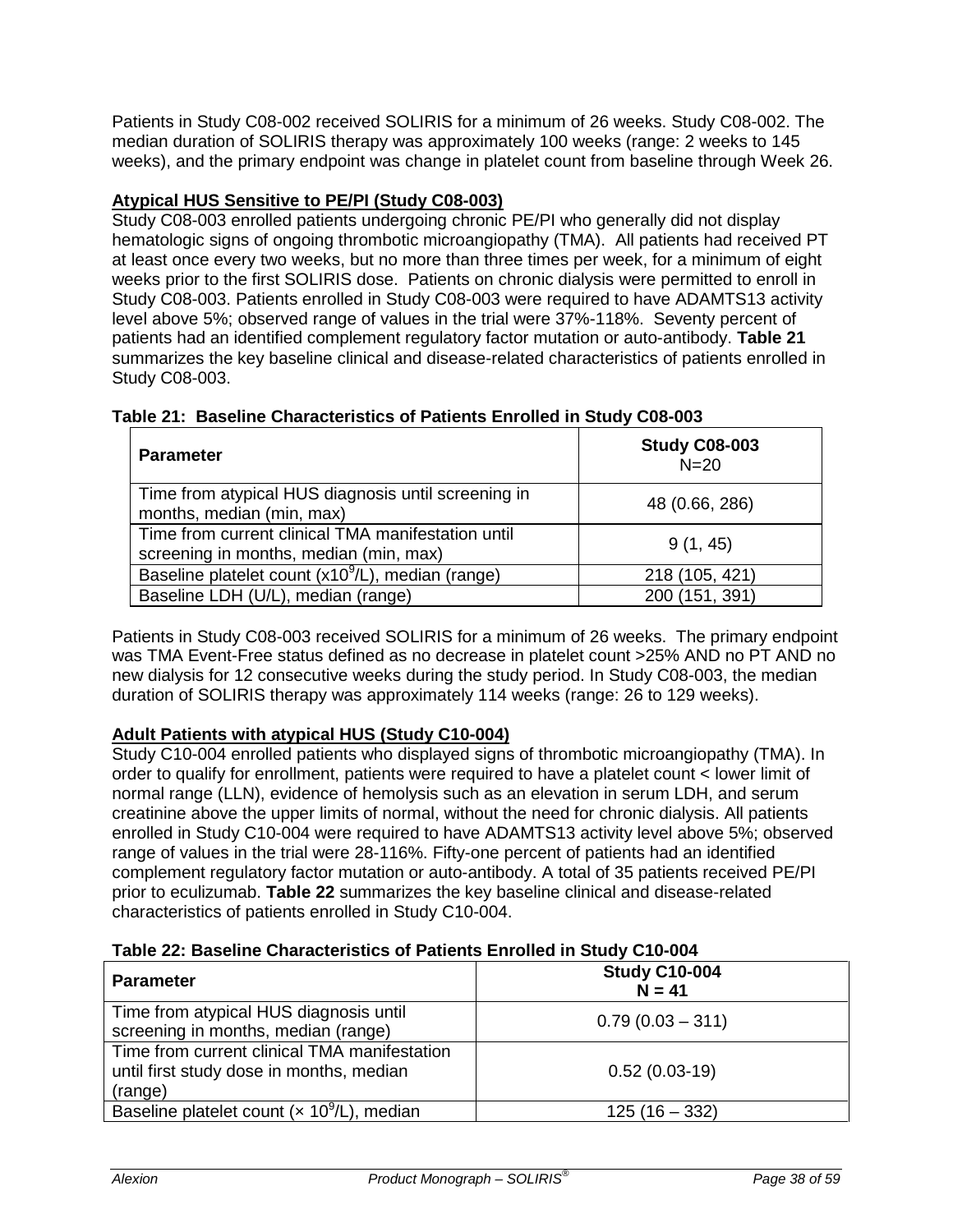| (range)                                                                                     |                                          |
|---------------------------------------------------------------------------------------------|------------------------------------------|
| U <br>$\overline{\phantom{a}}$ DH $^{\prime\prime}$<br><b>Baseline</b><br>median<br>(range) | 0.010<br>コフド<br>$\sim$<br>18)<br>ບບ<br>ັ |

Patients in Study C10-004 received SOLIRIS for a minimum of 26 weeks. The submission primary endpoint was the responder rate defined by the proportion of patients with complete TMA response as evidenced by normalization of hematological parameters [platelet count and lactate dehydrogenase (LDH)] and ≥ 25% decrease in serum creatinine from baseline during treatment with eculizumab. Complete TMA response is defined as two consecutive measurements obtained at least 4 weeks apart. In Study C10-004, the median duration of SOLIRIS therapy was approximately 50 weeks (range: 13 weeks to 86 weeks).

### **Pediatric and Adolescent Patients with atypical HUS (atypical HUS Study C10-003)**

Atypical HUS Study C10-003 enrolled patients who were required to have a platelet count < lower limit of normal range (LLN), evidence of hemolysis such as an elevation in serum LDH above the upper limits of normal, serum creatinine level ≥97 percentile for age without the need for chronic dialysis. Patients enrolled in Study C10-003 were required to have ADAMTS13 activity level above 5%; observed range of values in the trial were 38%-121%. Fifty percent of patients had an identified complement regulatory factor mutation or auto-antibody. A total of 10 patients received PE/PI prior to eculizumab. **Table 23** summarizes the key baseline clinical and disease-related characteristics of patients enrolled in atypical HUS Study C10-003.

| Table 20. Daschille Onaracteristics or Faticins Enrolled in atypical HOO OTO 000                       |                                                       |                                   |  |
|--------------------------------------------------------------------------------------------------------|-------------------------------------------------------|-----------------------------------|--|
| <b>Parameter</b>                                                                                       | <b>Patients</b><br>1 month to <12 years<br>$(N = 18)$ | <b>All Patients</b><br>$(N = 22)$ |  |
| Time from atypical HUS<br>diagnosis until screening in<br>months, median (range)                       | $0.51(0.03 - 58)$                                     | $0.56(0.03-191)$                  |  |
| Time from current clinical<br>TMA manifestation until first<br>study dose in months, median<br>(range) | $0.23(0.03-4)$                                        | $0.2(0.03-4)$                     |  |
| Baseline platelet count<br>$(x109/L)$ , median (range)                                                 | 110 (19-146)                                          | 91 (19-146)                       |  |
| Baseline LDH (U/L) median<br>(range)                                                                   | 1510 (282-7164)                                       | 1244 (282-7164)                   |  |

### **Table 23: Baseline Characteristics of Patients Enrolled in atypical HUS C10-003**

Patients in atypical HUS Study C10-003 received SOLIRIS for a minimum of 26 weeks. The primary endpoint was responder rate defined by the proportion of patients with Complete TMA response as evidenced by normalization of hematological parameters [platelet count and lactate dehydrogenase (LDH)] and ≥ 25% improvement in serum creatinine from baseline during treatment with eculizumab. Complete TMA response is defined as two consecutive measurements obtained at least four weeks apart. In atypical HUS Study C10-003, the median duration of SOLIRIS therapy was approximately 44 weeks (range: 1 dose to 88 weeks).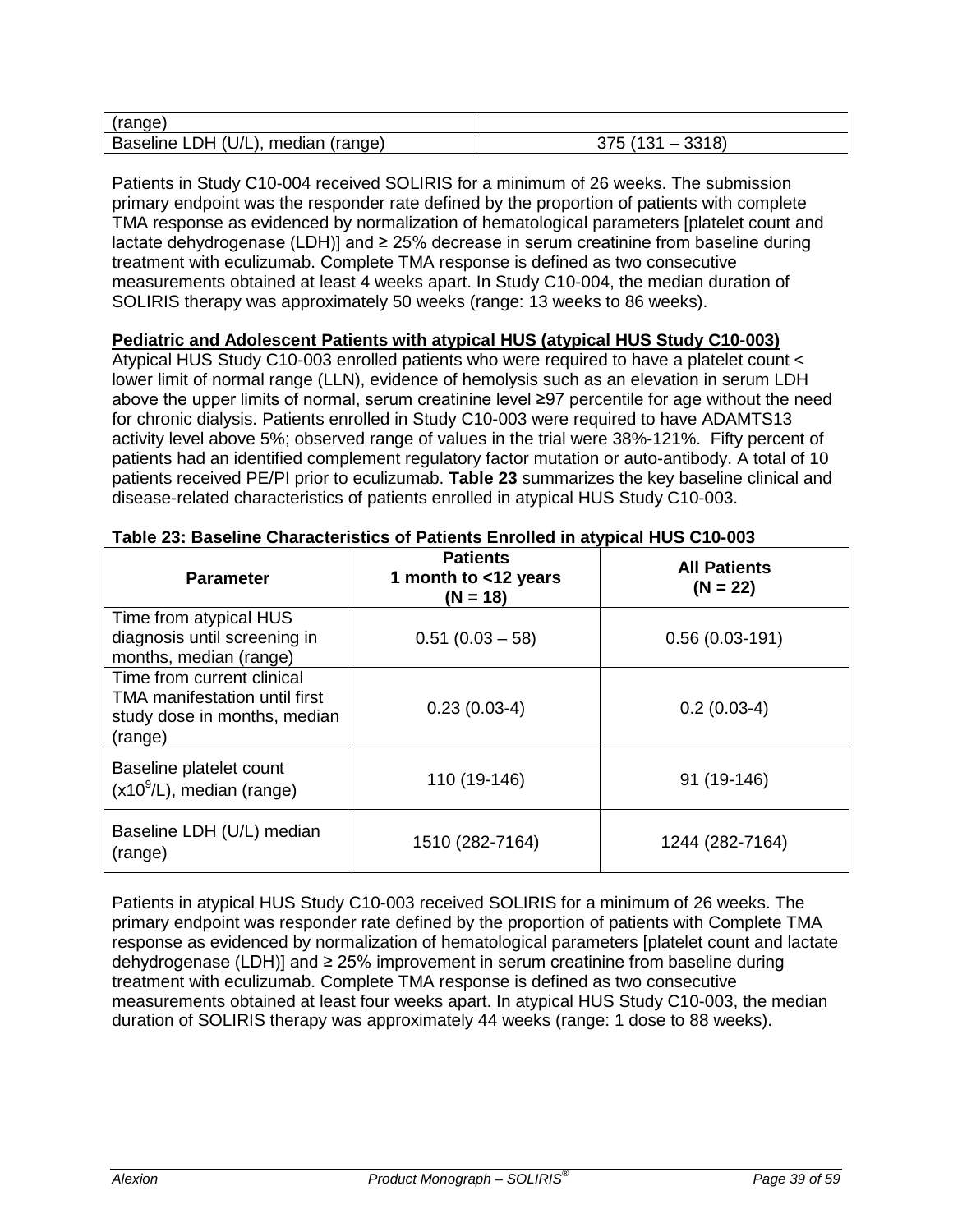# *Study Results*

Efficacy evaluations were based on thrombotic microangiopathy (TMA) endpoints including the following:

- platelet count change from baseline
- Hematologic normalization *(maintenance of normal platelet counts and LDH levels for at least four weeks)*
- Complete TMA response *(hematologic normalization plus at least a 25% reduction in serum creatinine for a minimum of four weeks)*
- TMA-event free status *(absence for at least 12 weeks of a decrease in platelet count of >25% from baseline, plasma exchange or plasma infusion, and new dialysis requirement)*
- Daily TMA intervention rate *(defined as the number of plasma exchange or plasma infusion interventions and the number of dialyses required per patient per day)*

### **Atypical HUS Resistant to PE/PI (Study C08-002)**

Renal function, as measured by eGFR, was improved and maintained during SOLIRIS therapy. The mean eGFR ( $\pm$ SD) increased from 23  $\pm$  15 mL/min/1.73m<sup>2</sup> at baseline to 56  $\pm$  40 mL/min/1.73m<sup>2</sup> by 26 weeks; this effect was maintained through 2 years (56  $\pm$  30  $mL/min/1.73m<sup>2</sup>$ ). Four of the five patients who required dialysis at baseline were able to discontinue dialysis.

Reduction in terminal complement activity and an increase in platelet count relative to baseline were observed after commencement of SOLIRIS. SOLIRIS reduced signs of complementmediated TMA activity, as shown by an increase in mean platelet counts from baseline to 26 weeks. In Study C08-002, mean platelet count  $(\pm SD)$  increased from 109  $\pm$  32 x10<sup>9</sup>/L at baseline to 169 ± 72 x10<sup>9</sup>/L by one week; this effect was maintained through 26 weeks (210 ± 68 x 10<sup>9</sup>/L, and 2 years (205  $\pm$  46 x 10<sup>9</sup>/L). When treatment was continued for more than 26 weeks, two additional patients achieved Hematologic Normalization as well as Complete TMA response. Hematologic Normalization and Complete TMA response were maintained by all responders. **Table 24** summarizes the efficacy results for Study C08-002.

| <b>Efficacy Parameter</b>                                                                                    | Study C08-002 at<br>$26$ wks <sup>a</sup><br>$N=17$ | Study C08-002 at<br>$2 \text{ yrs}^b$<br>$N=17$ |
|--------------------------------------------------------------------------------------------------------------|-----------------------------------------------------|-------------------------------------------------|
| Platelet Count Normalization <sup>c</sup>                                                                    | 14 (82)                                             | 15 (88)                                         |
| Complete TMA response, n (%)<br>Median Duration of complete TMA response, weeks<br>(range)                   | 11(65)<br>38 (25, 56)                               | 13(77)<br>99 (25, 139)                          |
| eGFR improvement ≥15 mL/min/1.73 m <sup>2</sup> , n (%)<br>Median duration of eGFR improvement, days (range) | 9(53)<br>251 (70, 392)                              | 10(59)<br><b>ND</b>                             |
| Hematologic normalization, n (%)<br>Median Duration of hematologic normalization,<br>weeks (range)           | 13 (76)<br>37 (25, 62)                              | 15 (88)<br>99 (25, 145)                         |
| TMA event-free status, n (%)                                                                                 | 15 (88)                                             | 15 (88)                                         |

### **Table 24: Efficacy Results for Study C08-002**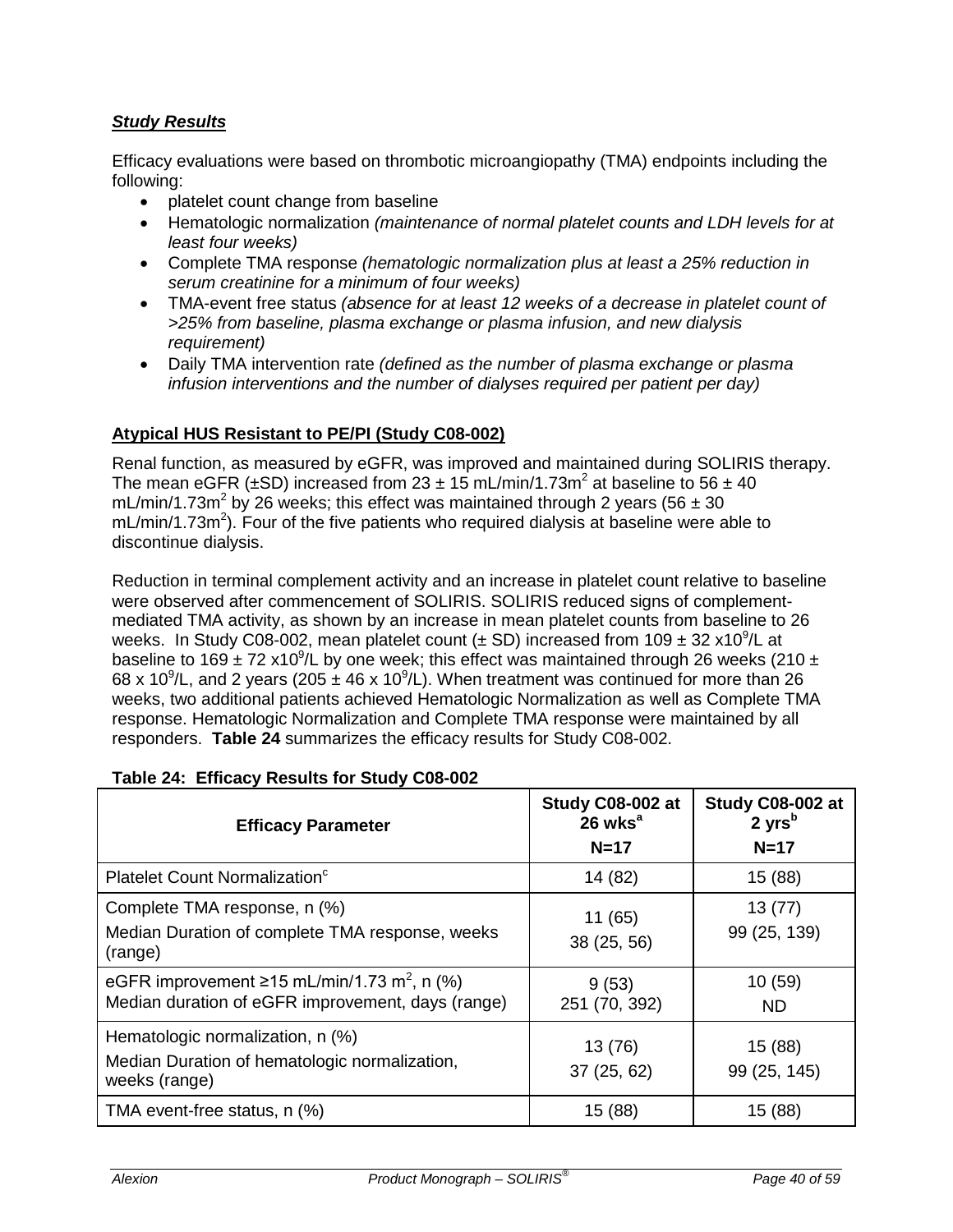| <b>Efficacy Parameter</b>                   | Study C08-002 at<br>$26$ wks <sup>a</sup><br>$N=17$ | Study C08-002 at<br>$2 \text{ yrs}^{\text{b}}$<br>$N=17$ |
|---------------------------------------------|-----------------------------------------------------|----------------------------------------------------------|
| Daily TMA intervention rate, median (range) |                                                     |                                                          |
| Before eculizumab                           | 0.88(0.04, 1.59)                                    | 0.88(0.04, 1.59)                                         |
| On eculizumab treatment                     | 0(0, 0.31)                                          | 0(0, 0.31)                                               |

 ${}^{a}$ At data cut-off (September 8, 2010).

 $b$ At data cut-off (April 20, 2012).

Normal platelet count is defined as ≥150 × 10<sup>9</sup>/L.

# **Atypical HUS Sensitive to PE/PI (Study C08-003)**

The primary endpoint of Study C08-003 was TMA Event-Free status defined as no decrease in platelet count >25% AND no PT AND no new dialysis for 12 consecutive weeks during the study period.

Renal function, as measured by eGFR, was maintained during SOLIRIS therapy. The mean eGFR ( $\pm$  SD) was 31  $\pm$  19 mL/min/1.73m<sup>2</sup> at baseline, and was maintained through 26 weeks  $(37 \pm 21 \text{ mL/min}/1.73 \text{m}^2)$  and 2 years (40  $\pm$  18 mL/min/1.73m<sup>2</sup>). No patient required new dialysis with SOLIRIS.

Reduction in terminal complement activity was observed in all patients after the commencement of SOLIRIS. SOLIRIS reduced signs of complement-mediated TMA activity, as shown by an increase in mean platelet counts from baseline to 26 weeks. Platelet counts were maintained at normal levels despite the elimination of PE/PI. The mean platelet count ( $\pm$  SD) was 228  $\pm$  78 x 10<sup>9</sup>/L at baseline, 233 ± 69 x 10<sup>9</sup>/L at week 26, and 224 ± 52 x 10<sup>9</sup>/L at 2 years. When treatment was continued for more than 26 weeks, six additional patients achieved Complete TMA response. Complete TMA Response and Hematologic Normalization were maintained by all responders. **Table 25** summarizes the efficacy results for Study C08-003.

| <b>Efficacy Parameter</b>                                                                                                                                                                                | <b>Study C08-003</b><br>at 26 wks <sup>a</sup><br>$N=20$ | Study C08-003 at<br>$2 \text{ yrs}^b$<br>$N=20$ |
|----------------------------------------------------------------------------------------------------------------------------------------------------------------------------------------------------------|----------------------------------------------------------|-------------------------------------------------|
| Complete TMA response, n (%)<br>Median duration of complete TMA response,<br>weeks (range)                                                                                                               | 5(25)<br>32(12, 38)                                      | 11(55)<br>68 (38, 109)                          |
| eGFR improvement ≥15 mL/min/1.73 m <sup>2</sup> , n (%)                                                                                                                                                  | 1(5)                                                     | 8(40)                                           |
| TMA Event-free status n (%)                                                                                                                                                                              | 16 (80)                                                  | 19 (95)                                         |
| Daily TMA intervention rate, median (range)<br>Before eculizumab<br>On eculizumab treatment                                                                                                              | 0.23(0.05, 1.09)                                         | 0.23(0.05, 1.09)                                |
| Hematologic normalization <sup>d</sup> , n $(\%)$<br>Median duration of hematologic normalization,<br>weeks (range) <sup>c</sup><br>$d_{\text{A1}}$ data and all $(D_{\text{an}})$ and $(D_{\text{A1}})$ | 18 (90)<br>38 (22, 52)                                   | 18 (90)<br>114 (33, 125)                        |

### **Table 25: Efficacy Results of Patients Enrolled in Study C08-003**

<sup>a</sup>At data cut-off (September 8, 2010).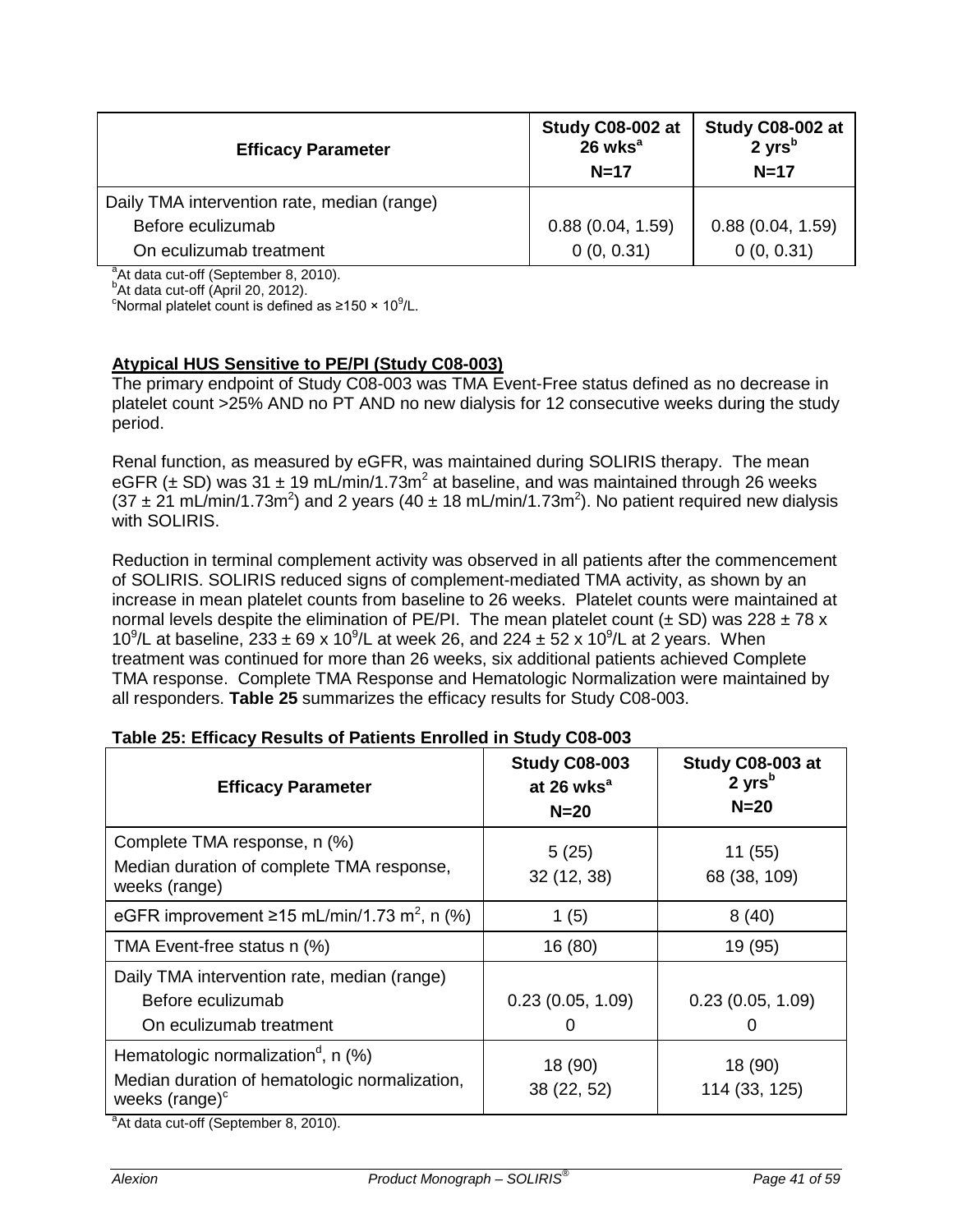<sup>b</sup>At data cut-off (April 20, 2012).<br><sup>c</sup>Celeviated at each pest deep o

Calculated at each post-dose day of measurement (excluding Days 1 to 4) using a repeated measurement ANOVA model.

<sup>d</sup>In atypical HUS Study C08-003, 85% of patients had normal platelet counts and 80% of patients had normal serum LDH levels at baseline, so hematologic normalization in this population reflects maintenance of normal parameters in the absence of PE/PI.

### **Adult Patients with atypical HUS (Study C10-004)**

The primary endpoint was responder rate defined by the proportion of patients with complete TMA response as evidenced by normalization of hematological parameters [platelet count and lactate dehydrogenase (LDH)] and ≥ 25% decrease in serum creatinine from baseline during treatment with eculizumab. Complete TMA response is defined as two consecutive measurements obtained at least 4 weeks apart.

Complete TMA Response was achieved by 23 patients (56%; 95% CI: 40, 72) through Week 26 and by 26 patients (63%; 95% CI 47, 78) through data cut-off. All patients who achieved a response through Week 26 remained in response through data cut-off. The median duration of Complete TMA Response through data cut-off was nine months (range 1-17 months).

Thirty-six patients (88%; 95% CI: 74, 96) achieved a Hematologic Normalization through Week 26 and 40 patients (98%; 95% CI: 87, 99) through data cut-off. Hematologic Normalization was maintained in all 40 responders. The median duration of Hematologic Normalization through data cut-off was 10 months (range 2-17 months).

Renal function, as measured by eGFR, was improved during SOLIRIS therapy. The mean eGFR ( $\pm$  SD) increased from 17  $\pm$  12 mL/min/1.73m<sup>2</sup> at baseline to 47  $\pm$  24 mL/min/1.73m<sup>2</sup> by 26 weeks. Of the 24 patients who required dialysis at study baseline, 5 patients discontinued dialysis prior to the first dose of SOLIRIS and 15 were able to discontinue dialysis during SOLIRIS treatment.

Reduction in terminal complement activity and an increase in platelet count relative to baseline were observed after commencement of SOLIRIS. SOLIRIS reduced signs of complementmediated TMA activity, as shown by an increase in mean platelet counts from baseline to 26 weeks. In Study C10-004, mean platelet count ( $\pm$  SD) increased from 119  $\pm$  66 x10<sup>9</sup>/L at baseline to 200  $\pm$  84 x10<sup>9</sup>/L by one week; this effect was maintained through 26 weeks (mean platelet count (±SD) at week 26: 252 ± 70 x10<sup>9</sup>/L). **Table 26** summarizes the efficacy results for Study C10-004.

| <b>Efficacy Parameter</b>                                                                                        | <b>Study C10-004</b><br>$(N = 41)$ |
|------------------------------------------------------------------------------------------------------------------|------------------------------------|
| Platelet Count Normalization <sup>a</sup>                                                                        | 40 (98%)                           |
| Complete TMA response, n (%),<br>95% CI<br>Median duration of submission complete TMA response, weeks<br>(range) | 23 (56),<br>40,72<br>42 (6, 75)    |
| Patients with eGFR improvement $\geq$ 15 mL/min/1.73 m <sup>2</sup> , n (%)                                      | 22(54)                             |
| Hematologic Normalization, n (%)<br>Median duration of hematologic normalization, weeks (range)                  | 36 (88)<br>(10, 75)                |

### **Table 26: Results of Atypical HUS study C10-004**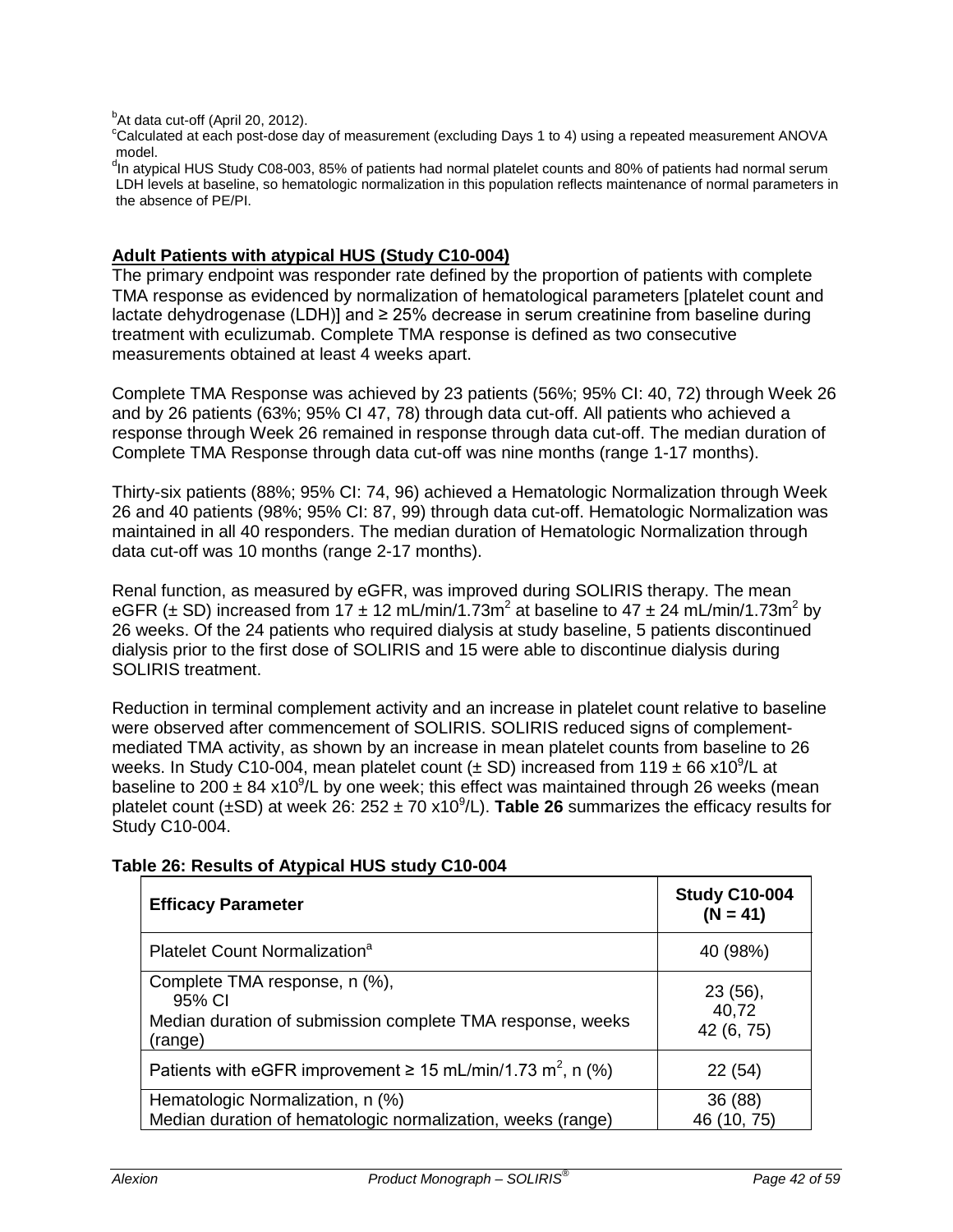| <b>Efficacy Parameter</b>                                                   | <b>Study C10-004</b><br>$(N = 41)$ |
|-----------------------------------------------------------------------------|------------------------------------|
| TMA Event-free Status, n (%)                                                | 37 (90)                            |
| Daily TMA Intervention Rate, median (range)                                 |                                    |
| Before eculizumab                                                           | 0.63(0, 1.38)                      |
| On eculizumab treatment                                                     | 0(0, 0.58)                         |
| <sup>a</sup> Normal platelet count is defined as ≥150 × 10 <sup>9</sup> /L. |                                    |

In atypical HUS studies C08-002, C08-003, and C10-004, a total of 43% of patients with no known mutation in the gene encoding for complement regulatory protein achieved Complete TMA response compared to 54% of patients with a known mutation. In pediatric and adolescents Study C10-003, complete TMA response was achieved in 55% of patients with no known mutation compared to 73% in patients with a known mutation. The number of patients in each group was small. Efficacy outcomes were independent whether patient had in an identified genetic mutation.

### **Pediatric and Adolescent Patients with atypical HUS (atypical HUS Study C10-003)**

The primary endpoint of Study C10-003 was responder rate defined as the proportion of patients with Complete TMA response as evidenced by normalization of hematological parameters [platelet count and lactate dehydrogenase (LDH)] and ≥ 25% improvement in serum creatinine from baseline during treatment with eculizumab. Complete TMA response is defined as two consecutive measurements obtained at least four weeks apart.

Complete TMA response was achieved in 14 of the 22 patients (64%; 95% CI: 41, 83) through Week 26 and in 15 patients (68%; 95% CI: 45, 86) through data cut-off. All 15 patients maintained their response through data cut-off, with a median duration of eight months (range 3 - 18 months).

For the 18 pediatric patients <12 years old, Complete TMA Response rates were similar through Week 26 (11 patients [61%; 95% CI: 36, 83]) and through data cut-off (12 patients [67%; 95% CI: 41, 87]).

Hematologic Normalization was observed in 18 of 22 patients (82%; 95% CI: 60, 95) through Week 26 and increased to 20 patients (91%; 95% CI: 71, 99) through data cut-off. Hematologic Normalization was maintained in all 20 responders through data cut-off with a median duration of 8 months (range  $3 - 18$  months).

For the 18 pediatric patients <12 years old, Hematologic Normalization was achieved in 14 patients (78; 95% CI: 52, 94) through Week 26 and 16 patients (89%; 95% CI: 65, 99) through data cut-off.

Renal function, as measured by median eGFR, was improved during SOLIRIS therapy. The mean eGFR ( $\pm$  SD) increased from 33  $\pm$  30 mL/min/1.73m<sup>2</sup> at baseline to 98  $\pm$  44 mL/min/1.73m<sup>2</sup> by 26 weeks. Among the 20 patients with a CKD stage ≥2 at baseline, 17 (85%) achieved a CKD improvement of ≥1 stage. Among the 16 patients ages 1 month to <12 years with a CKD stage ≥2 at baseline, 14 (88%) achieved a CKD improvement by ≥1 stage. Nine of the 11 patients who required dialysis at study baseline were able to discontinue dialysis for the duration of SOLIRIS treatment. Responses were similar across all ages from 5 months to 17 years of age.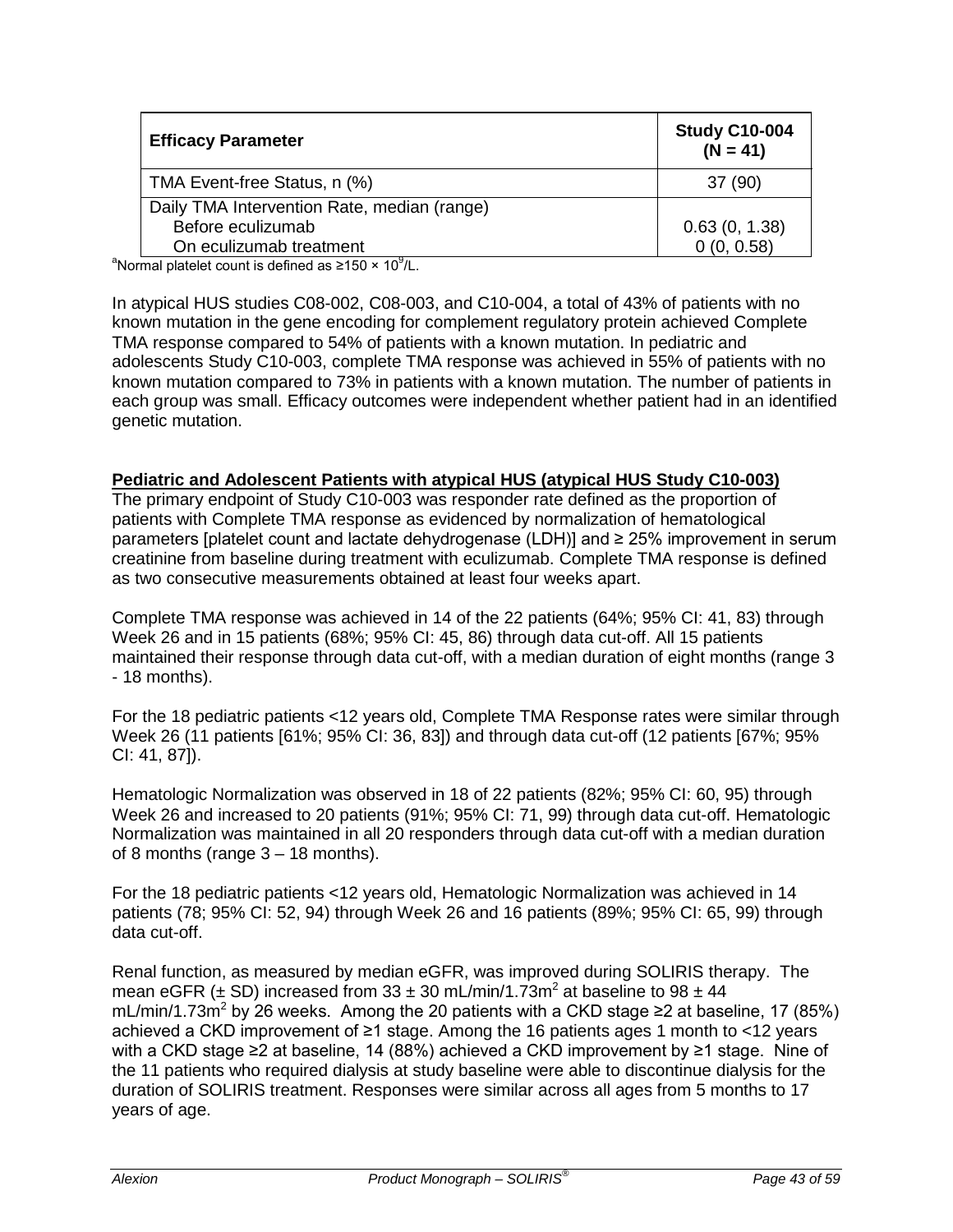Reduction in terminal complement activity was observed in all patients after commencement of SOLIRIS. SOLIRIS reduced signs of complement-mediated TMA activity, as shown by an increase in mean platelet counts from baseline to 26 weeks. The mean platelet count  $(\pm SD)$ increased from 88  $\pm$  42 x10<sup>9</sup>/L at baseline to 281  $\pm$  123 x10<sup>9</sup>/L by one week; this effect was maintained through 26 weeks (mean platelet count (±SD) at week 26: 293 ± 106 x10<sup>9</sup>/L). In atypical HUS C10-003, responses to SOLIRIS were similar in patients with and without identified mutations in genes encoding complement regulatory factor proteins or auto-antibodies to factor H. **Table 27** summarizes the efficacy results for atypical HUS Study C10-003.

| <b>Efficacy Parameter</b>                                                                                            | <b>Patients</b><br>1 month to<br><12 years<br>$(N = 18)$ | <b>All Patients</b><br>$(N = 22)$ |
|----------------------------------------------------------------------------------------------------------------------|----------------------------------------------------------|-----------------------------------|
| Platelet Count Normalization <sup>a</sup>                                                                            |                                                          | 21 (96%)                          |
| Complete TMA response, n (%)<br>95% CI<br>Median Duration of complete TMA response,<br>weeks (range) <sup>b</sup>    | 11(61)<br>36, 83<br>40 (14, 77)                          | 14 (64)<br>41, 83<br>37 (14, 77)  |
| eGFR improvement $\geq$ 15 mL/min/ 1.73•m <sup>2</sup> •n (%)                                                        | 16 (89)                                                  | 19 (86)                           |
| Complete Hematologic Normalization, n (%)<br>Median Duration of complete hematologic<br>normalization, weeks (range) | 14 (78)<br>38 (14, 77)                                   | 18 (82)<br>38 (14, 77)            |
| TMA Event-Free Status, n (%)                                                                                         | 17 (94)                                                  | 21 (95)                           |
| Daily TMA Intervention rate, median (range)<br>Before eculizumab treatment<br>On eculizumab treatment                | 0.2(0, 1.7)<br>0(0, 0.01)                                | 0.4(0, 1.7)<br>0(0, 0.01)         |

|  |  |  | Table 27: Efficacy Results for atypical HUS Study C10-003 |
|--|--|--|-----------------------------------------------------------|
|--|--|--|-----------------------------------------------------------|

<sup>a</sup>Normal platelet count is defined as ≥150 × 10<sup>9</sup>/L.

<sup>b</sup>Through data cutoff (October 12, 2012)

# **Retrospective Chart Review of Patients with atypical HUS (Study C09-001r)**

Exploratory analyses were conducted in the retrospective chart review (Study C09-001r) and results were generally consistent with results of the two prospective studies. SOLIRIS reduced signs of complement-mediated TMA activity, as shown by an increase in mean platelet counts from baseline. Mean platelet count  $(\pm SD)$  increased from 171  $\pm 83$  x10<sup>9</sup>/L at baseline to 233 ±109 x10<sup>9</sup>/L after one week of therapy; this effect was maintained through 26 weeks (mean platelet count  $(\pm SD)$  at week 26: 254  $\pm 79$  x10<sup>9</sup>/L).

A total of 19 pediatric patients (ages 2 months to 17 years) received SOLIRIS in Study C09- 001r. The median duration of SOLIRIS therapy was 16 weeks (range 4 to 70 weeks) for children < 2 years of age (n=5), 31 weeks (range 19 to 63 weeks) for children 2 to <12 years of age (n=10), and 38 weeks (range 1 to 69 weeks) for patients 12 to 18 years of age (n=4). Fifty three percent of pediatric patients had an identified complement regulatory factor mutation or auto-antibody. Eighty nine percent (17/19, 89%) of these pediatric patients achieved a platelet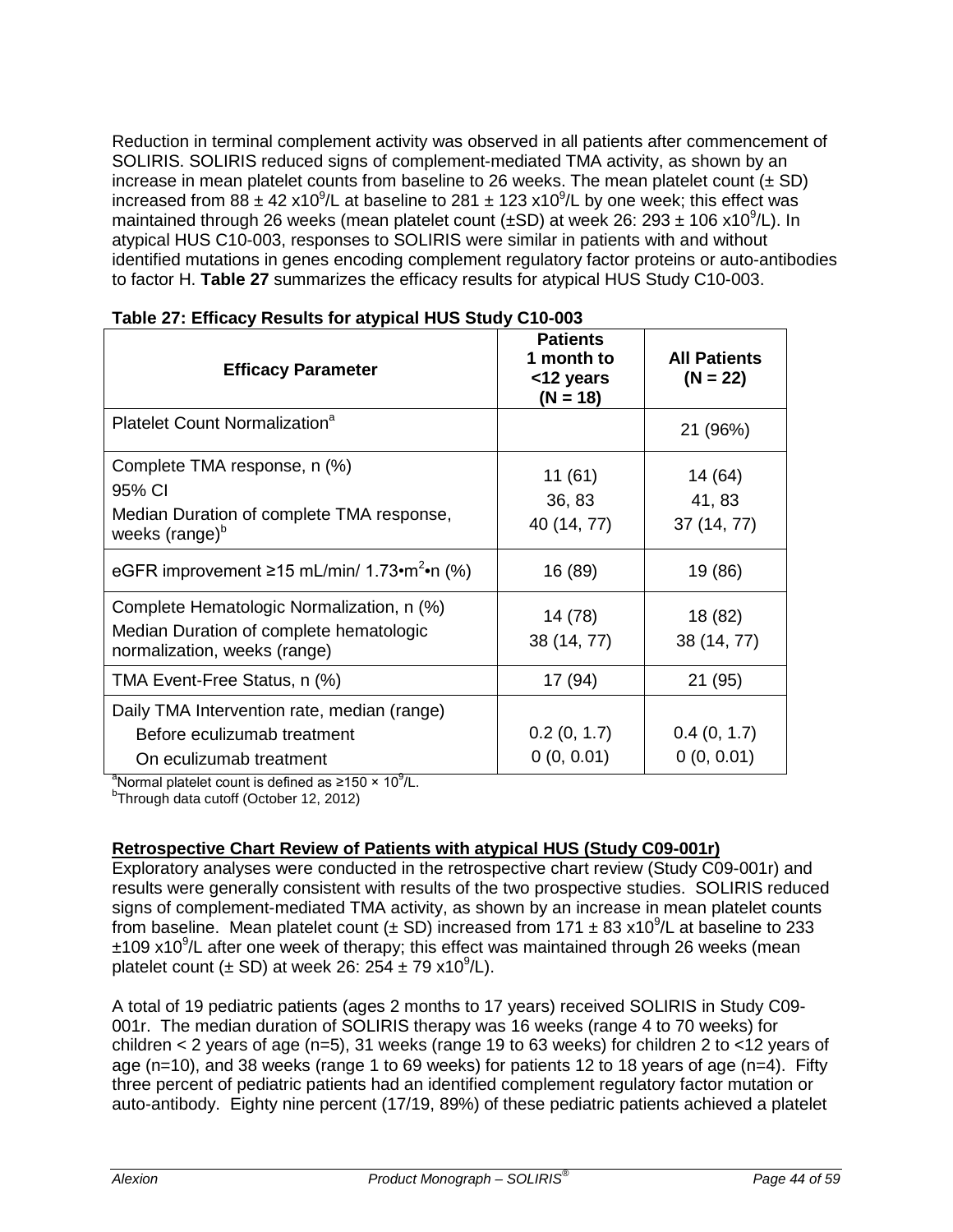count normalization and 42% (8/19) had hematologic normalization and complete TMA responses. The daily TMA intervention rate decreased from a median of 0.31 prior to eculizumab to 0 after eculizumab. No pediatric patient required new dialysis.

| <b>Efficacy Parameter</b>                                                                                                                             | <2 yrs.<br>$(n=5)$ | 2 to $<$ 12 yrs.<br>$(n=10)$ | 12 to<br>$<$ 18 yrs.<br>$(n=4)$ | <b>Total</b><br>$(n=19)$ |  |
|-------------------------------------------------------------------------------------------------------------------------------------------------------|--------------------|------------------------------|---------------------------------|--------------------------|--|
| Patients with Hematologic<br>Normalization and<br><b>Complete TMA Response</b>                                                                        | 2/5(40)            | 5/9(56)                      | 1/3(33)                         | 8(47)                    |  |
| Patients with eGFR improvement $\geq$<br>15 mL/min/1.73 m <sup>2</sup> , n $(\%)^b$                                                                   | 2(40)              | 6(60)                        | 1(25)                           | 9(47)                    |  |
| Platelet count normalization, n (% <sup>a</sup>                                                                                                       | 4(80)              | 10 (100)                     | 3(75)                           | 17 (89)                  |  |
| Daily TMA intervention rate,<br>median (range)                                                                                                        |                    |                              |                                 | 0.31<br>(0.00, 2.38)     |  |
| Before eculizumab                                                                                                                                     | 1(0, 2)            | $<$ 1 (0.07, 1.46)           | $<$ 1 (0, 1)                    | 0.00                     |  |
| On eculizumab treatment                                                                                                                               | $<1$ (0, $<1$ )    | 0(0, <1)                     | 0(0, <1)                        | (0.00, 0.08)             |  |
| <sup>a</sup> Platelet count normalization was defined as a platelet count of at least 150,000 $\times$ 10 <sup>9</sup> /L on at least two consecutive |                    |                              |                                 |                          |  |

# **Table 28: Efficacy Results in Pediatric Patients Enrolled in Study C09-001r**

measurements spanning a period of at least 4 weeks.

 $^{b}$ Of the 9 patients who experienced an eGFR improvement of at least 15 mL/min/1.73 m<sup>2</sup>, one received dialysis throughout the study period and another received SOLIRIS as prophylaxis following renal allograft transplantation.

### **Generalized Myasthenia Gravis (gMG)**

### *Trial Design and Study Demographics*

SOLIRIS was studied in clinical trials in patients who were anti-acetylcholine receptor (AChR) antibody positive and refractory, defined as failure of treatment with two or more immunosuppressive therapies (ISTs) either in combination or as monotherapy, or failed at least one IST and required chronic plasmapheresis, plasma exchange (PE), or intravenous immunoglobulin (IVIg) to control symptoms. Patients continued to receive standard therapy throughout the pivotal clinical trial.

| <b>Study</b>      | <b>Trial Design</b>                                                                  | Dosage, Route of<br>Administration, and<br><b>Duration</b>                                                                                                                     | <b>Number</b><br>of Study<br><b>Subjects</b> | Mean Age<br>(years) | <b>Sex</b>    |
|-------------------|--------------------------------------------------------------------------------------|--------------------------------------------------------------------------------------------------------------------------------------------------------------------------------|----------------------------------------------|---------------------|---------------|
| <b>ECU-MG-301</b> | Randomized,<br>double-blind,<br>placebo-<br>controlled,<br>multicentre,<br>Phase III | Dosage:<br>900 mg every $7 \pm 2$ days<br>for 4 weeks, followed by<br>1200 mg every $14 \pm 2$<br>days<br>Route of Administration:<br>IV over 35 minutes<br>Duration: 26 Weeks | 125                                          | 47                  | Female<br>66% |

### **Table 29: Summary of Patient Demographics for Clinical Trials in gMG**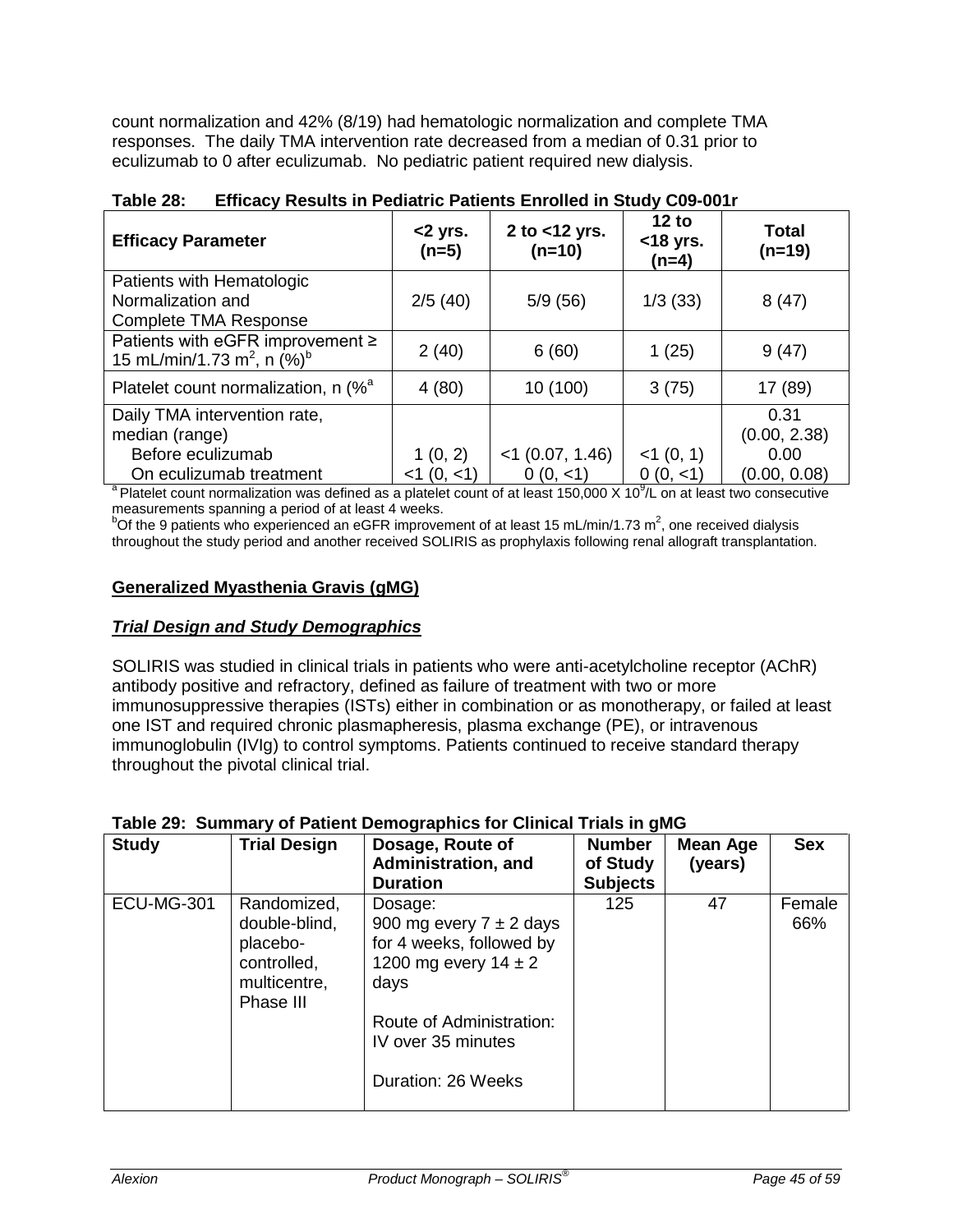| <b>ECU-MG-302</b> | Open-label,<br>multicentre,<br>extension of<br>Study ECU-<br>MG-301 | Dosage:<br>900 mg every $7 \pm 2$ days<br>for 4 weeks, followed by<br>1200 mg every $14 \pm 2$<br>days | 117 | 47 |  |
|-------------------|---------------------------------------------------------------------|--------------------------------------------------------------------------------------------------------|-----|----|--|
|                   |                                                                     | Route of Administration:<br>IV over 35 minutes<br>Duration: Up to 4 years                              |     |    |  |

Data from 125 patients in a prospective controlled study (Study ECU-MG-301) was used to evaluate the efficacy of SOLIRIS in the treatment of patients with gMG.

In Study ECU-MG-301, patients with gMG with a positive serologic test for anti-AChR antibodies, MGFA (Myasthenia Gravis Foundation of America) clinical classification class II to IV and MG-ADL total score ≥6 were randomized to either SOLIRIS (n=62) or placebo (n=63). Randomization was stratified based on the assessment of clinical classification by the MGFA. Baseline characteristics were similar between treatment groups, including mean age at diagnosis (38 years in each group), gender [66% female (SOLIRIS) versus 65% female (placebo)], and mean duration of gMG [9.9 (SOLIRIS) versus 9.2 (placebo) years]. Also similar between the two treatment groups were the percentages of patients who were previously treated with at least 3 ISTs [50% (SOLIRIS) versus 54 (placebo)], who had experienced an MG crisis [21% (SOLIRIS) versus 15.9% (placebo)], who had any prior ventilation support [24.2% (SOLIRIS) versus 22.2% (placebo)], and who had required intubation [17.7% (SOLIRIS) versus 14.3% (placebo)].

All patients with gMG enrolled in the trial were refractory as defined by the following prespecified criteria:

- Failed treatment for at least one year with 2 or more immunosuppressant therapies (either in combination or as monotherapy), i.e., patients continued to have impairment in activities of daily living despite immunosuppressant therapies;
	- or
- Failed at least one immunosuppressant therapy and required chronic plasma exchange (PE) or intravenous immunoglobulins (IVIg) to control symptoms, i.e., patients require PE or IVIg on a regular basis for the management of muscle weakness at least every 3 months over previous 12 months.

Immunosuppressants included, but were not limited to, corticosteroids, azathioprine, mycophenolate, methotrexate, cyclosporine, tacrolimus, or cyclophosphamide.

Patients received meningococcal vaccination prior to initiating treatment with SOLIRIS or received prophylactic treatment with appropriate antibiotics until 2 weeks after vaccination. In Study ECU-MG-301, the dose of SOLIRIS in adult patients with gMG was 900 mg every  $7 \pm 2$ days for 4 weeks, followed by 1200 mg at Week  $5\pm 2$  days, then 1,200 mg every 14  $\pm 2$  days for the study duration. SOLIRIS was administered as an intravenous infusion over 35 minutes.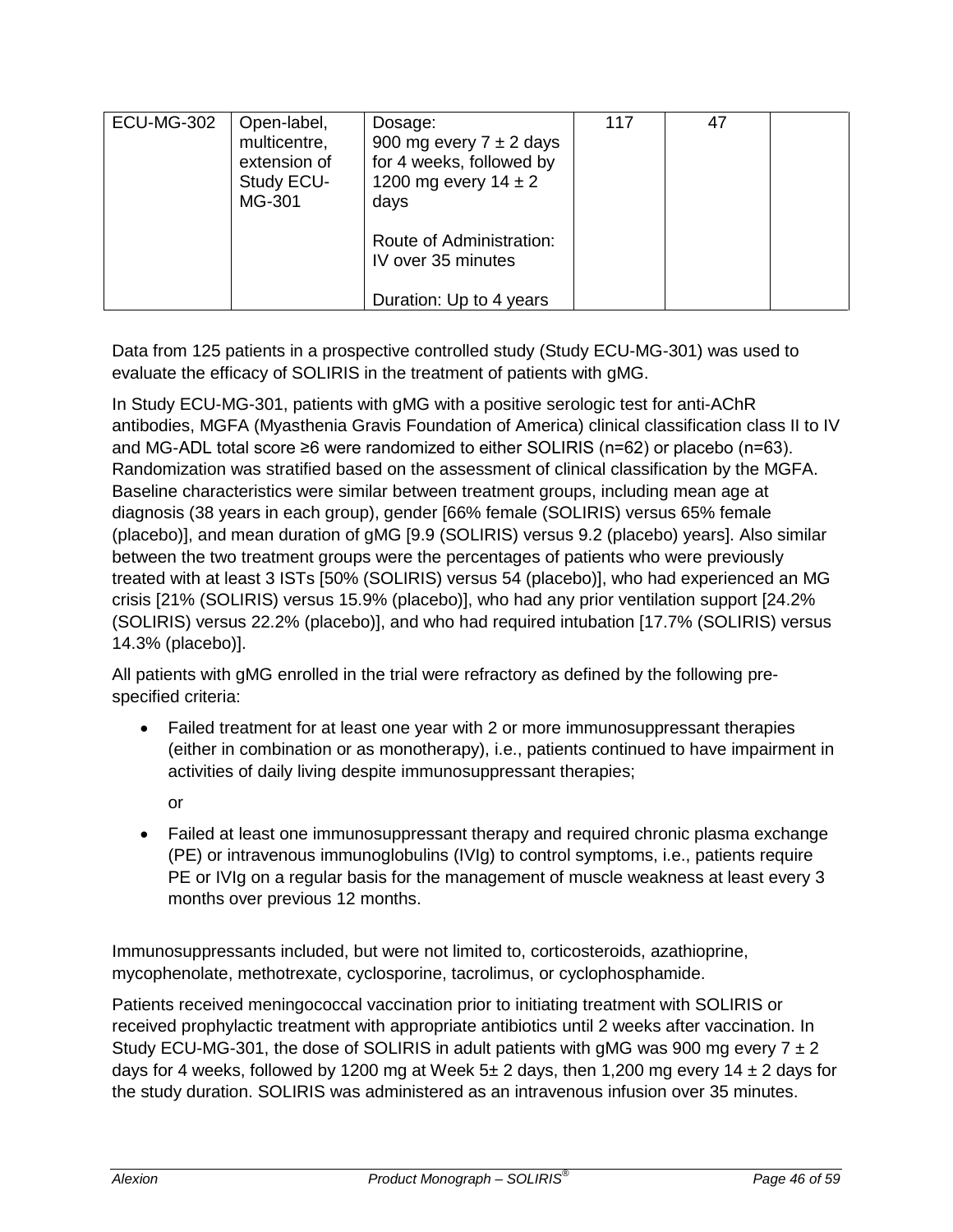Patients continued to receive stable doses of standard therapy during the trial. One hundred and eighteen (118) of the 125 (94%) patients completed the 26-week treatment period.

# *Study Results*

# **Efficacy Results for Study ECU-MG-301**

The primary endpoint for Study ECU-MG-301 was the change from baseline in the MG Activities of Daily Living Profile (MG-ADL – a patient reported outcome measure validated in gMG) total score at Week 26. The MG-ADL is a categorical scale that assesses the impact on daily function of 8 signs or symptoms that are typically affected in gMG. Each item is assessed on a 4-point scale where a score of 0 represents normal function and a score of 3 represents loss of ability to perform that function (total score 0-24).

The key secondary endpoint was the change from baseline in the Quantitative MG Scoring System (QMG – a physician reported outcome measure validated in gMG) total score at Week 26. The QMG is a 13-item categorical scale assessing muscle weakness. Each item is assessed on a 4-point scale where a score of 0 represents no weakness and a score of 3 represents severe weakness (total score 0-39).

Efficacy results for the pre-specified repeated measures analyses of the primary and key secondary endpoint are provided in **Table 30**. These results are based on analyses that ignored the use of rescue medication and other efficacy-related protocol deviations.

# **Table 30: Results of Study ECU-MG-301 in gMG - Efficacy Outcomes Change from Baseline to Week 26**

|              |              | <b>Mean</b><br>Difference (95%<br>CI) | measures<br>analysis) |
|--------------|--------------|---------------------------------------|-----------------------|
| $-4.2(0.49)$ | $-2.3(0.48)$ | $-1.9$ $(-3.3, -0.6)$                 | 0.0058                |
| $-4.6(0.60)$ | $-1.6(0.59)$ | $-3.0$ $(-4.6, -1.3)$                 | 0.0006                |
|              |              | (SEM)<br>(SEM)                        | to placebo-LS         |

SEM = Standard Error of the Mean CI= Confidence Interval LS-Mean = Least Squares Mean

\* The change from baseline to week 26 in MG-ADL and QMG score was analyzed using a repeated measures analysis of variance with treatment, visit, and a treatment by visit interaction as fixed factors, and a randomization stratification variable, baseline score and immunosuppressive therapy treatment status as covariates. These analyses ignore the use of rescue medication and the occurrence of other efficacy-related protocol deviations. There were 6 subjects in the SOLIRIS arm and 12 subjects in the placebo arm that required rescue medication.

In Study ECU-MG-301, a clinical responder in the MG-ADL total score was defined as having at least a 3-point improvement. The proportion of clinical responders at Week 26 with no rescue therapy was 59.7% on SOLIRIS compared with 39.7% on placebo.

In Study ECU-MG-301, a clinical responder in the QMG total score was defined as having at least a 5-point improvement. The proportion of clinical responders at Week 26 with no rescue therapy was 45.2% on SOLIRIS compared with 19% on placebo.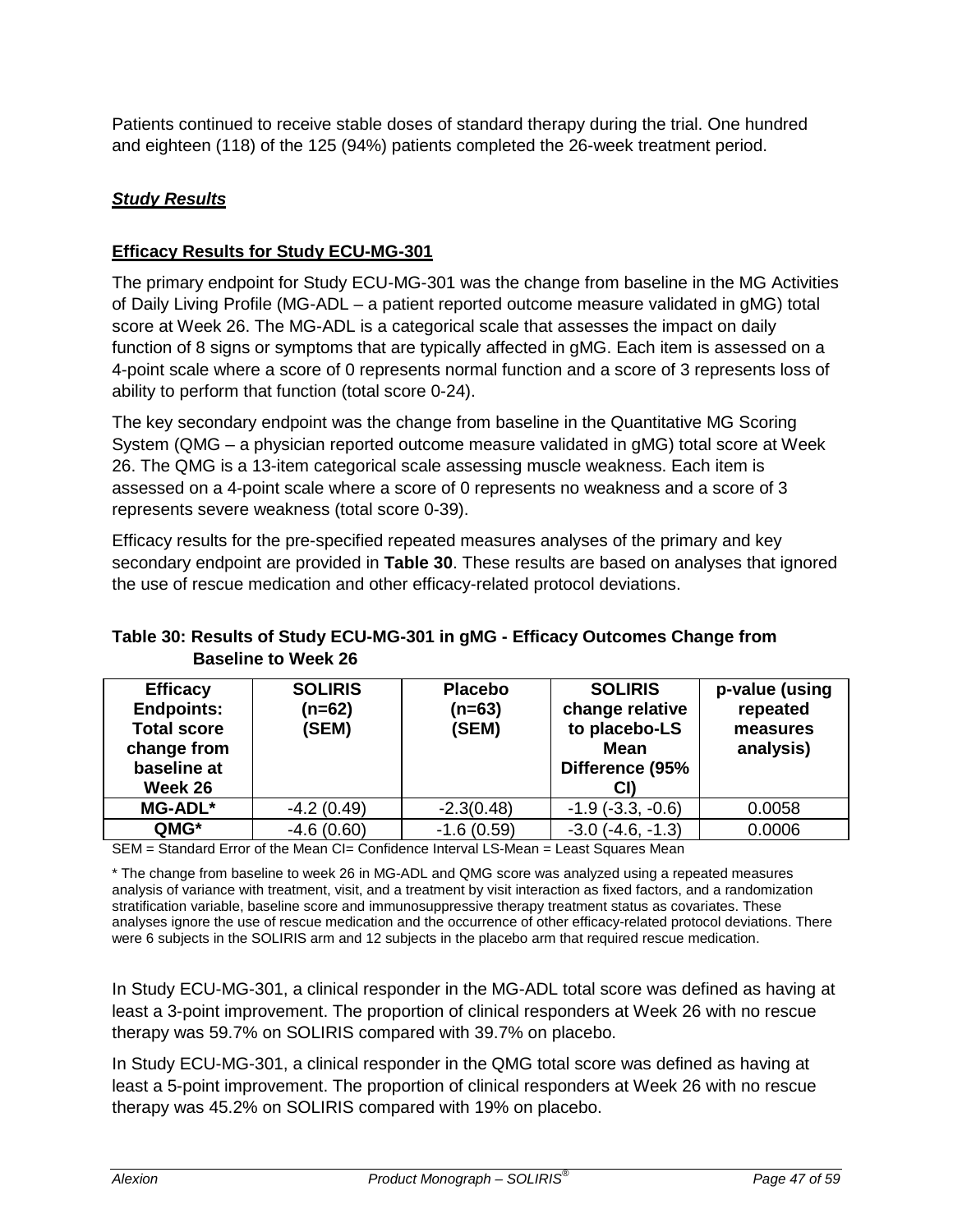Also evaluated was the Myasthenia Gravis Quality of Life 15-item scale (MG-QoL15), a validated disease specific questionnaire, in which a 7- to 8-point improvement is indicative of treatment impact. At Week 26, using a repeated measures analysis, the change from baseline for SOLIRIS patients showed an improvement of 12.6 points compared with 5.4 points for placebo patients, representing a treatment effect difference of 7.2 points favoring SOLIRIS.

Available data suggest that clinical response is usually achieved by 12 weeks of SOLIRIS treatment. Discontinuation of the therapy should be considered in a patient who shows no evidence of therapeutic benefit by 12 weeks.

Based on an interim analysis of an ongoing, open-label extension to Study ECU-MG-301, the remaining subjects who were initially randomized to SOLIRIS continue to demonstrate a sustained effect beyond 26 weeks.

### **Neuromyelitis optica spectrum disorder (NMOSD)**

### *Trial Design and Study Demographics*

SOLIRIS was studied in a clinical trial in patients with NMOSD who were anti-aquaporin-4 (AQP4) antibody-positive.

| <b>Study</b>    | <b>Trial Design</b>                     | Dosage and Route of<br>Administration                                                       | <b>Number</b><br>of Study<br><b>Subjects</b> | <b>Mean Age</b><br>(years) | <b>Sex</b>      |
|-----------------|-----------------------------------------|---------------------------------------------------------------------------------------------|----------------------------------------------|----------------------------|-----------------|
| ECU-NMO-<br>301 | Randomized,<br>double-blind,            | Dosage:                                                                                     | 143                                          | 44                         | Female<br>90.9% |
|                 | placebo-<br>controlled,<br>multicentre, | 900 mg every $7 \pm 2$ days<br>for 4 weeks, followed by<br>1200 mg every $14 \pm 2$<br>days | <b>SOLIRIS:</b><br>96                        | Range:<br>19-75            |                 |
|                 | Phase III                               |                                                                                             | Placebo:                                     |                            |                 |
|                 |                                         | Route of Administration:<br>IV over 35 minutes                                              | 47                                           |                            |                 |

#### **Table 31: Summary of Patient Demographics for Clinical Trial in NMOSD**

The efficacy of SOLIRIS for the treatment of NMOSD was established in Study ECU-NMO-301, a randomized, double-blind, placebo-controlled event driven trial that enrolled 143 patients with NMOSD who were anti-AQP4 antibody positive and met the following criteria at screening:

- 1. History of at least 2 relapses in last 12 months or 3 relapses in the last 24 months, with at least 1 relapse in the 12 months prior to screening;
- 2. Expanded Disability Status Scale (EDSS) score ≤ 7 (consistent with the presence of at least limited ambulation with aid);
- 3. If on immunosuppressive therapy (IST), on a stable dose regimen;
- 4. The use of concurrent corticosteroids was limited to 20 mg per day or less;
- 5. Patients were excluded if they had been treated with rituximab or mitoxantrone within 3 months or with IVIg within 3 weeks prior to screening.

Patients received meningococcal vaccination 2 weeks prior to initiating treatment with SOLIRIS or received prophylactic treatment with appropriate antibiotics until 2 weeks after vaccination. All patients who were vaccinated and met all eligibility requirements were randomized in a 2:1 ratio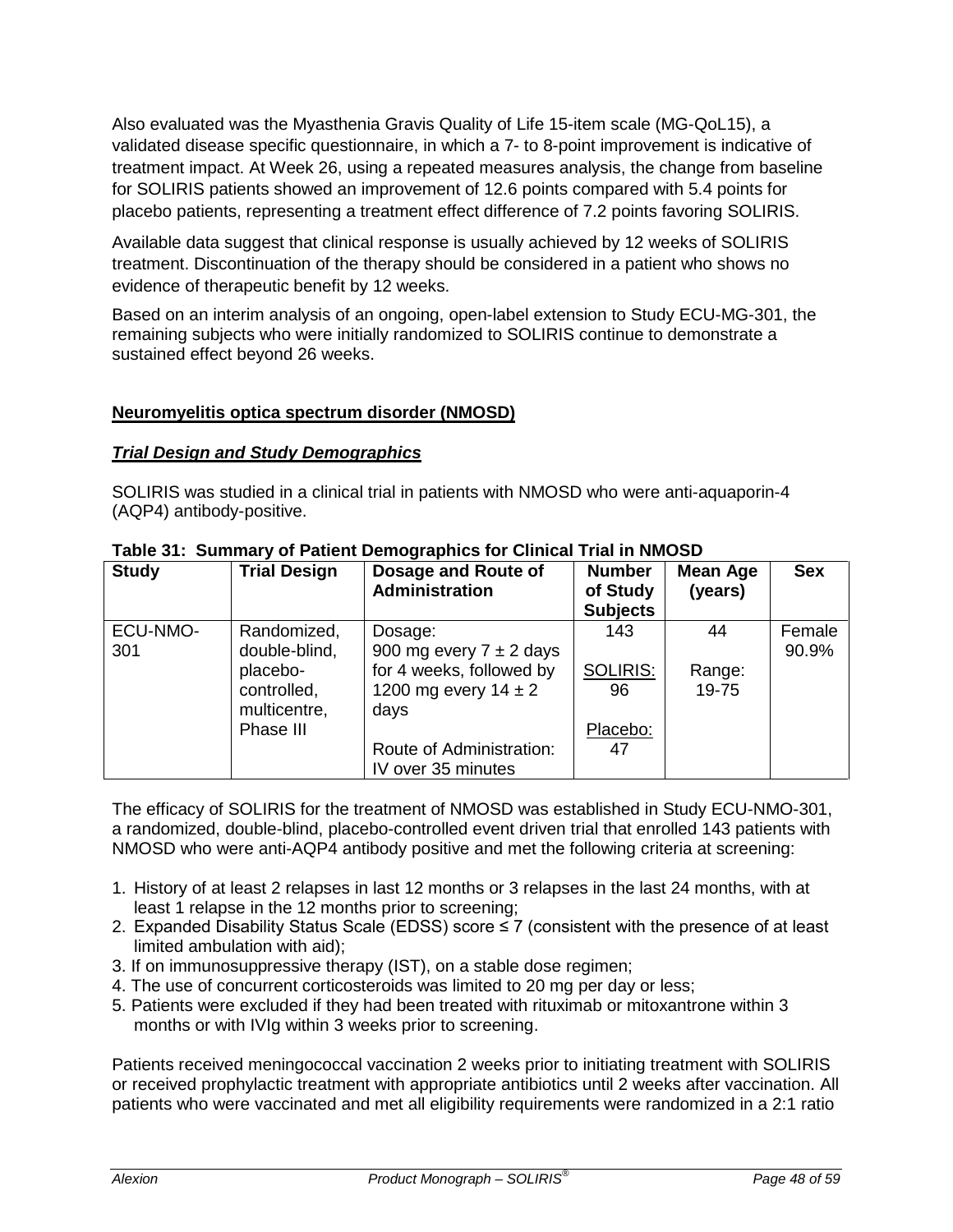to the SOLIRIS group or the placebo group. A total of 96 patients were randomized to receive SOLIRIS treatment and 47 were randomized to receive placebo. Randomization was stratified using two variables: 1) EDSS score at randomization (Day 1) ( $\leq$  2.0 versus  $\geq$  2.5 to  $\leq$  7); and 2) patients' prior supportive (i.e., for relapse prevention) IST and IST status at randomization (Day 1) (treatment naïve patients versus patients continuing on the same IST(s) since last relapse versus patients with changes in IST(s) since last relapse). Patients could continue to receive a stable dose of the ISTs they were taking at the time of screening (with the exception of protocolspecified disallowed medications), but no new ISTs and no change in IST dosage were permitted during the study except for a known toxicity or adverse event associated with the given IST.

Baseline characteristics were similar between treatment groups, including mean age at first dose (43.9 in the SOLIRIS group, and 45.0 in the placebo group), and gender [91.7% female (SOLIRIS) versus 89.4% female (placebo)].

**Table 32** presents the baseline characteristics of patients with NMOSD enrolled in Study ECU-NMO-301.

| <b>Variable</b>                                     | <b>Statistic</b> | <b>Placebo</b><br>$(N = 47)$ | <b>SOLIRIS</b><br>$(N = 96)$ | <b>Total</b><br>$(N = 143)$ |  |
|-----------------------------------------------------|------------------|------------------------------|------------------------------|-----------------------------|--|
| <b>NMOSD History</b>                                |                  |                              |                              |                             |  |
| Age at NMOSD Initial                                | Median           | 38.0                         | 35.5                         | 36.0                        |  |
| <b>Clinical Presentation</b><br>(years)             | Min, Max         | 12, 73                       | 5,66                         | 5,73                        |  |
| Time from NMOSD initial<br>clinical presentation to | Median           | 3.760                        | 5.030                        | 4.800                       |  |
| first dose of study drug<br>(years)                 | Min, Max         | 0.51, 29.10                  | 0.41, 44.85                  | 0.41, 44.85                 |  |
| <b>Historical ARR within 24</b>                     | Median           | 1.92                         | 1.85                         | 1.92                        |  |
| months prior to<br>Screening                        | Min, Max         | 1.0, 6.4                     | 1.0, 5.7                     | 1.0, 6.4                    |  |
| <b>Baseline Characteristics</b>                     |                  |                              |                              |                             |  |
| <b>Baseline EDSS Score</b>                          | Median           | 4.00                         | 4.00                         | 4.00                        |  |
|                                                     | Min, Max         | 1.0, 6.5                     | 1.0, 7.0                     | 1.0, 7.0                    |  |
| No IST usage at baseline                            | $n$ (%)          | 13(27.7)                     | 21 (21.9)                    | 34(23.8)                    |  |

**Table 32: Patient Disease History and Baseline Characteristics in Study ECU-NMO-301**

Abbreviations: ARR = annualized relapse rate; EDSS = Expanded Disability Status Scale; IST = immunosuppressant therapy; Max = maximum; Min = minimum; NMOSD = neuromyelitis optica spectrum disorder.

The primary endpoint for Study ECU-NMO-301 was the time-to-first on-trial relapse as adjudicated by an independent committee who were blinded to treatment. On-trial relapse was defined as a new onset of neurologic symptoms or worsening of existing neurologic symptoms with an objective change (i.e., clinical sign) on neurologic examination that persisted for more than 24 hours as confirmed by the treating physician who was blinded to treatment. An adjudicated on-trial relapse was defined as an on-trial relapse that was positively adjudicated by the Relapse Adjudication Committee. A key secondary endpoint was the Adjudicated on-trial Annualized Relapse Rate (ARR), which was computed for each patient as the number of relapses divided by the time in years.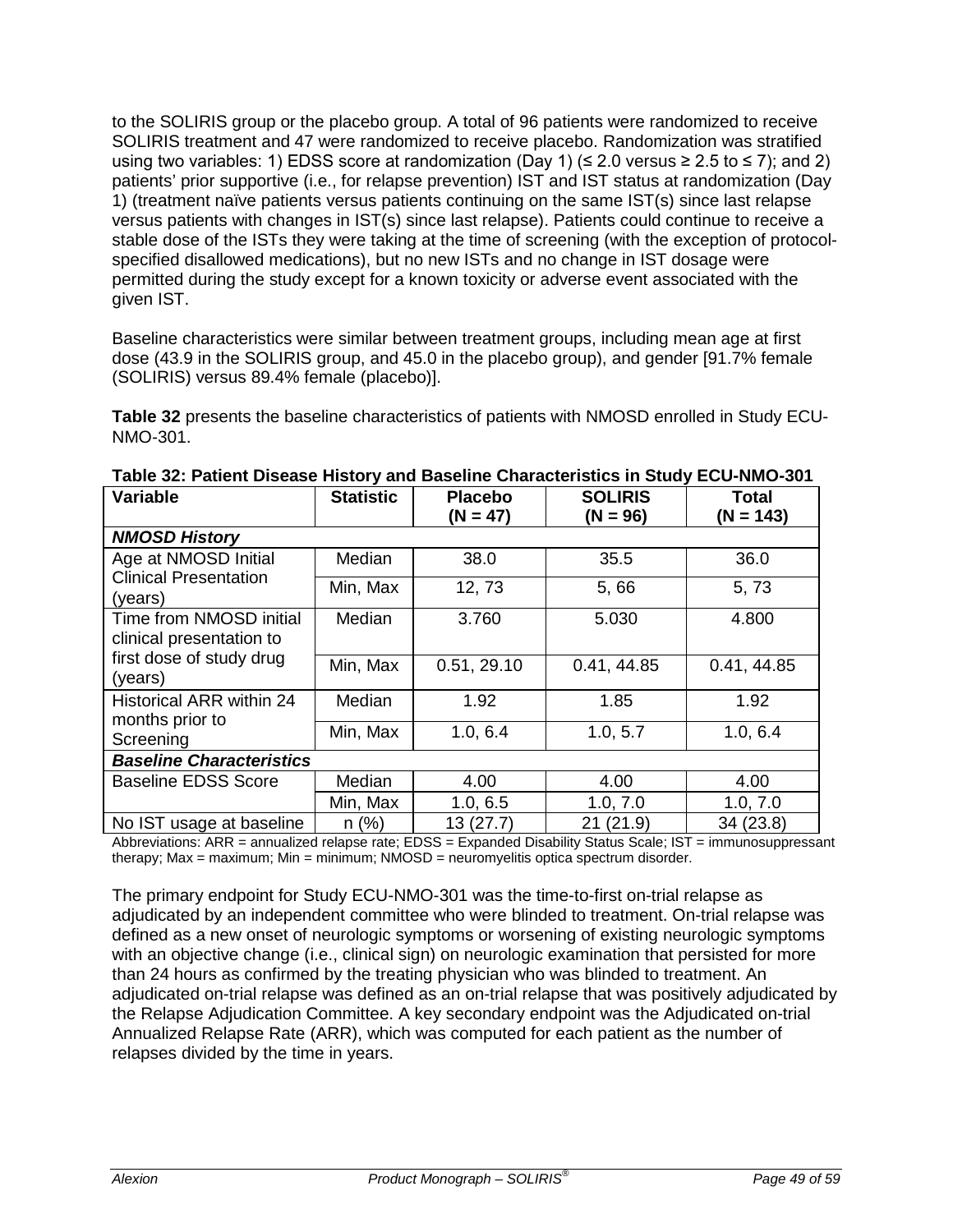### *Study Results*

The time-to-first adjudicated on-trial relapse was significantly longer for patients treated with SOLIRIS compared with placebo (p<0.0001) (**Figure 1**). The hazard ratio (95% confidence interval [CI]) for SOLIRIS compared with placebo was 0.058 (0.017, 0.197), representing a 94.2% reduction in the risk of relapse.

#### **Figure 1: Kaplan Meier Survival Estimates for Time to First Adjudicated On trial Relapse – Full Analysis Set**



#### Note: Patients who did not experience an adjudicated on trial relapse were censored at the end of the Study Period.

The treatment effect on the time-to first-adjudicated on-trial relapse was observed in patients across all IST subgroups, including the subgroup with no ISTs at Baseline During the treatment phase of the trial, 76% percent of patients received concomitant IST, including chronic corticosteroids; 24% of patients did not receive concomitant IST or chronic corticosteroids during the treatment phase of the trial.

The adjudicated on-trial annualized relapse rate (ARR) ratio (95% CI) for SOLIRIS compared with placebo was 0.045 (0.013, 0.151; p<0.0001), representing a 95.5% relative reduction in adjudicated ARR for patients treated with SOLIRIS compared with placebo (**Table 33**).

| Table 33.<br>Adjudicated On-trial Annualized Relapse Rate – Full Analysis Set |                                        |                              |                              |  |
|-------------------------------------------------------------------------------|----------------------------------------|------------------------------|------------------------------|--|
| Variable                                                                      | <b>Statistic</b>                       | <b>Placebo</b><br>$(N = 47)$ | <b>SOLIRIS</b><br>$(N = 96)$ |  |
| Total number of relapses                                                      | Sum                                    | 21                           |                              |  |
| Total number of patient-years in<br>study period                              | n                                      | 52.41                        | 171.32                       |  |
| Adjusted adjudicated ARR <sup>a</sup>                                         | Rate                                   | 0.350                        | 0.016                        |  |
|                                                                               | 95% CI                                 | 0.199, 0.616                 | 0.005, 0.050                 |  |
| Treatment effect <sup>a</sup>                                                 | Rate ratio<br>(eculizumab/<br>placebo) | .                            | 0.045                        |  |

#### **Table 33: Adjudicated On-trial Annualized Relapse Rate – Full Analysis Set**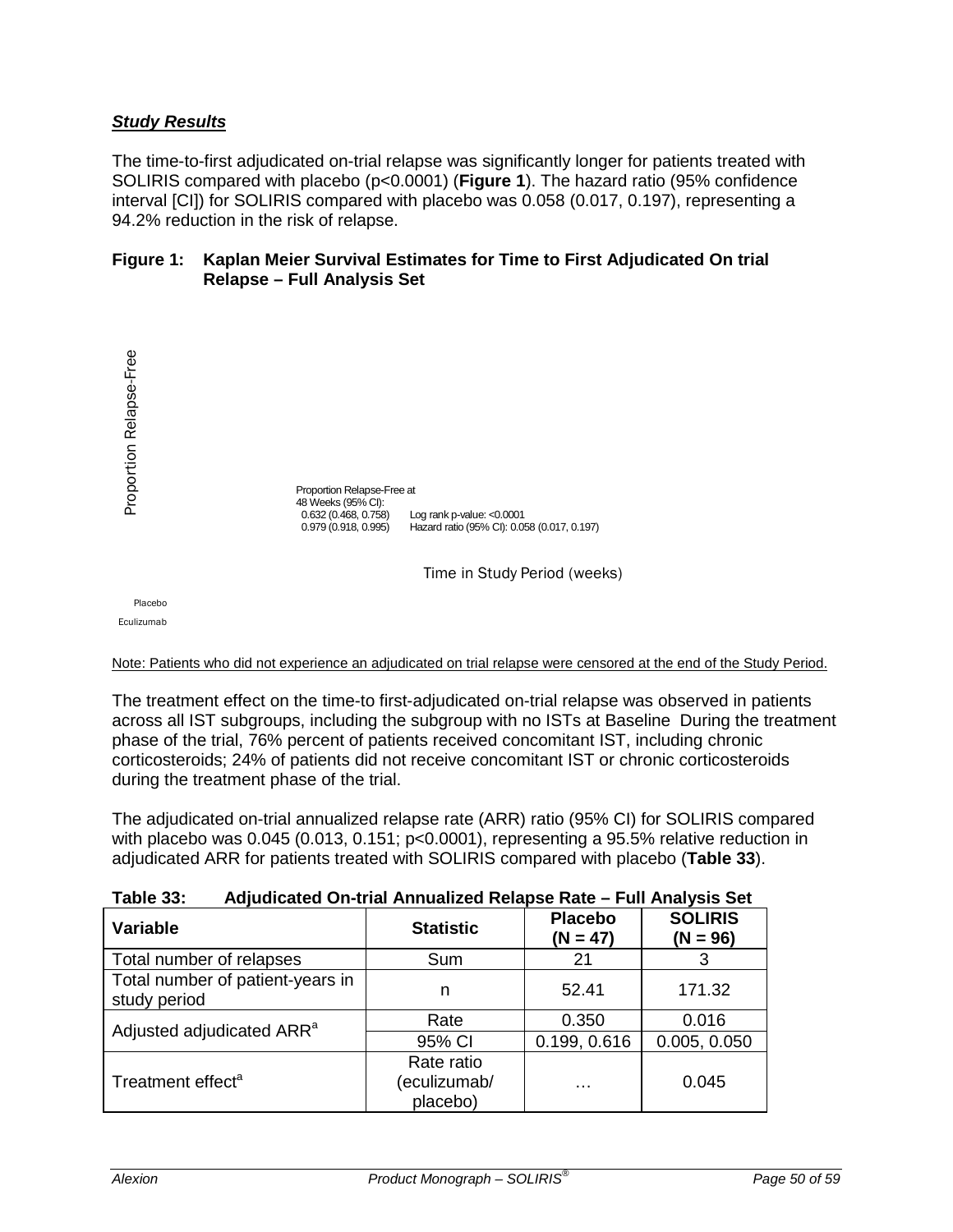| Variable | <b>Statistic</b> | <b>Placebo</b><br>$(N = 47)$ | <b>SOLIRIS</b><br>$(N = 96)$ |
|----------|------------------|------------------------------|------------------------------|
|          | 95% CI           | .                            | 0.013, 0.151                 |
|          | p-value          | .                            | $<$ 0.0001                   |

<sup>a</sup> Based on a Poisson regression adjusted for randomization strata and historical ARR in 24 months prior to Screening.

Abbreviations:  $ARR =$  annualized relapse rate;  $Cl =$  confidence interval.

The annualized rate of on-trial relapse associated hospitalization was 0.04 for SOLIRIS versus 0.31 for placebo. The annualized rate of on-trial relapse associated acute relapse treatment was 0.07 for SOLIRIS versus 0.42 for placebo (IV methylprednisolone) and 0.02 for SOLIRIS versus 0.19 for placebo (plasma exchange).

### <span id="page-50-0"></span>**16 NON-CLINICAL TOXICOLOGY**

### <span id="page-50-1"></span>**16.1 General Toxicology**

The specificity of eculizumab for C5 in human serum was evaluated in two *in vitro* studies.

The tissue cross-reactivity of eculizumab was evaluated by assessing binding to a panel of 38 human tissues. C5 expression in the human tissue panel examined in this study is consistent with published reports of C5 expression, as C5 has been reported in smooth muscle, striated muscle, and renal proximal tubular epithelium. No unexpected tissue cross-reactivity was observed.

A 26-week, repeat-dose, toxicity study in mice with a surrogate antibody BB5.1, directed against murine C5, was performed. The treatment did not affect any of the toxicity parameters examined. C5-induced hemolytic activity in an ex vivo assay was effectively blocked throughout the course of the study in both female and male mice.

### <span id="page-50-2"></span>**16.2 Carcinogenicity**

No studies have been performed to evaluate the carcinogenic potential of eculizumab.

#### <span id="page-50-3"></span>**16.3 Genotoxicity**

No studies have been performed to evaluate the genotoxic potential of eculizumab.

#### <span id="page-50-4"></span>**16.4 Reproductive and Developmental Toxicology**

Animal reproductive and developmental toxicology studies have not been conducted with eculizumab, due to a lack of pharmacologic activity in non-human species, but were conducted in mice with a murine surrogate complement inhibitory antibody, BB5.1. No clear treatmentrelated effects or adverse effects were observed in the murine surrogate reproductive and developmental toxicology studies in mice. When maternal exposure to the antibody occurred during organogenesis, two cases of retinal dysplasia and one case of umbilical hernia were observed among 230 offspring born to mothers exposed to the higher antibody dose; however, these findings were not clearly test-article related.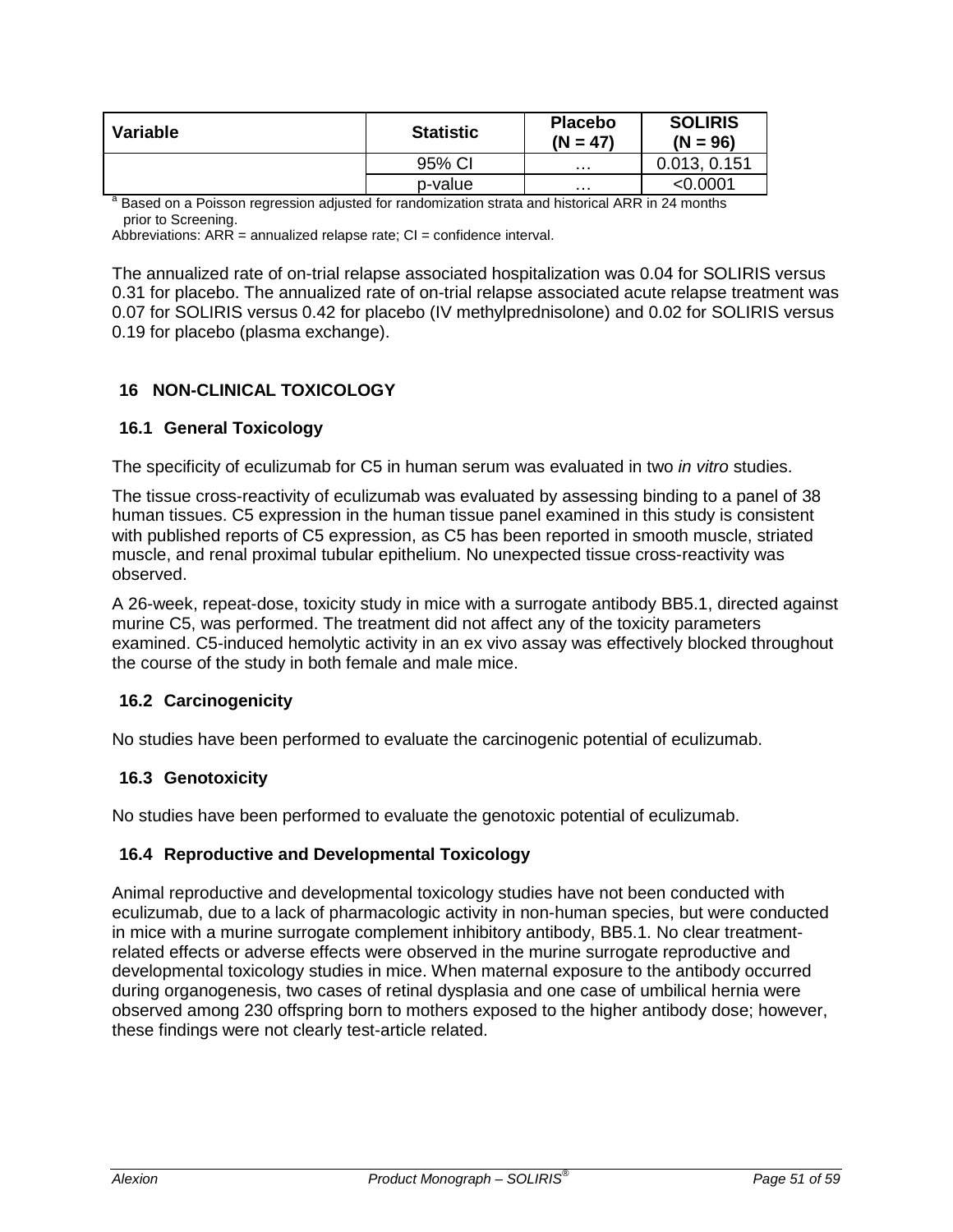# <span id="page-51-0"></span>**READ THIS FOR SAFE AND EFFECTIVE USE OF YOUR MEDICINE**

### **PATIENT MEDICATION INFORMATION**

### **SOLIRIS®**

Eculizumab for injection

Read this carefully before you start taking SOLIRIS and each time you get a refill. This leaflet is a summary and will not tell you everything about this drug. Talk to your healthcare professional about your medical condition and treatment and ask if there is any new information about SOLIRIS.

# **SERIOUS WARNINGS AND PRECAUTIONS**

**SOLIRIS increases the risk of serious infections including meningococcal infections. There have been reports of serious meningococcal infections including death, in patients treated with SOLIRIS. Meningococcal infections can quickly cause death, deafness, brain damage and/or loss of limbs, especially if not recognized and treated early.** 

- **You must be vaccinated with meningococcal vaccines prior to, or at the time of, initiating SOLIRIS, unless the risks of delaying SOLIRIS therapy outweigh the risks of developing a meningococcal infection; you may be revaccinated according to current medical guidelines for vaccine use.**
- **You must be monitored for early signs of meningococcal infections, evaluated immediately if infection is suspected, and treated with antibiotics, if necessary.**
- **Vaccination may not prevent all meningococcal infections.**

BEFORE you start SOLIRIS, talk to your doctor or pharmacist if you have Meningococcal infection (severe infection of the linings of the brain and sepsis) and other *Neisseria* infections including disseminated gonorrhea. If you receive SOLIRIS when you have a serious infection, contact your doctor immediately if there is any worsening of symptoms of the infection. You should also check that you have received all recommended vaccinations before starting SOLIRIS.

Meningitis vaccination does not prevent all types of meningitis infections.

If you are at risk of gonorrhea, ask your doctor or pharmacist for advice before using this medicine.

### Meningococcal infection symptoms

Because of the importance of rapidly identifying and treating certain types of infection in patients who receive SOLIRIS, you will be provided a card to carry with you, listing specific trigger symptoms. This card is named: "Patient Safety Card". You should carry this card with you at all times during treatment and for 3 months after your last dose of SOLIRIS. Show it to any health care professional you see during this time. Immediately inform your doctor if you identify any symptoms.

If you experience any of the following symptoms, you should immediately inform your doctor:

- headache with nausea or vomiting
- headache and a fever
- headache with a stiff neck or stiff back
- fever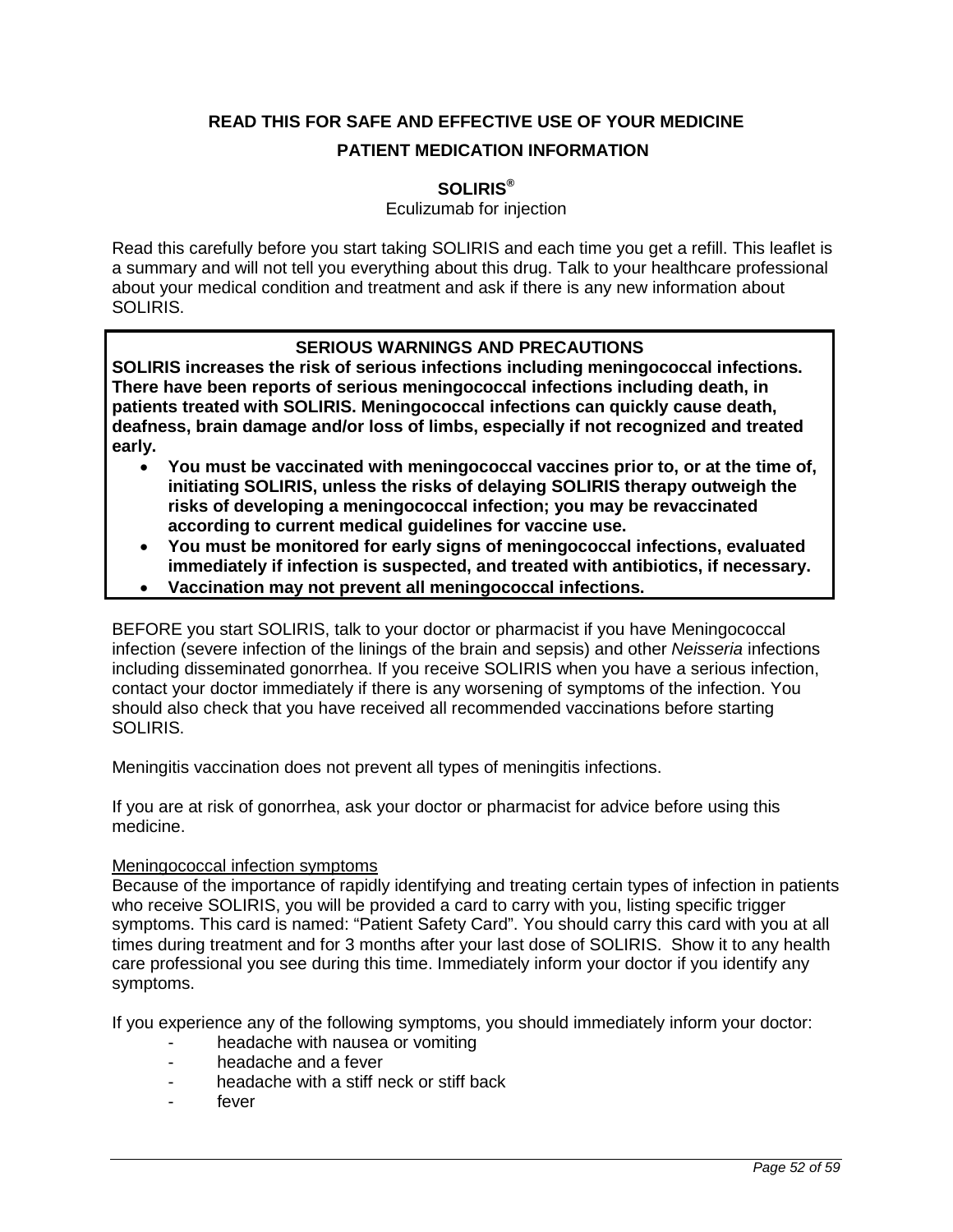- fever and a rash
- confusion
- muscle aches with flu-like symptoms
- eyes sensitive to light

### **What is SOLIRIS used for?**

SOLIRIS is used to treat patients with:

- Paroxysmal Nocturnal Hemoglobinuria (PNH) to reduce hemolysis (destruction of red blood cells);
- Chronic atypical Hemolytic Uremic Syndrome (atypical HUS), a very rare disease that affects the blood system, kidney and sometimes other body organs;
- Generalized Myasthenia Gravis (gMG), a disease affecting the muscles
- Neuromyelitis optica spectrum disorder (NMOSD), a disease of the central nervous system that mainly affects the eye nerves and the spinal cord

### **How does SOLIRIS work?**

The active substance in SOLIRIS, eculizumab, is a monoclonal antibody that blocks part of your immune system called the C5 complement protein.

In patients with PNH and atypical HUS, the complement proteins are over-active and damage the patients' own blood cells. SOLIRIS works by preventing complement proteins from damaging blood cells.

In patients with gMG, over-active complement proteins damage the junction between the nerves and muscles (neuromuscular junction).SOLIRIS is presumed to block the body's inflammatory response and its ability to attack and destroy its own muscles.

In patients with NMOSD, the eye nerves and spinal cord are attacked and damaged by the immune system. SOLIRIS is presumed to block the body's inflammatory response, and its ability to attack and destroy its own eye nerves and spinal cord.

SOLIRIS also lowers the ability of your immune system to fight infection.

### **What are the ingredients in SOLIRIS?**

Medicinal ingredients:eculizumab Non-medicinal ingredients: polysorbate 80 (vegetable origin), sodium chloride, sodium phosphate dibasic, sodium phosphate monobasic, Water for Injection (USP)

### **SOLIRIS comes in the following dosage forms:**

SOLIRIS is supplied as 300 mg single-use vials each containing 30 mL of 10 mg/mL sterile, preservative-free eculizumab solution.

### **Do not use SOLIRIS if:**

- You have any allergies to this drug or its ingredients
- Your doctor confirms a serious infection, such as an active *Neisseria meningitidis* infection (in the brain, spinal cord or blood)
- You have not received a meningococcal vaccine prior to or at the time of initiating

#### **To help avoid side effects and ensure proper use, talk to your healthcare professional before you take SOLIRIS. Talk about any health conditions or problems you may have,**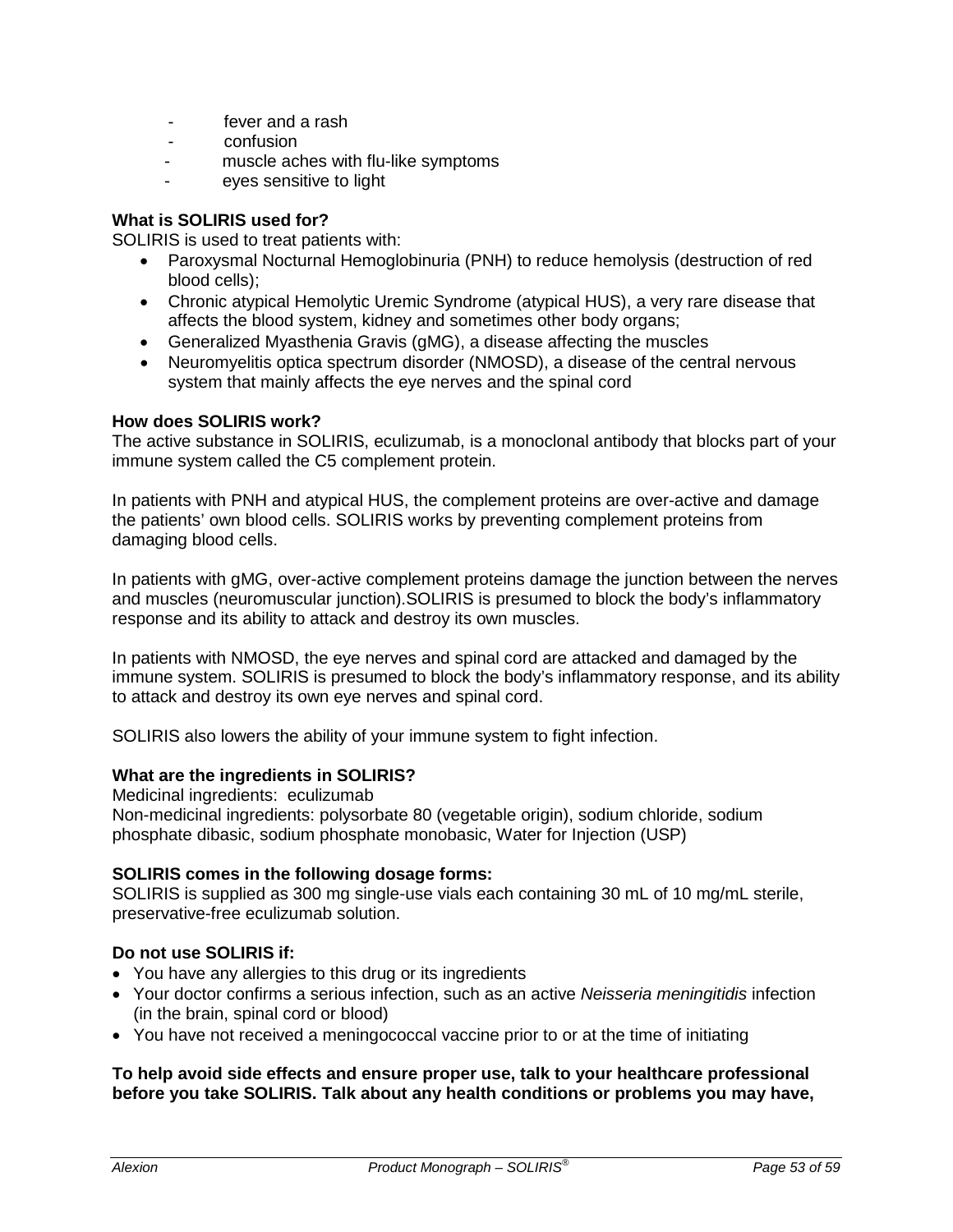#### **including if you:**

Have a disease that alters your immune system (such as HIV/AIDS) or take medication that alters your immune system (such as prednisone).

### **Other warnings you should know about:**

Fungal infections caused by *Aspergillus* have occurred in immunocompromised patients with abnormally low white blood cells. Inform your doctor before you take SOLIRIS if you have any infections.

Allergic Reactions:

Serious allergic reactions can happen during your SOLIRIS infusion. Tell your doctor or nurse immediately if you get any of these symptoms during your SOLIRIS infusion:

Chest pain Trouble breathing or shortness of breath Swelling of your face, tongue or throat Feel faint or pass out

#### Pregnancy and Nursing:

Data in pregnant women treated with SOLIRIS from clinical trials and postmarketing setting, including PNH and atypical HUS registries, indicate SOLIRIS is unlikely to increase the risk of harm to the fetus. There is no clinical data available on the use of SOLIRIS in pregnant gMG patients SOLIRIS may be considered during pregnancy, if clinically needed. Tell your doctor if you are pregnant or nursing.

#### **Tell your healthcare professional about all the medicines you take, including any drugs, vitamins, minerals, natural supplements or alternative medicines.**

#### **How to take SOLIRIS**

SOLIRIS is given through a vein ["I.V." or "intravenously"], usually over 35 minutes, and must be administered by a health care professional.

#### **Usual dose:**

The usual dose of SOLIRIS for PNH patients is:

- 600 mg of SOLIRIS every 7 days for the first 4 weeks, followed by
- 900 mg of SOLIRIS for the fifth dose 1 week later, then
- 900 mg of SOLIRIS every 2 weeks thereafter

The usual dose of SOLIRIS for adult patients with atypical HUS, gMG or NMOSD is:

- 900 mg of SOLIRIS weekly for the first 4 weeks, followed by
- 1200 mg of SOLIRIS for the fifth dose 1 week later, then
- 1200 mg of SOLIRIS every 2 weeks thereafter

If you are less than 18 years of age, the usual dose of SOLIRIS for atypical HUS will be based on your body weight according to the following schedule:

| <b>Patient Body Weight</b> | <b>Induction</b>        | <b>Maintenance</b>                                     |
|----------------------------|-------------------------|--------------------------------------------------------|
| 40 kg and over             | 900 mg weekly x 4 doses | 1200 mg at week $5$ ;<br>then 1200 mg every 2<br>weeks |
| 30 kg to less than 40 kg   | 600 mg weekly x 2 doses | 900 mg at week 3;<br>then 900 mg every 2               |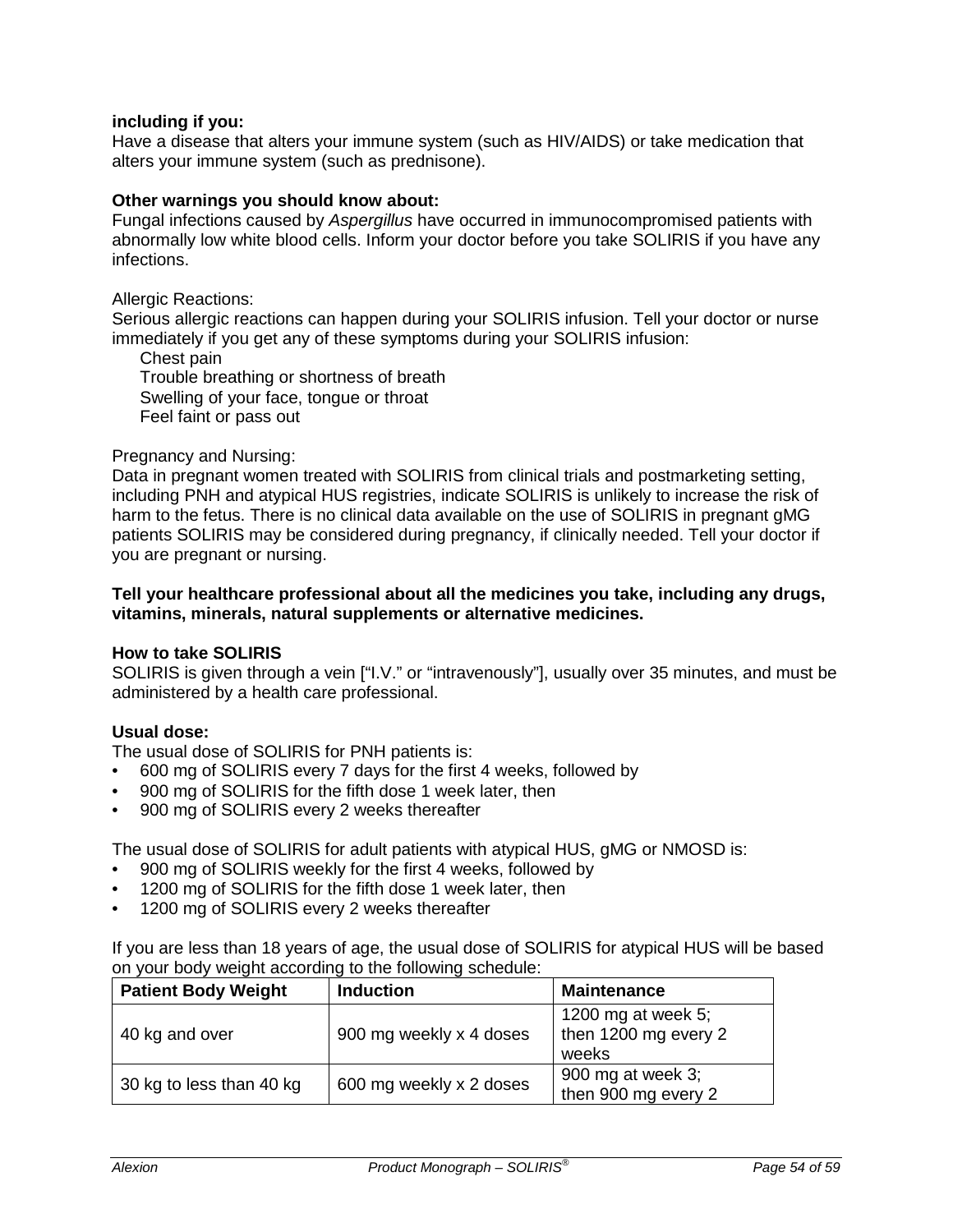|                          |                         | weeks                                             |
|--------------------------|-------------------------|---------------------------------------------------|
| 20 kg to less than 30 kg | 600 mg weekly x 2 doses | 600 mg at week 3;<br>then 600 mg every 2<br>weeks |
| 10 kg to less than 20 kg | 600 mg weekly x 1 dose  | 300 mg at week 2;<br>then 300 mg every 2<br>weeks |
| 5 kg to less than 10 kg  | 300 mg weekly x 1 dose  | 300 mg at week 2;<br>then 300 mg every 3<br>weeks |

SOLIRIS should be administered at the recommended dates or within 48 hours of the recommended date. Your doctor should know by blood tests if SOLIRIS is working.

#### **Overdose:**

SOLIRIS should be given by a healthcare professional. This minimizes the chance of an overdose. No cases of overdose were seen in clinical studies.

If you think you have taken too much SOLIRIS, contact your healthcare professional, hospital emergency department or regional poison control centre immediately, even if there are no symptoms.

#### **Missed Dose or Stopping Treatment:**

Tell your doctor right away if you have missed a dose or if you are considering stopping treatment. Stopping treatment with SOLIRIS may cause side effects.

If you have PNH and miss a dose of SOLIRIS you may experience the following symptoms or problems from red blood cell destruction:

- A sudden or severe drop in your red blood cell count causing anemia
- Confusion or drowsiness
- Chest pain/angina
- Kidney problems including kidney failure
- Blood clots

If you have atypical HUS and miss a dose of SOLIRIS, your blood clotting may be abnormal, causing symptoms including:

- Stroke
- Confusion
- Seizure
- Chest pain
- Trouble breathing
- Kidney problems
- Swelling in arms or legs
- A drop in your platelet count which may cause easy bleeding and easy bruising

If you have PNH and stop treatment of SOLIRIS, your doctor will need to monitor you closely for at least 8 weeks after stopping treatment.

If you have atypical HUS, your doctor will need to monitor you closely during treatment and for at least 12 weeks after stopping SOLIRIS for signs of worsening atypical HUS symptoms or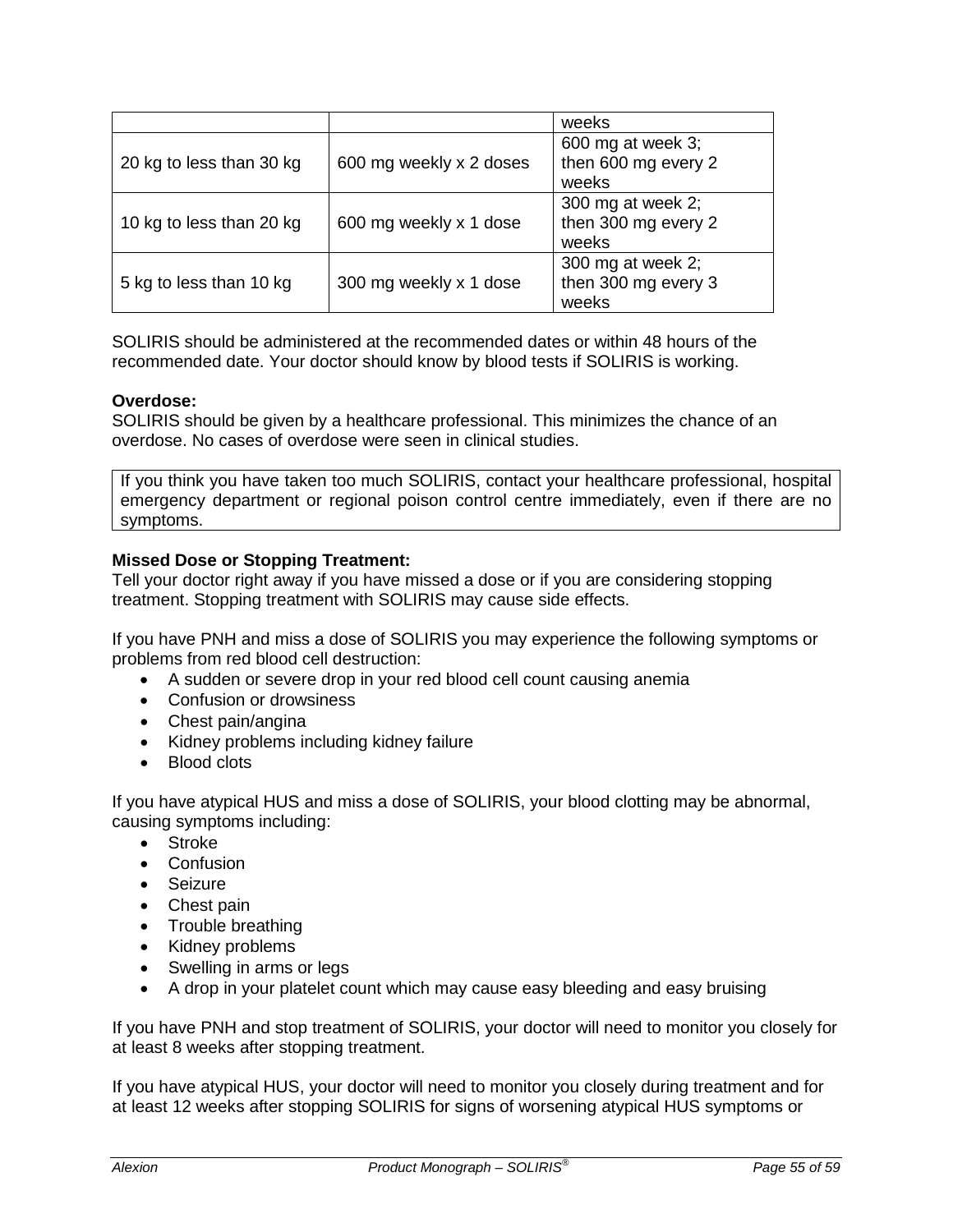problems related to abnormal clotting.

If you have gMG and stop treatment with SOLIRIS, your doctor will need to monitor you closely for at least 12 weeks after stopping treatment for signs of worsening of gMG symptoms.

If you have NMOSD and stop treatment with SOLIRIS your doctor will need to monitor you closely for signs and symptoms of potential NMOSD relapse.

#### **What are possible side effects from using SOLIRIS**?

In all clinical studies, including PNH and atypical HUS clinical trials, the most serious side effect was meningococcal sepsis, which is a common presentation of meningococcal infections in patients treated with SOLIRIS.

- **You must be vaccinated with meningococcal vaccines prior to, or at the time of, initiating SOLIRIS, unless the risks of delaying SOLIRIS therapy outweigh the risks of developing a meningococcal infection; you may be revaccinated according to current medical guidelines for vaccine use.**
- **You must be monitored for early signs of meningococcal infections, evaluated immediately if infection is suspected, and treated with antibiotics, if necessary.**
- **Vaccination may not prevent all meningococcal infections.**
- **You must carry your Safety Card at all time. If you experience any symptoms listed in your safety card immediately seek for medical care.**

These are not all the possible side affects you may feel when taking SOLIRIS. If you experience any side effects not listed here, contact your healthcare professional.

The most common side effects in people with PNH treated with SOLIRIS include headache, stuffy nose, sore throat, nausea, fever, joint aches and pains, fatigue, and cold sores.

The most common side effects in people with atypical HUS treated with SOLIRIS include high blood pressure, diarrhea, headache, nausea, vomiting, low white blood cell count , bladder infection, hair loss, cold sore, low lymphocyte count), cough, joint pain, weakness, and viral infection.

The most common side effects in children with atypical HUS treated with SOLIRIS include common viral cold, and rash.

The most common side effects in people with gMG treated with SOLIRIS include headache, upper respiratory infection, nasopharyngitis, myasthenia gravis, nausea, and diarrhea.

The most common side effects in people with NMOSD treated with SOLIRIS include upper respiratory infection, headache, diarrhea, back pain, influenza, pharyngitis, pain or swelling of your nose or throat (nasopharyngitis), dizziness, arthralgia, and contusion.

| Serious side effects and what to do about them |                                      |              |                                   |  |  |
|------------------------------------------------|--------------------------------------|--------------|-----------------------------------|--|--|
|                                                | Talk to your healthcare professional |              | Stop taking drug                  |  |  |
| Symptom / effect                               | Only if severe                       | In all cases | and get immediate<br>medical help |  |  |
| <b>VERY COMMON</b><br>Headache                 |                                      |              |                                   |  |  |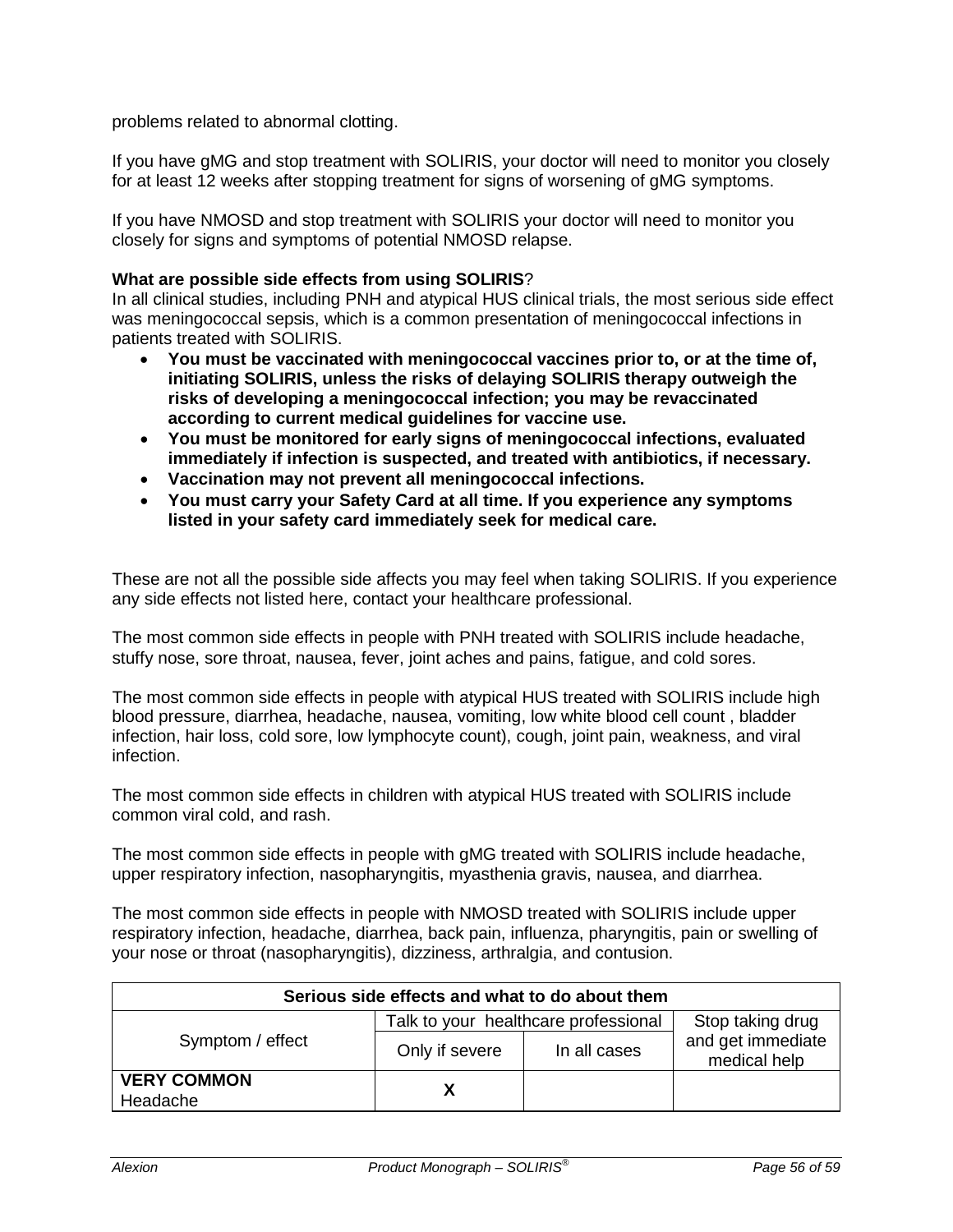| <b>COMMON</b>                      |                           | X                         |   |
|------------------------------------|---------------------------|---------------------------|---|
| <b>High Blood Pressure</b>         |                           |                           |   |
| Low white blood cell count         |                           | $\boldsymbol{\mathsf{X}}$ |   |
| Infection of the lung              |                           |                           | X |
| (pneumonia)                        |                           |                           |   |
| <b>Respiratory Tract infection</b> |                           | X                         |   |
| Infection of the urinary system    |                           | X                         |   |
| (urinary tract infection)          |                           |                           |   |
| Rash                               | X                         |                           |   |
| Abdominal discomfort or pain       | X                         |                           |   |
| Agitation                          | $\overline{\mathbf{x}}$   |                           |   |
| Anemia                             |                           | X                         |   |
| Chills                             | X                         |                           |   |
| Deafness                           | $\boldsymbol{\mathsf{X}}$ |                           |   |
| Diarrhea                           | X                         |                           |   |
| Flu-like illness                   | X                         |                           |   |
| Fever                              |                           | X                         |   |
| Light headedness(dizziness)        | $\boldsymbol{\mathsf{X}}$ |                           |   |
| Low blood pressure                 |                           | $\pmb{\mathsf{X}}$        |   |
| Infection                          |                           | X                         |   |
| <b>UNCOMMON</b>                    |                           |                           |   |
| Meningococcal infection            |                           | X                         | X |
| including Meningococcal sepsis     |                           |                           |   |
| Fungal infection                   |                           | X                         |   |
| Serious allergic reaction which    |                           |                           |   |
| causes difficulty in breathing or  |                           |                           |   |
| dizziness (anaphylactic            |                           |                           | X |
| reaction)                          |                           |                           |   |
| Hypersensitivity                   |                           |                           | X |
| <b>Breathing difficulty</b>        |                           |                           | X |
| Inflammation of the peritoneum     |                           |                           |   |
| (the tissue that lines most of the |                           | X                         |   |
| organs of the abdomen)             |                           |                           |   |
| Increase of liver enzymes          |                           | $\pmb{\mathsf{X}}$        |   |
| Relatively few platelets in blood  |                           | $\pmb{\mathsf{X}}$        |   |
| (thrombocytopenia)                 |                           |                           |   |
| Kidney disorder                    |                           | X                         |   |
| <b>Muscle Aches</b>                | X                         |                           |   |
| Neck pain                          |                           | $\pmb{\mathsf{X}}$        |   |
| Pain in extremity                  |                           | $\boldsymbol{\mathsf{X}}$ |   |
| Swelling (Face or Leg)             |                           |                           | X |
| <b>RARE</b>                        |                           | X                         |   |
| Jaundice                           |                           |                           |   |
| Disease with thyroid overactivity  |                           | $\pmb{\mathsf{X}}$        |   |
| (Basedow's disease)                |                           |                           |   |
| Menstrual disorder                 | X                         |                           |   |
| Infusion related reaction          |                           | $\pmb{\mathsf{X}}$        |   |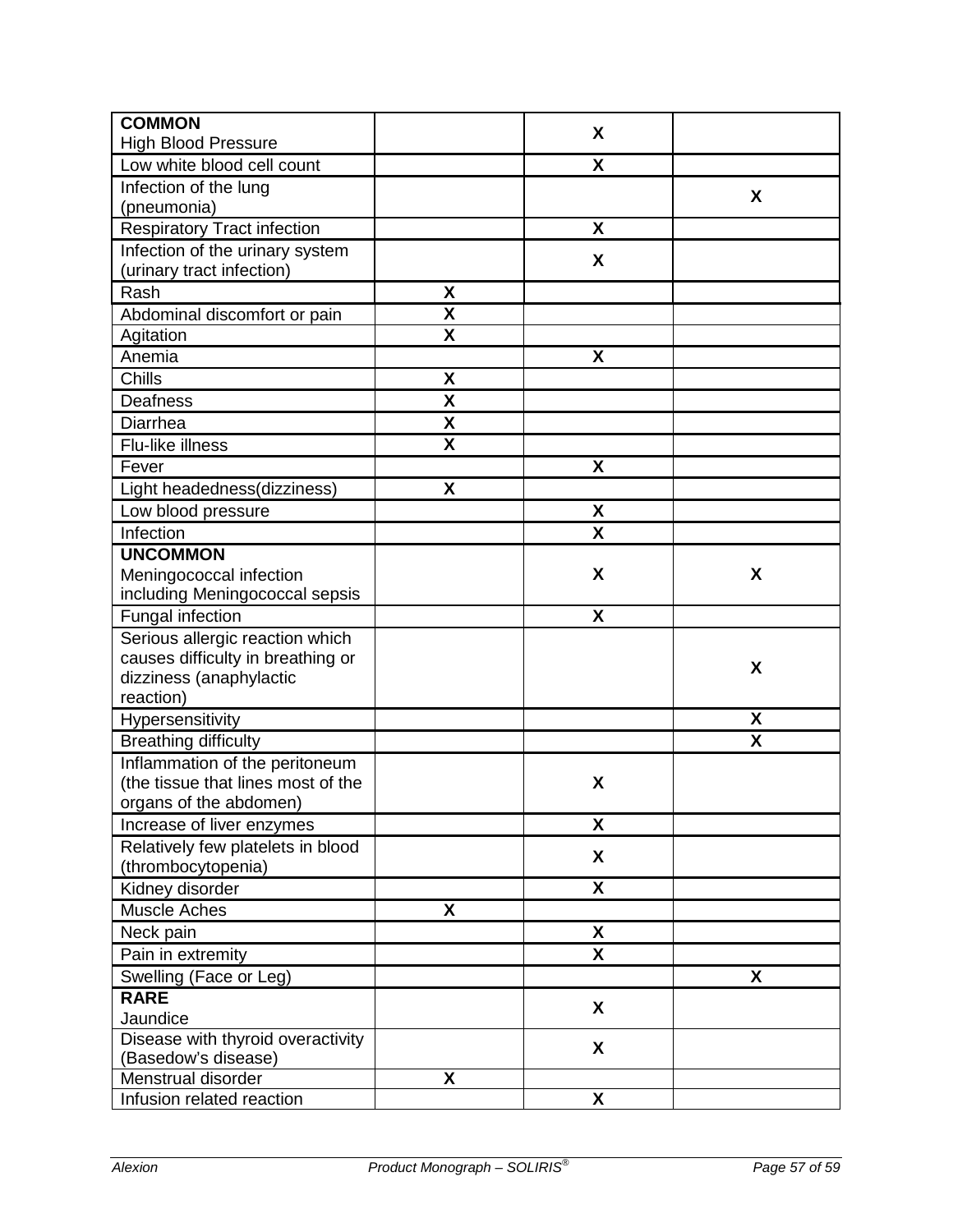| Blood in urine               |  |
|------------------------------|--|
| Blood clot in vein           |  |
| Bone marrow disorder         |  |
| Bacterial sexual transmitted |  |
| disease                      |  |
| Skin tumor (melanoma)        |  |

If you have a troublesome symptom or side effect that is not listed here or becomes bad enough to interfere with your daily activities, talk to your healthcare professional.

# **Reporting Side Effects**

You can report any suspected side effects associated with the use of health products to Health Canada by:

- Visiting the Web page on [Adverse Reaction Reporting](http://www.hc-sc.gc.ca/dhp-mps/medeff/report-declaration/index-eng.php) [\(http://www.hc-sc.gc.ca/dhp](http://www.hc-sc.gc.ca/dhp-mps/medeff/report-declaration/index-eng.php)[mps/medeff/report-declaration/index-eng.php\)](http://www.hc-sc.gc.ca/dhp-mps/medeff/report-declaration/index-eng.php) for information on how to report online, by mail or by fax; or
- Calling toll-free at 1-866-234-2345.

*NOTE: Contact your health professional if you need information about how to manage your side effects. The Canada Vigilance Program does not provide medical advice.*

### **Reporting Suspected Side Effects**

Should you require information related to the management of the side effect, please contact your healthcare provider. The Public Health Agency of Canada, Health Canada and Alexion Pharma cannot provide medical advice.

### **Storage:**

Store in original carton in a refrigerator (2°C - 8°C).

Protect from light.

Vial in original carton can stay at room temperature (not more than 25°C) for only one single period up to 3 days.

Do not use past the expiry date stamped on the carton.

DO NOT FREEZE. DO NOT SHAKE.

Keep out of reach and sight of children.

### **If you want more information about SOLIRIS:**

- Talk to your healthcare professional
- Find the full product monograph that is prepared for healthcare professionals and includes this Patient Medication Information by visiting the [Health Canada website;](http://hc-sc.gc.ca/index-eng.php) the manufacturer's website www.alexion.com, or by calling 1-888-765-4747.

Alexion Pharmaceuticals, Inc. has established Registries for PNH and atypical HUS in order to continue to monitor and evaluate the safety and effectiveness of SOLIRIS. You are encouraged to participate and advised that participation may involve long-term follow-up. Information regarding the PNH Registry can be found at http://www.pnhregistry.com or by contacting the